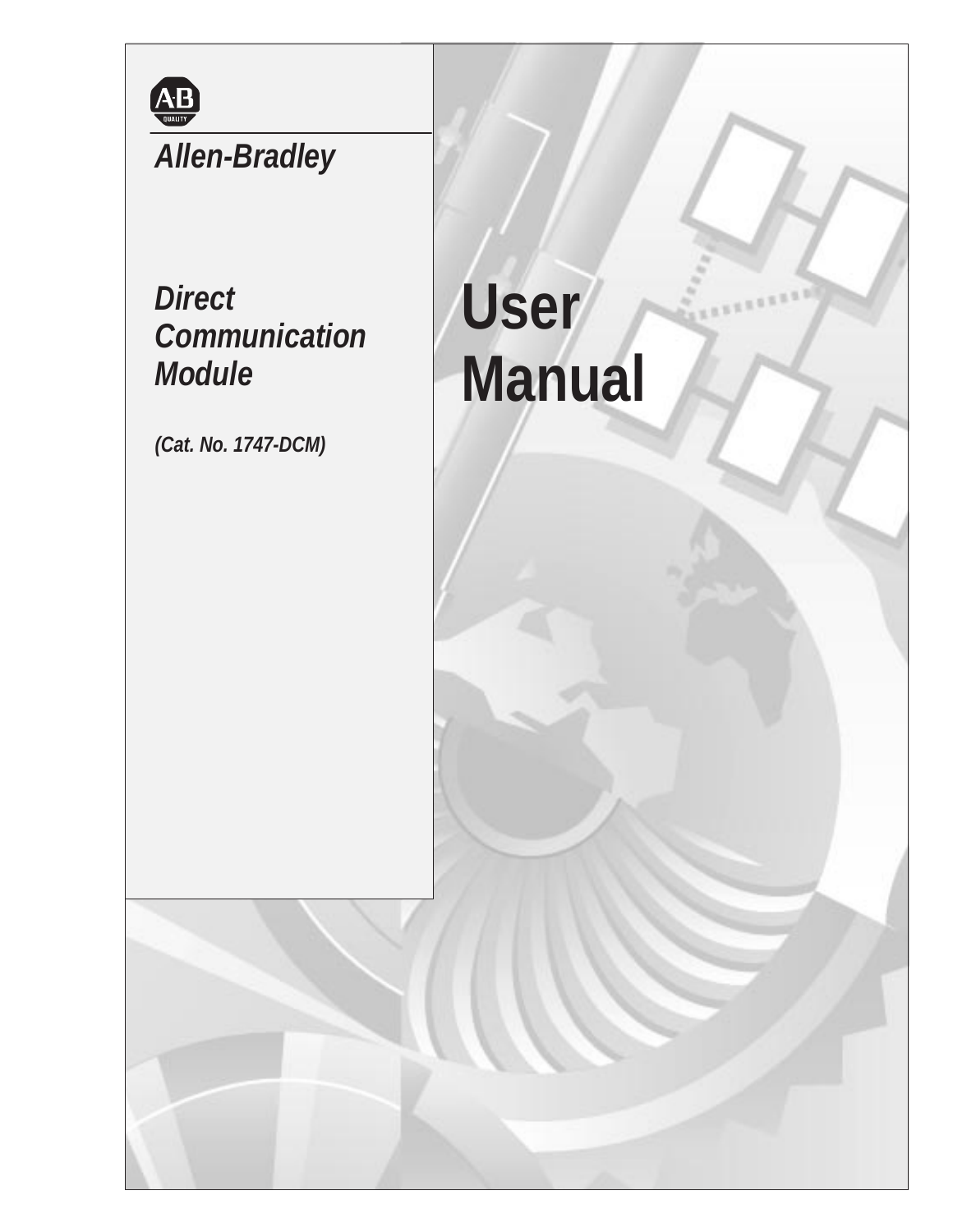#### **Important User Information**

Solid state equipment has operational characteristics differing from those of electromechanical equipment. "Safety Guidelines for the Application, Installation and Maintenance of Solid State Controls" (Publication SGI-1.1) describes some important differences between solid state equipment and hard-wired electromechanical devices. Because of this difference, and also because of the wide variety of uses for solid state equipment, all persons responsible for applying this equipment must satisfy themselves that each intended application of this equipment is acceptable.

In no event will the Allen-Bradley Company be responsible or liable for indirect or consequential damages resulting from the use or application of this equipment.

The examples and diagrams in this manual are included solely for illustrative purposes. Because of the many variables and requirements associated with any particular installation, the Allen-Bradley Company cannot assume responsibility or liability for actual use based on the examples and diagrams.

No patent liability is assumed by Allen-Bradley Company with respect to use of information, circuits, equipment, or software described in this manual.

Reproduction of the contents of this manual, in whole or in part, without written permission of the Allen-Bradley Company is prohibited.

Throughout this manual we use notes to make you aware of safety considerations.



**ATTENTION:** Identifies information about practices or circumstances that can lead to personal injury or death, property damage, or economic loss.

Attentions help you:

- identify a hazard
- avoid the hazard
- recognize the consequences

**Important:** Identifies information that is especially important for successful application and understanding of the product.

PLC, PLC-2, PLC-3, and PLC-5 are registered trademarks of Allen-Bradley Company, Inc. SLC, SLC 500, Dataliner, PanelView, RediPANEL, PLC-5/11, PLC-5/15, PLC-5/20, PLC-5/12, PLC-5/25, PLC-5/30, PLC-5/40, PLC-5/60 are trademarks of Allen-Bradley Company, Inc. IBM is a registered trademark of International Business Machines, Incorporated.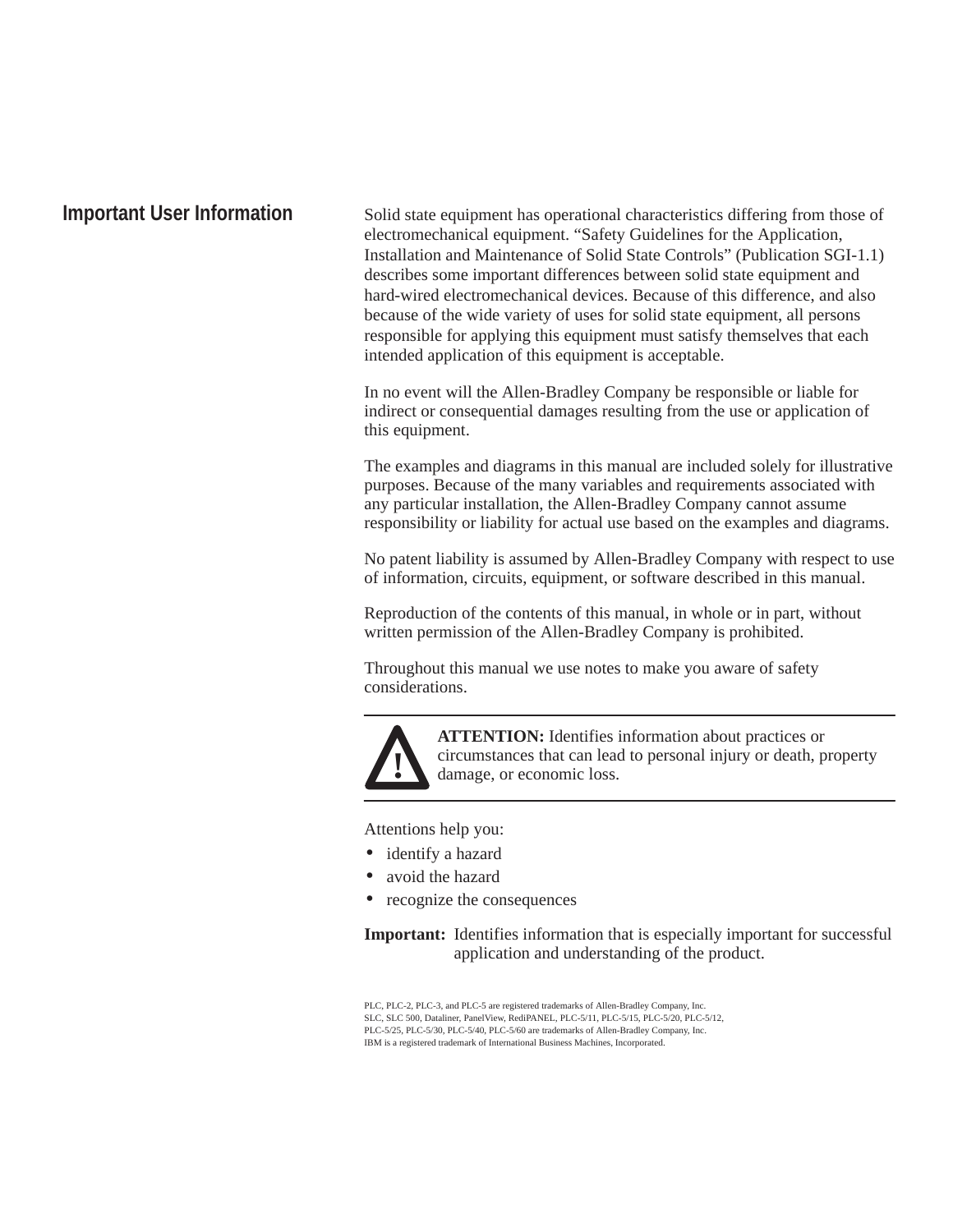**Summary of Changes**

### **Summary of Changes**

The information below summarizes the changes to this manual since the last printing as 1747-NM007–September 1993.

To help you find new information and updated information in this release of the manual, we have included change bars as shown to the right of this paragraph.

#### **New Information**

The table below lists sections that document new features and additional information about existing features, and shows where to find this new information.

| <b>For This New Information</b>          | <b>See</b>            |
|------------------------------------------|-----------------------|
| Related documentation updated            | preface               |
| <b>Quick Start for Experienced Users</b> | chapter 2             |
| Default DIP switch settings              | chapter 4             |
| CF certification                         | chapter 5, appendix A |
| DCM clear on fault DIP switch            | chapter 6             |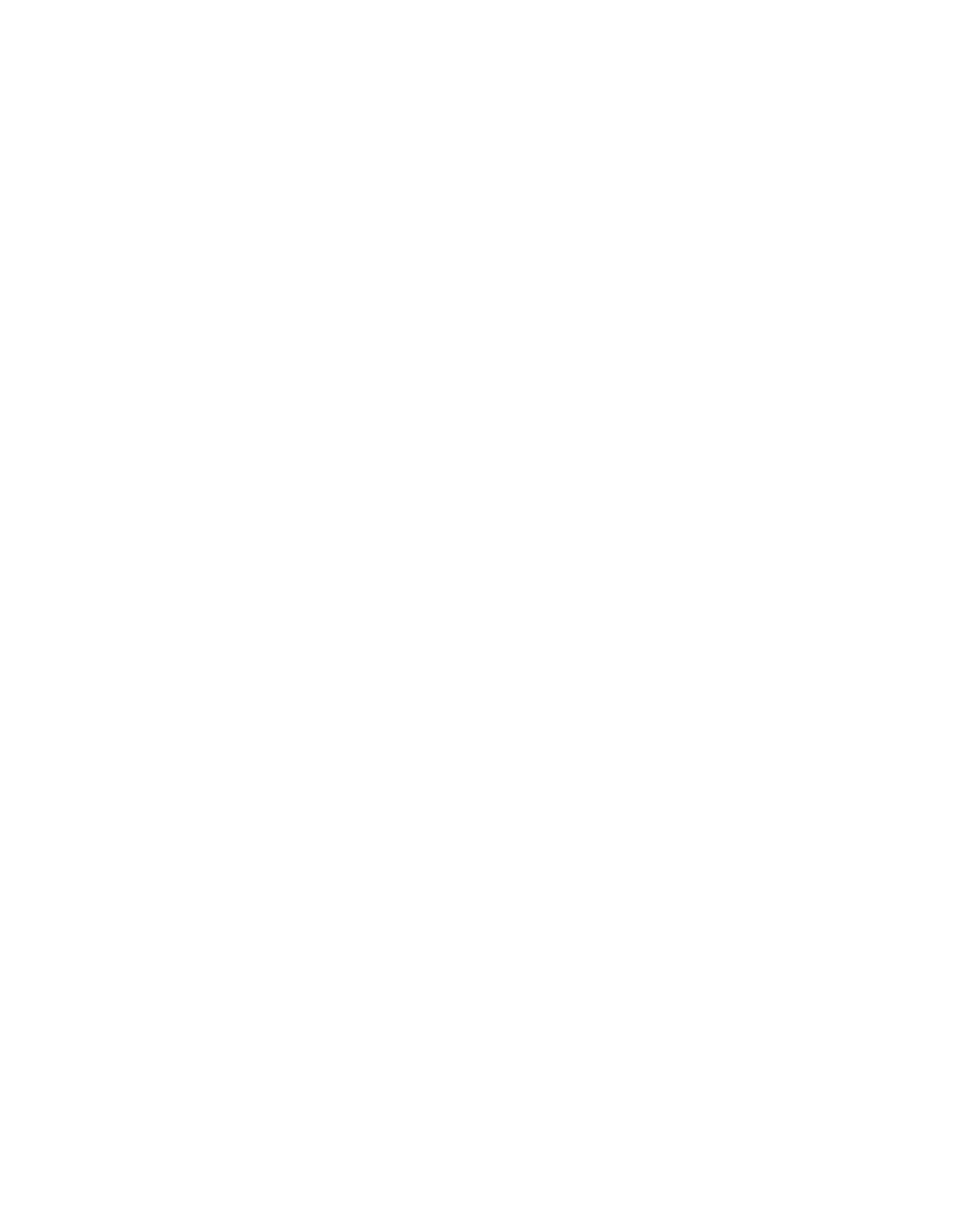#### **Preface**

|              |                                                                                                                    | $P-1$<br>$P-1$<br>$P-2$<br>$P-2$<br>$P-4$<br>$P-5$<br>$P-5$<br>$P-5$<br>$P-5$<br>$P-5$                          |
|--------------|--------------------------------------------------------------------------------------------------------------------|-----------------------------------------------------------------------------------------------------------------|
|              | <b>Chapter 1</b><br>Scanner Image Division Configuration Example<br>Data Exchange Between RIO Scanners and the DCM | $1 - 1$<br>$1 - 2$<br>$1 - 2$<br>$1 - 4$<br>$1 - 4$<br>$1 - 5$<br>$1 - 6$<br>$1 - 6$                            |
| <b>Users</b> | <b>Chapter 2</b>                                                                                                   | $2 - 1$<br>$2 - 2$                                                                                              |
|              | <b>Chapter 3</b>                                                                                                   | $3 - 1$<br>$3 - 2$<br>$3 - 3$<br>$3 - 4$<br>$3 - 4$<br>$3 - 4$<br>$3 - 5$                                       |
| ration       | <b>Chapter 4</b><br>Rack Address (SW1-1 through SW1-6)                                                             | $4 - 1$<br>$4 - 2$<br>$4 - 2$<br>$4 - 3$<br>$4 - 6$<br>$4 - 6$<br>$4 - 6$<br>$4 - 7$<br>$4 - 7$<br>$\mathbf{i}$ |

### **Overview**

|  | <b>Quick Start</b>    |  |
|--|-----------------------|--|
|  | for Experienced Users |  |

**Addressing**

### **Module Configure**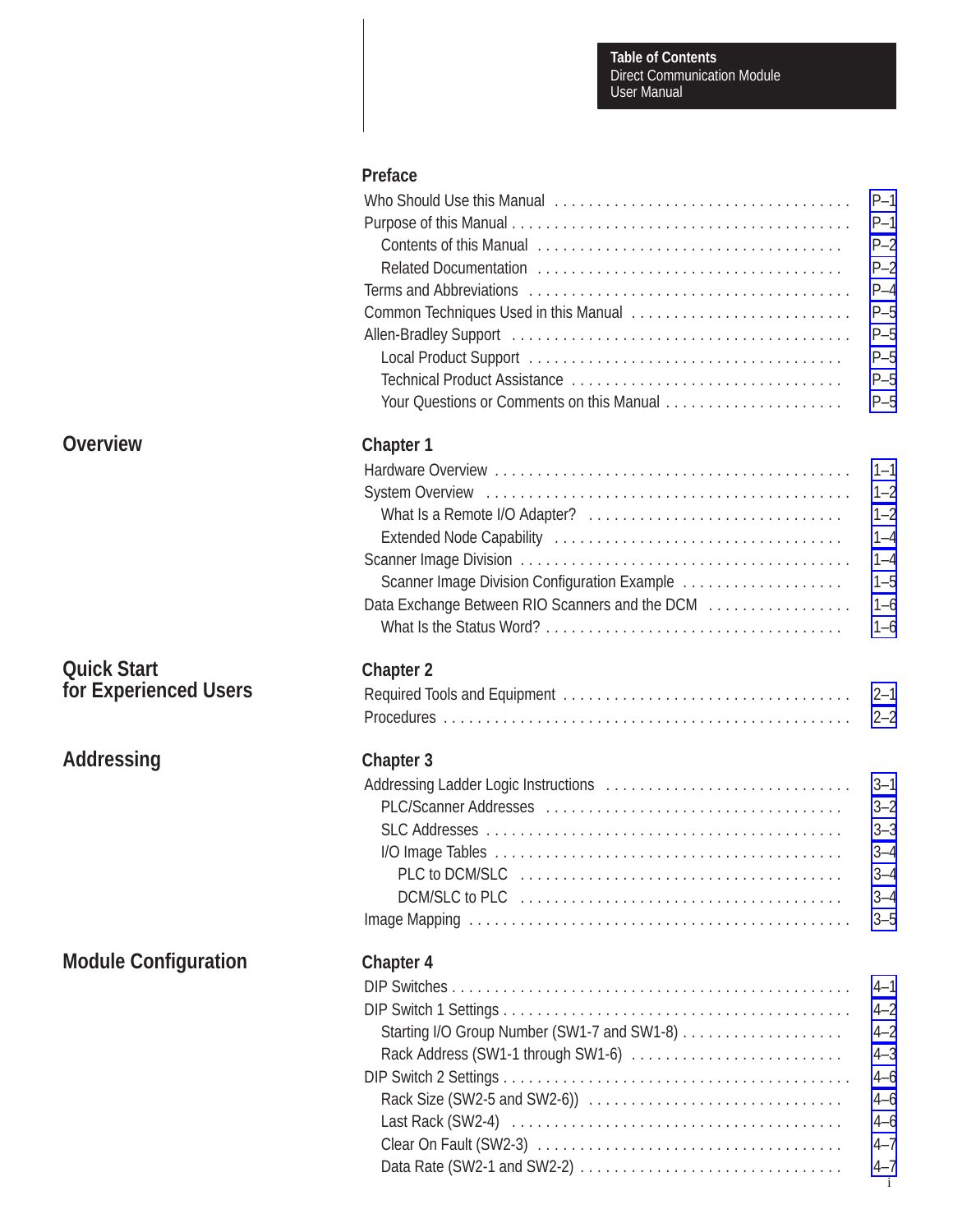| <b>Installation and Wiring</b> | <b>Chapter 5</b>                                                |          |
|--------------------------------|-----------------------------------------------------------------|----------|
|                                |                                                                 | $5 - 1$  |
|                                |                                                                 | $5 - 1$  |
|                                |                                                                 | $5 - 1$  |
|                                |                                                                 | $5 - 2$  |
|                                |                                                                 | $5 - 2$  |
|                                |                                                                 | $5 - 3$  |
| <b>Programming</b>             | Chapter 6                                                       |          |
|                                |                                                                 | $6 - 1$  |
|                                |                                                                 | $6 - 2$  |
|                                | Physical Input into PLC - Physical Output from SLC              | $6 - 2$  |
|                                | Physical Input into SLC - Physical Output from PLC              | $6 - 3$  |
|                                | Physical Input into Both PLC and SLC (Logical AND) -            |          |
|                                |                                                                 | $6 - 3$  |
|                                | Physical Input into First SLC - Physical Output from Second SLC | $6 - 4$  |
|                                |                                                                 | $6 - 5$  |
|                                | RIO Scanner Input Status Word Examination (Decimal)             | $6 - 5$  |
|                                | DCM/SLC Output Status Word Examination (Octal)                  | $6 - 6$  |
|                                |                                                                 | $6 - 7$  |
|                                |                                                                 | $6 - 7$  |
|                                | Using the Program/Test/Fault Mode Bit                           | $6 - 7$  |
|                                |                                                                 | $6 - 7$  |
|                                |                                                                 | $6 - 7$  |
|                                |                                                                 | $6 - 8$  |
|                                | RIO Scanner Input Status and DCM/SLC Output Status              | $6 - 10$ |
|                                |                                                                 | $6 - 10$ |
| <b>Troubleshooting</b>         | <b>Chapter 7</b>                                                |          |
|                                |                                                                 | $7 - 1$  |
|                                | Troubleshooting Using the FAULT LED (Red)                       | $7 - 1$  |
|                                | Troubleshooting Using the COMM LED (Green)                      | $7 - 2$  |
| <b>Application Examples</b>    | <b>Chapter 8</b>                                                |          |
|                                |                                                                 | $8 - 1$  |
|                                |                                                                 | $8 - 1$  |
|                                |                                                                 |          |
|                                |                                                                 | $8 - 2$  |
|                                |                                                                 | $8 - 2$  |
|                                |                                                                 | $8 - 2$  |
|                                |                                                                 | $8 - 3$  |
|                                |                                                                 | $8 - 3$  |
|                                |                                                                 | $8 - 4$  |
|                                |                                                                 | $8 - 4$  |
|                                |                                                                 | $8 - 5$  |
|                                |                                                                 | $8 - 5$  |
|                                |                                                                 | $8 - 5$  |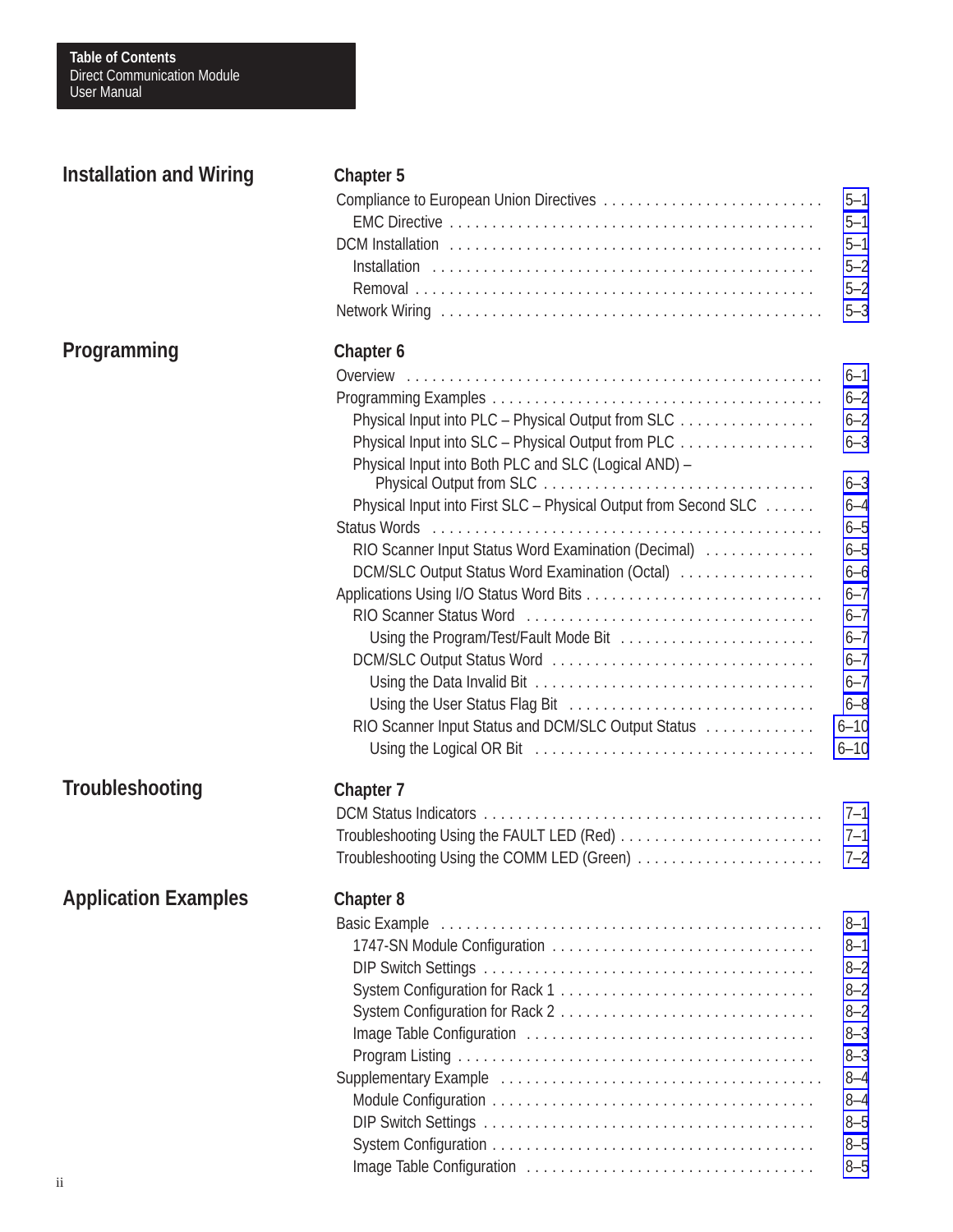Direct Communication Module User Manual **Table of Contents**

| $8 - 6$ |
|---------|
| $8 - 9$ |

### **Specifications**

#### **Appendix A**

#### **DCM Addressing Worksheet**

#### **Appendix B**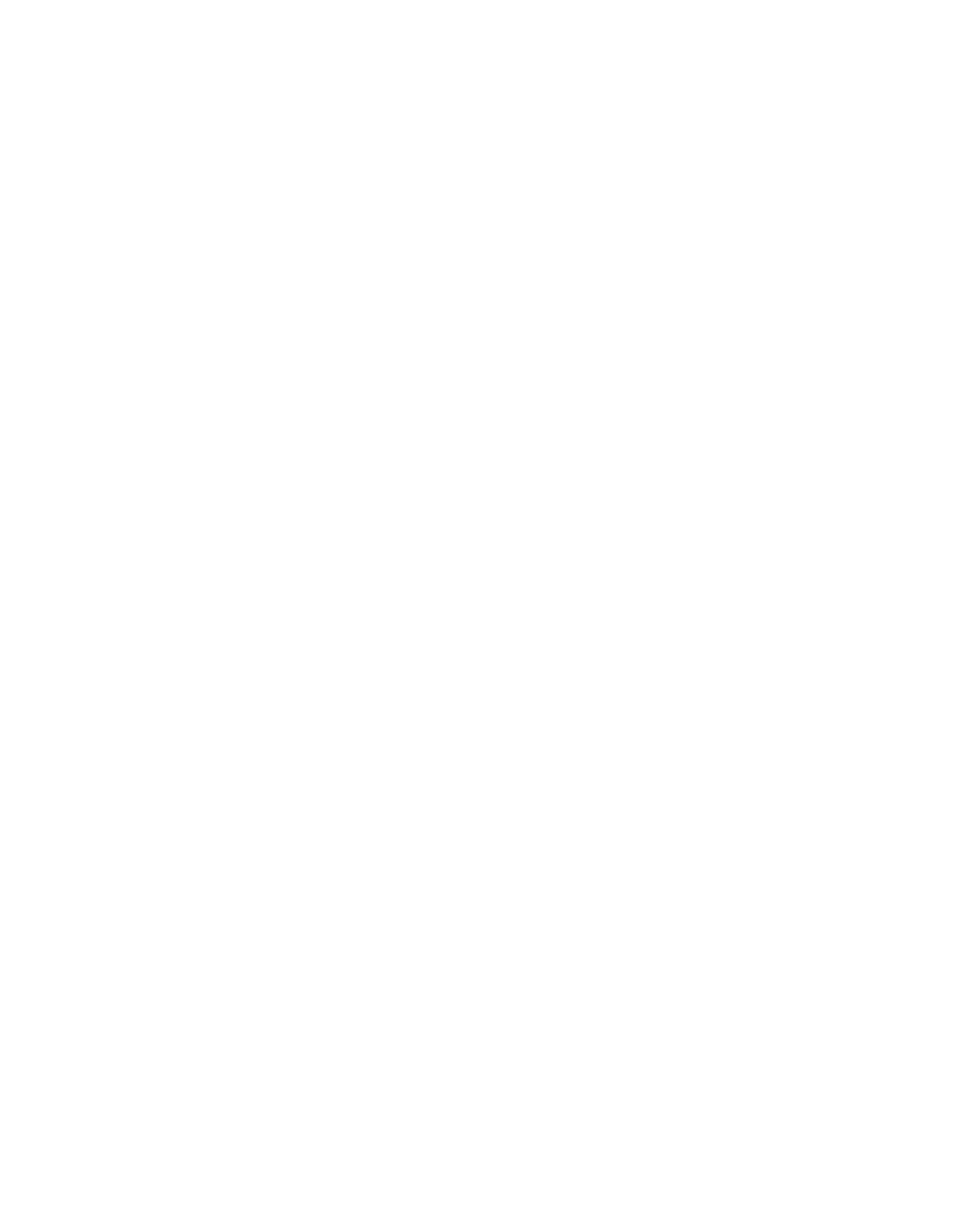### <span id="page-8-0"></span>**Preface**

Read this preface to familiarize yourself with the rest of the manual. This preface covers the following topics:

- who should use this manual
- the purpose of this manual
- terms and abbreviations
- conventions used in this manual
- Allen–Bradley support

| Who Should Use this<br><b>Manual</b> | Use this manual if you are responsible for designing, installing,<br>programming, or troubleshooting control systems that use Allen–Bradley<br>small logic controllers.                                                                                                                                                                                                                                                                                                                                                          |  |
|--------------------------------------|----------------------------------------------------------------------------------------------------------------------------------------------------------------------------------------------------------------------------------------------------------------------------------------------------------------------------------------------------------------------------------------------------------------------------------------------------------------------------------------------------------------------------------|--|
|                                      | You should have a basic understanding of SLC 500 <sup><math>m</math></sup> products. You should<br>understand programmable controllers and be able to interpret the ladder logic<br>instructions required to control your application. If you do not, contact your<br>local Allen–Bradley representative for information on available training<br>courses before using this product. If using Advanced Programming<br>Software (APS), we recommend that you review The APS Quick Start for<br>New Users, Publication 9399-APSQS. |  |
| <b>Purpose of this Manual</b>        | This manual is a reference guide for the Direct Communication Module<br>(DCM). It describes the procedures you use to address, configure and<br>program the DCM for application with PLCs and SLCs.                                                                                                                                                                                                                                                                                                                              |  |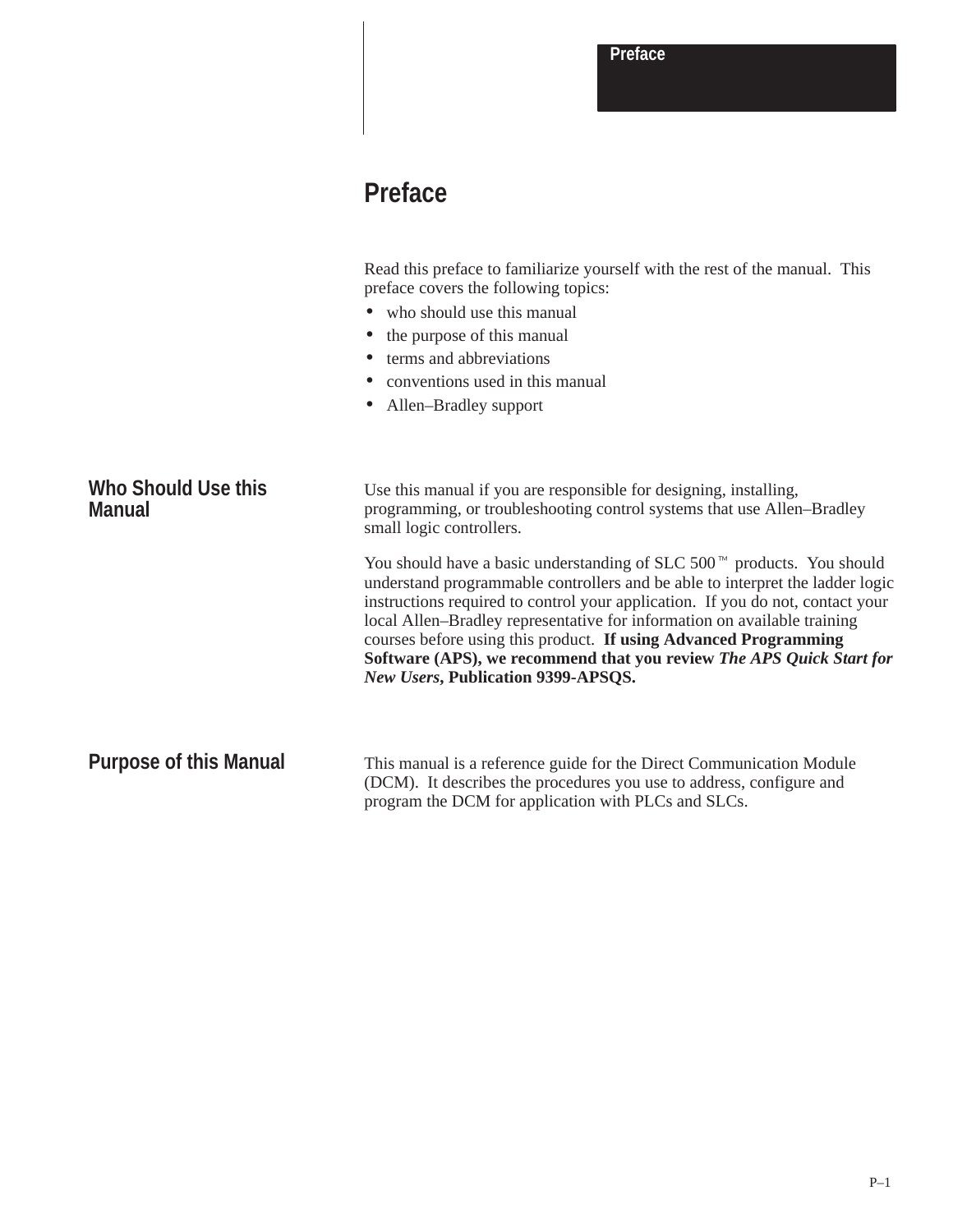#### <span id="page-9-0"></span>**Contents of this Manual**

| Chapter        | <b>Title</b>                                | Content                                                                                                                                                                                                                              |
|----------------|---------------------------------------------|--------------------------------------------------------------------------------------------------------------------------------------------------------------------------------------------------------------------------------------|
|                | Preface                                     | Describes the purpose, background, and scope of<br>this manual. Also specifies the audience for whom<br>this manual is intended.                                                                                                     |
| 1              | Overview                                    | Provides a hardware and system overview including<br>physical features, system communication, scanner<br>image division and communications flow.                                                                                     |
| $\overline{2}$ | <b>Ouick Start</b><br>for Experienced Users | Serves as a <b>Quick Start Guide</b> for using the DCM.                                                                                                                                                                              |
| 3              | Addressing                                  | Explains slot numbering and image mapping.                                                                                                                                                                                           |
| 4              | Module Configuration                        | Provides DIP switch setting information.                                                                                                                                                                                             |
| 5              | Installation and Wiring                     | Provides installation procedures and a wiring<br>diagram.                                                                                                                                                                            |
| 6              | Programming                                 | Shows how to program ladder logic in the PLC <sup>®</sup><br>and the SLC 500, including an examination of<br>special programming instructions that affect system<br>response. Also examines the status word and its<br>applications. |
| $\overline{7}$ | Troubleshooting                             | Describes troubleshooting using front panel LEDs.                                                                                                                                                                                    |
| 8              | <b>Application Examples</b>                 | Provides and examines both basic and<br>supplementary applications.                                                                                                                                                                  |
| Appendix A     | Specifications                              | Provides module and system specifications and<br>discusses throughput.                                                                                                                                                               |
| Appendix B     | <b>DCM Addressing Worksheet</b>             | Helps you to work out the image table configuration<br>for DCMs in your system.                                                                                                                                                      |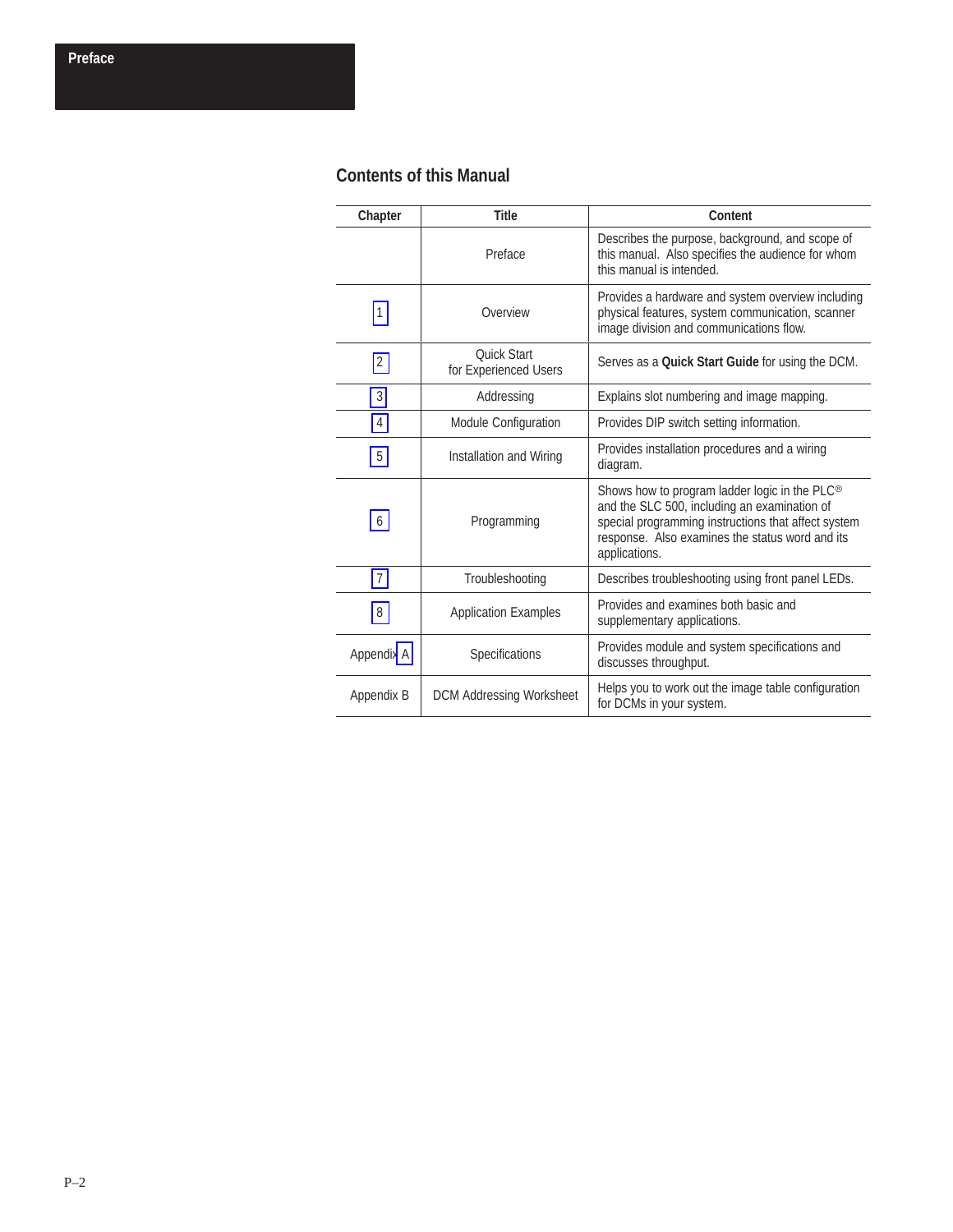#### **Related Documentation**

The following documents contain additional information concerning<br>Allen–Bradley SLC<sup> $m$ </sup> and PLC products. To obtain a copy, contact your local Allen–Bradley office or distributor.

| For                                                                                                                                                                                                 | <b>Read This Document</b>                                                                                  | <b>Document</b><br><b>Number</b>                                                        |
|-----------------------------------------------------------------------------------------------------------------------------------------------------------------------------------------------------|------------------------------------------------------------------------------------------------------------|-----------------------------------------------------------------------------------------|
| An overview of the SLC 500 family of products                                                                                                                                                       | SLC 500 System Overview                                                                                    | 1747-2.30                                                                               |
| A description on how to install and use your Fixed SLC 500<br>programmable controller                                                                                                               | Installation & Operation Manual for Fixed Hardware<br>Style Programmable Controllers                       | 1747-6.21                                                                               |
| A description on how to install and use your Modular SLC 500<br>programmable controller                                                                                                             | Installation & Operation Manual for Modular<br>Hardware Style Programmable Controllers                     | 1747-6.2                                                                                |
| A reference manual that contains information regarding the use of<br>the PLC-5 <sup>®</sup> programmable controller                                                                                 | PLC-5 Reference Instruction Set                                                                            | 1785-6.1                                                                                |
| A procedural manual for technical personnel who use APS to<br>develop control applications                                                                                                          | Rockwell Software Advanced Programming<br>Software (APS) User Manual                                       | 9399-APSUM                                                                              |
| A reference manual that contains status file data, and instruction<br>set information for the SLC 500 processors and MicroLogix 1000<br>controllers.                                                | SLC 500 <sup>™</sup> and MicroLogix 1000™ Instruction Set<br>Reference Manual                              | 1747-6.15                                                                               |
| Information regarding the use of the 1747-SN SLC RIO scanner                                                                                                                                        | Remote I/O Scanner User Manual                                                                             | 1747-6.6                                                                                |
| An introduction to APS for first-time users, containing basic<br>concepts but focusing on simple tasks and exercises, and allowing<br>the reader to begin programming in the shortest time possible | <b>Quick Start for New Users</b>                                                                           | 9399-APSQS                                                                              |
| A training and quick reference guide to APS                                                                                                                                                         | SLC 500 Software Programmer's Quick Reference<br>Guide-available on PASSPORT at a list price of<br>\$50.00 | ABT-1747-TSG001                                                                         |
| A common procedures guide to APS.                                                                                                                                                                   | SLC 500 Common Procedures Guide-available on<br>PASSPORT at a list price of \$50.00                        | ABT-1747-TSJ50                                                                          |
| A procedural and reference manual for technical personnel who<br>use an HHT to develop control applications                                                                                         | Allen-Bradley Hand-Held Terminal User Manual                                                               | 1747-NP002                                                                              |
| An introduction to HHT for first-time users, containing basic<br>concepts but focusing on simple tasks and exercises, and allowing<br>the reader to begin programming in the shortest time possible | Getting Started Guide for HHT                                                                              | 1747-NM009                                                                              |
| An article on wire sizes and types for grounding electrical<br>equipment                                                                                                                            | <b>National Electrical Code</b>                                                                            | Published by the<br><b>National Fire</b><br>Protection<br>Association of<br>Boston, MA. |
| A complete listing of current Allen-Bradley documentation,<br>including ordering instructions. Also indicates whether the<br>documents are available on CD-ROM or in multi-languages.               | Allen-Bradley Publication Index                                                                            | SD499                                                                                   |
| A glossary of industrial automation terms and abbreviations                                                                                                                                         | Allen-Bradley Industrial Automation Glossary                                                               | AG-7.1                                                                                  |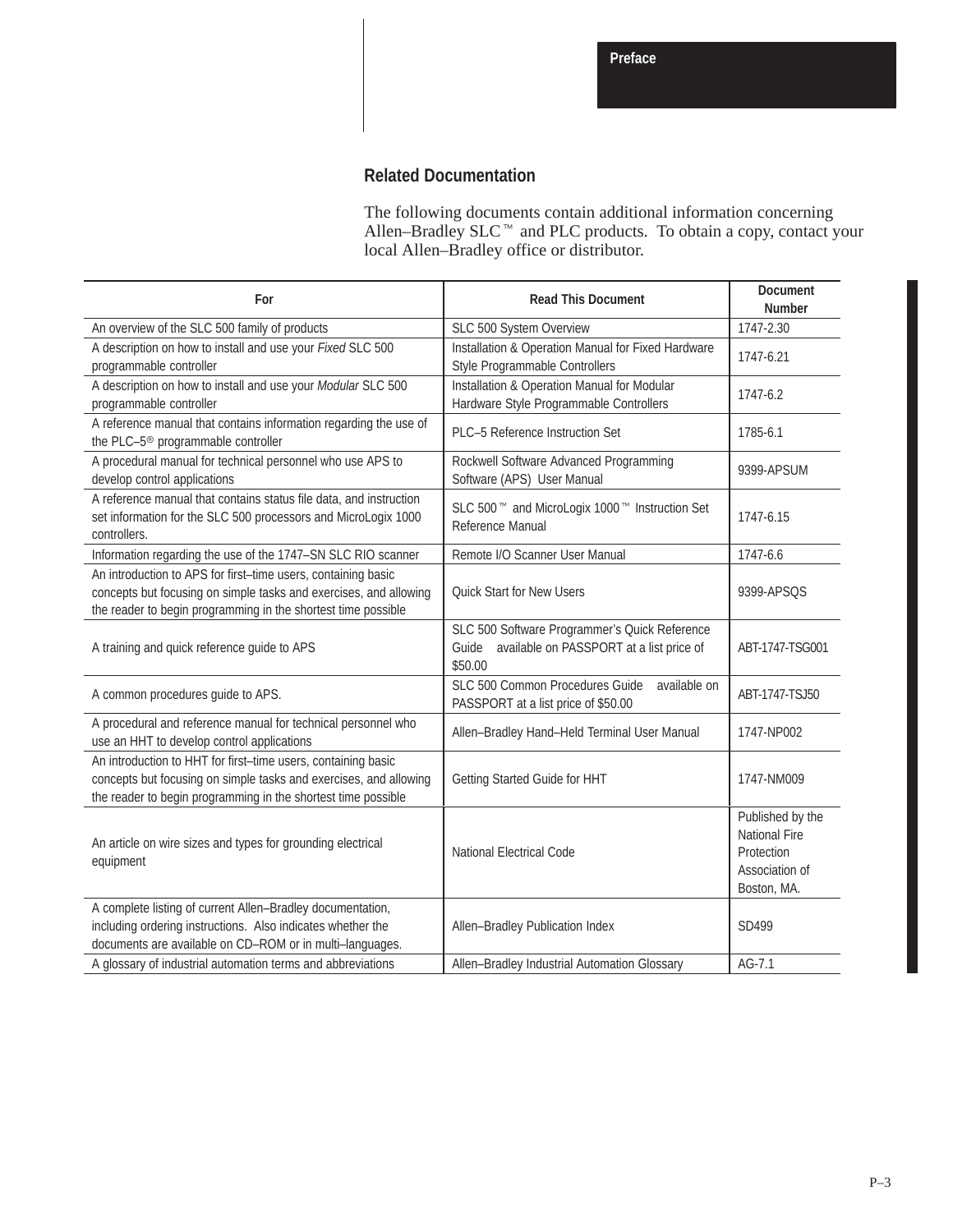#### <span id="page-11-0"></span>**Terms and Abbreviations**

The following terms and abbreviations are specific to this product. For a complete listing of Allen–Bradley terminology, refer to the *Allen–Bradley Industrial Automation Glossary*, Publication Number ICCG–7.1.

**Adapter** – Any physical device that is a slave on the RIO link.

**Adapter Image** – The portion of scanner image assigned to an individual adapter. You configure the adapter image by assigning it a starting logical rack number, starting logical group number and the number of logical groups it uses. In the case of the DCM, this is referred to as the DCM image.

**DCM** – Refers to the Direct Communication Module.

**Distributed Control/Controller** – Refers to a control system that employs a number of different hardware controllers/processors, each designed to perform a different subtask on behalf of an overall program or process. In a single processor (non–distributed) system, each task would be done by the single processor controlling the process. In a distributed system, each task is targeted to the specific processor required to perform its needs. Since all processors run simultaneously and independently, the time required to perform each task of the overall process is reduced in comparison to a single processor system. Therefore, overall program or process performance is typically better.

**Inhibit** – A function by which the scanner stops communicating with a logical device. The logical device will consider itself inhibited if it does not receive communications from the scanner within a certain period of time.

**Logical Device** – Any portion of a logical rack assigned to a single adapter.

**Logical Group** – A logical group consists of one input and one output word within a logical rack. A word consists of 16 bits, each bit represents one terminal on a discrete I/O module. Also referred to as an I/O Group.

**Logical Rack** – A fixed section of the scanner image comprised of eight input words and eight output words. Also referred to as a rack.

**Logical Slot** – A logical slot consists of one input and one output byte within a logical group. A byte consists of 8 bits, each bit represents one terminal on a discrete I/O module.

**Physical Device** – The number of devices that the supervisory processor/ scanner will support.

**PLC Chassis** – A physical PLC (Programmable Logic Controller) rack that houses PLC processors and 1771 I/O modules.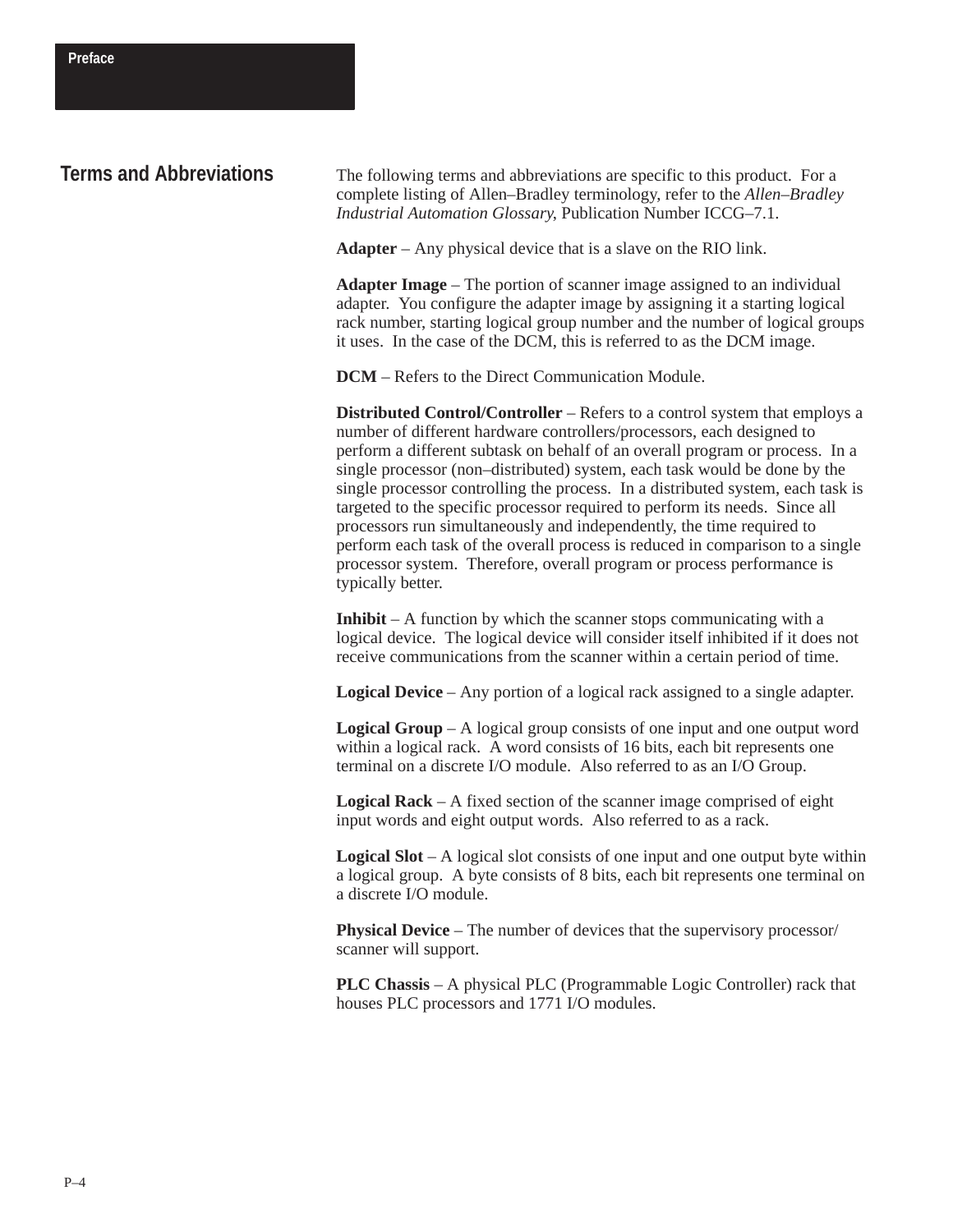<span id="page-12-0"></span>**Rack Size** – The logical rack size of the DCM image.

**RIO Link** – (Remote Input/Output) Refers to an Allen–Bradley communication system supporting high–speed serial transfer of Remote I/O (RIO) control information.

**Scanner** – The communication master on the RIO link.

**Scanner Image** – The data table area within the scanner, used to exchange I/O information between the scanner and all the adapters on the RIO link. The scanner image is a portion of the SLC or PLC processor image.

**Slave** – In a communication link, a station that cannot initiate communication.

**SLC Chassis** – A physical SLC (Small Logic Controller) rack that houses SLC processors and 1746 and 1747 I/O modules.

**Slot** – The physical location in any chassis used to insert I/O (or specialty) modules.

**Supervisory Control/Controller** – A control system whereby a host (supervisory) controller/processor monitors and intermittently adjusts control parameters, as necessary, of one or several lower level processors while the lower level processor(s) performs the control task continuously in real time.

#### **Common Techniques Used in this Manual**

The following conventions are used throughout this manual:

- Bulleted lists such as this one provide information, not procedural steps.
- Numbered lists provide sequential steps or hierarchical information.
- *Italic* type is used for emphasis.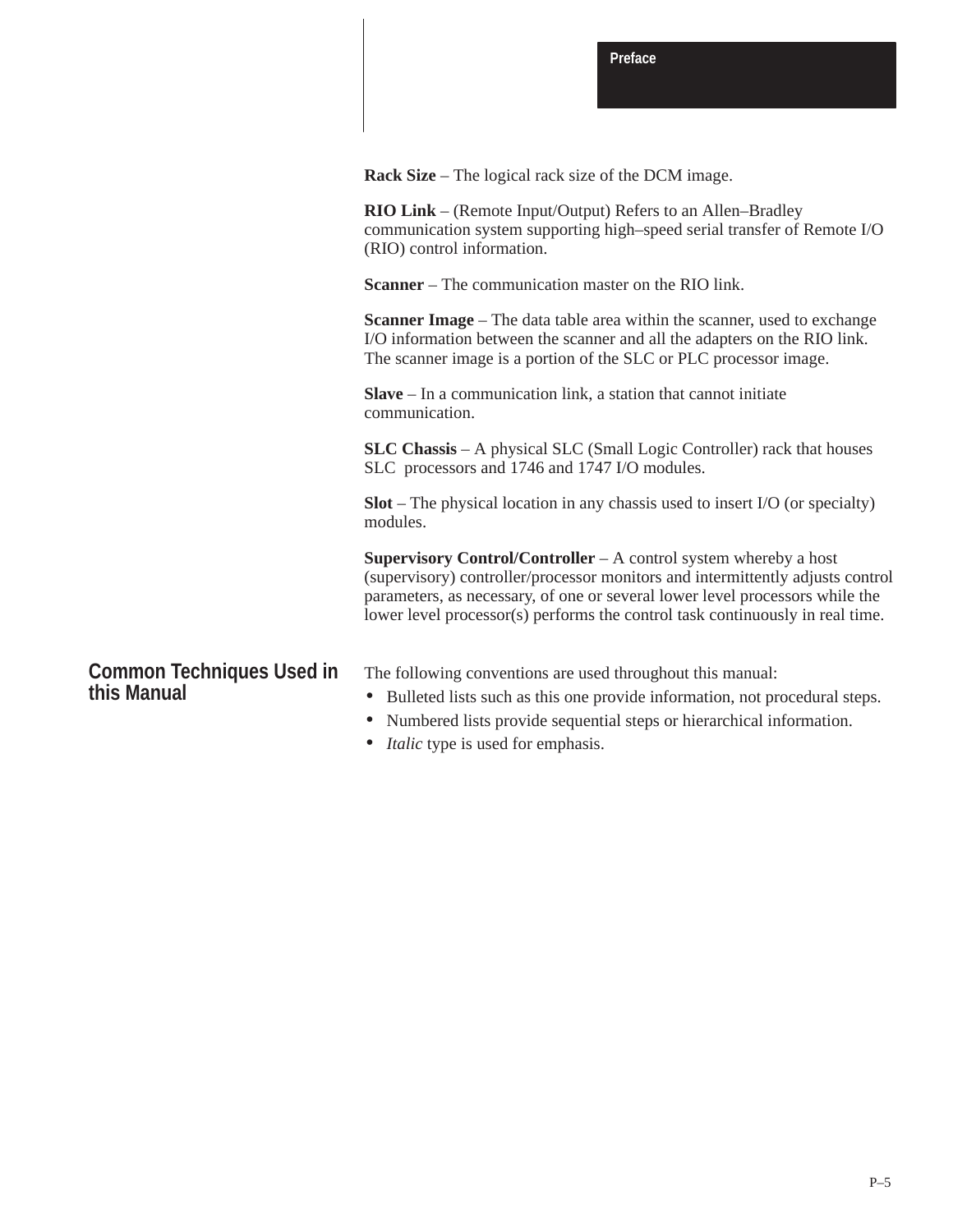#### **Allen–Bradley Support**

Allen–Bradley offers support services worldwide, with over 75 Sales/Support Offices, 512 authorized Distributors and 260 authorized Systems Integrators located throughout the United States alone, plus Allen–Bradley representatives in every major country in the world.

#### **Local Product Support**

Contact your local Allen–Bradley representative for:

- sales and order support
- product technical training
- warranty support
- support service agreements

#### **Technical Product Assistance**

If you need to contact Allen–Bradley for technical assistance, please review the information in the *Troubleshooting* chapter first. Then call your local Allen–Bradley representative.

#### **Your Questions or Comments on this Manual**

If you find a problem with this manual, please notify us of it on the enclosed Publication Problem Report.

If you have any suggestions for how this manual could be made more useful to you, please contact us at the address below:

Allen–Bradley Company, Inc. Automation Group Technical Communication, Dept. 602V, T122 P.O. Box 2086 Milwaukee, WI 53201–2086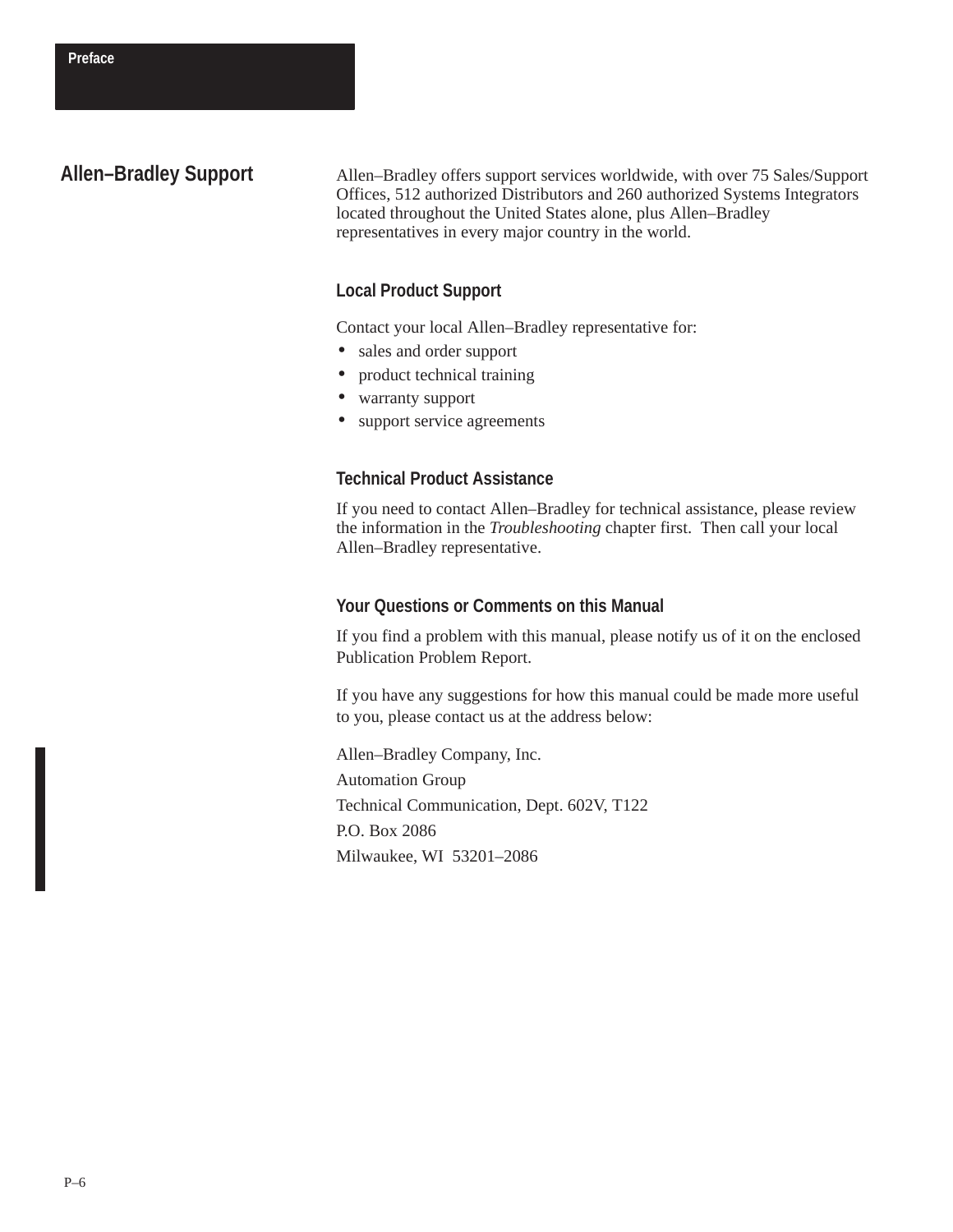### <span id="page-14-1"></span><span id="page-14-0"></span>**Overview**

This chapter provides a hardware and system overview including physical features and connectivity illustrations. It also explains data exchange between processors and discusses rack size. Topics include:

- hardware overview
- system overview
- scanner image division
- communications flow

#### **Hardware Overview**

The Direct Communication Module, Catalog Number 1747–DCM, is used to connect an SLC 500 Fixed Programmable Controller with expansion chassis or any SLC 500 Modular Programmable Controller to a supervisory Allen–Bradley Programmable Controller via the RIO Link, thereby providing a distributed processing system. The DCM occupies one slot in any SLC 500 chassis.



**Hardware Features**

| <b>Hardware</b>             | <b>Function</b>                                   |
|-----------------------------|---------------------------------------------------|
| <b>FAULT LED</b>            | Displays operating status                         |
| <b>COMM LED</b>             | Displays communication status                     |
| Front, Side and Door Labels | Provide module configuration information          |
| <b>RIO Link Connector</b>   | Provides physical connection to RIO network       |
| Cable Tie Slots             | Secure and route wiring from module               |
| <b>DIP Switches</b>         | Establish configuration parameters for the module |
| Self-Locking Tabs           | Secure module in chassis slot                     |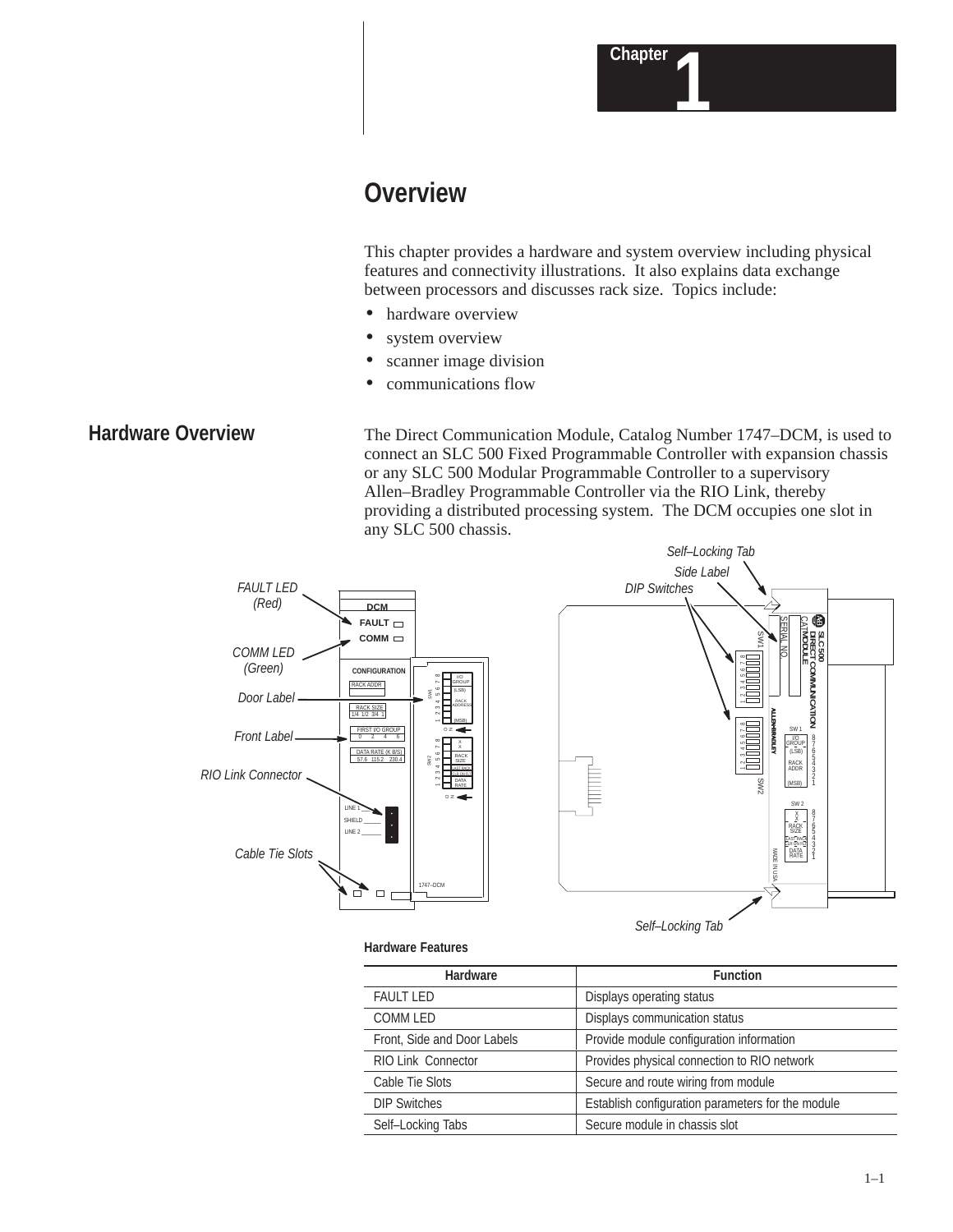### <span id="page-15-0"></span>**System Overview**

The Direct Communication Module is an SLC 500 family Remote I/O (RIO) adapter. It allows supervisory processors, such as PLC–5s, and distributed SLC–500 processors residing on an Allen–Bradley RIO Communication Link to transfer data between each other. The DCM appears as an RIO adapter to:

- a PLC processor with integral RIO scanner on the RIO Communication Link
- an RIO scanner, Catalog Number 1771–SN or 1747–SN, on the RIO Communication Link



DCM modules are connected in a daisy–chain configuration using Belden 9463 cable.

#### **What Is a Remote I/O Adapter?**

A remote I/O adapter (RIO adapter) is any module that acts as a slave to an RIO scanner, the master on the RIO link. The DCM is an RIO adapter.

All RIO scanners have defined physical and logical specifications. **Physical specifications** are the maximum number of adapters that can be connected to the scanner. (See Extended Node Capability on page [1–4.\)](#page-17-1) **Logical specifications** are the maximum number of logical racks the scanner can address, the ways logical racks can be assigned, and the ability of the scanner to perform block transfers. Refer to the appropriate scanner manual for details concerning physical and logical specifications.

The DCM can physically reside on the RIO link with any other adapter. The following table lists the adapters available for use with an RIO link.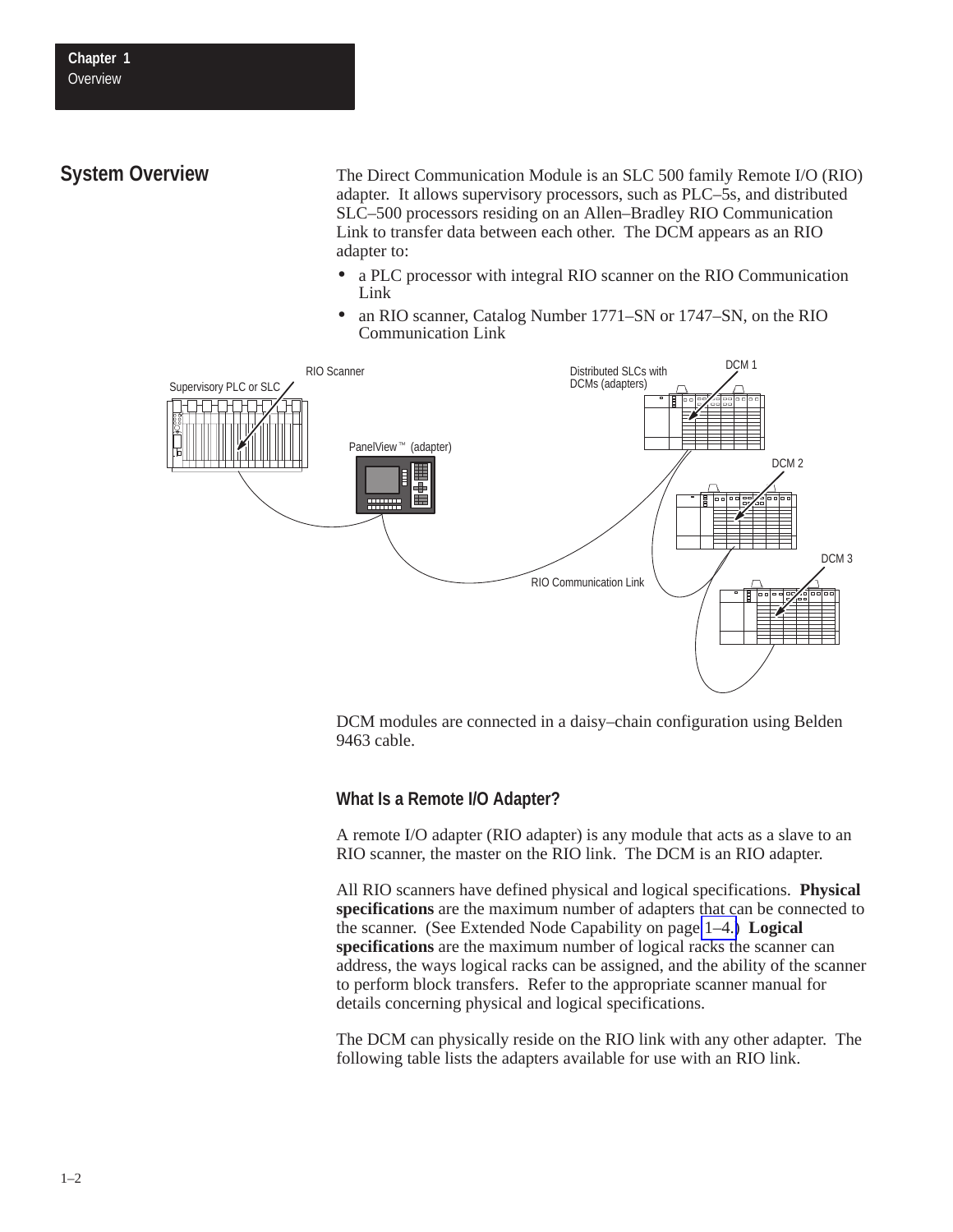**Chapter 1**

Overview

#### **Compatible Adapters**

| Catalog<br><b>Number</b> | <b>Device</b>                                                | <b>Extended</b><br>Node<br>Capability | <b>Comments</b>                          |
|--------------------------|--------------------------------------------------------------|---------------------------------------|------------------------------------------|
| 1785-LT/x                | PLC-5/15                                                     | Yes                                   | In adapter mode                          |
| 1785-LT2                 | PLC-5/25                                                     | Yes                                   | In adapter mode                          |
| 1785-LT3                 | PLC-5/12                                                     | Yes                                   | In adapter mode                          |
| 1785-L30x                | PLC-5/30                                                     | Yes                                   | In adapter mode                          |
| 1785-L40x                | PLC-5/40                                                     | Yes                                   | In adapter mode                          |
| 1785-L60x                | PLC-5/60                                                     | Yes                                   | In adapter mode                          |
| 1771-ASC                 | Remote I/O Adapter Module                                    | No                                    |                                          |
| 1771-ASB                 | Remote I/O Adapter Module                                    | Series B and<br>C only                | Series A, B, and C                       |
| 1771-AM1                 | 1-Slot I/O Chassis with Integral<br>Power Supply and Adapter | Yes                                   |                                          |
| 1771-AM2                 | 2-Slot I/O Chassis with Integral<br>Power Supply and Adapter | Yes                                   |                                          |
| 1784-F30D                | Plant Floor Terminal Remote I/O<br><b>Expansion Module</b>   | Yes                                   |                                          |
| 1771-RIO                 | Remote I/O Interface Module                                  | Nο                                    |                                          |
| 1771-JAB                 | Single Point I/O Adapter Module                              | Yes                                   |                                          |
| 1771-DCM                 | <b>Direct Communication Module</b>                           | No                                    |                                          |
| 1778-ASB                 | Remote I/O Adapter Module                                    | Yes                                   |                                          |
| 1747-ASB                 | Remote I/O Adapter Module                                    | Yes                                   |                                          |
| 2706-xxxx                | DL40 Dataliner <sup>™</sup>                                  | Yes                                   | Must be catalog number<br>2706-ExxxxxB1. |
| 2705-xxx                 | RediPANEL™                                                   | Yes                                   |                                          |
| 2711-xx                  | PanelView Terminal                                           | Yes                                   |                                          |
| 1336-RIO                 | Remote I/O Adapter for 1336 AC<br><b>Industrial Drives</b>   | Yes                                   |                                          |
| 1395-NA                  | Remote I/O Adapter for 1395 DC<br><b>Industrial Drives</b>   | Yes                                   |                                          |
| 1747-ASB                 | SLC 500 Remote I/O Adapter<br>Module                         | Yes                                   |                                          |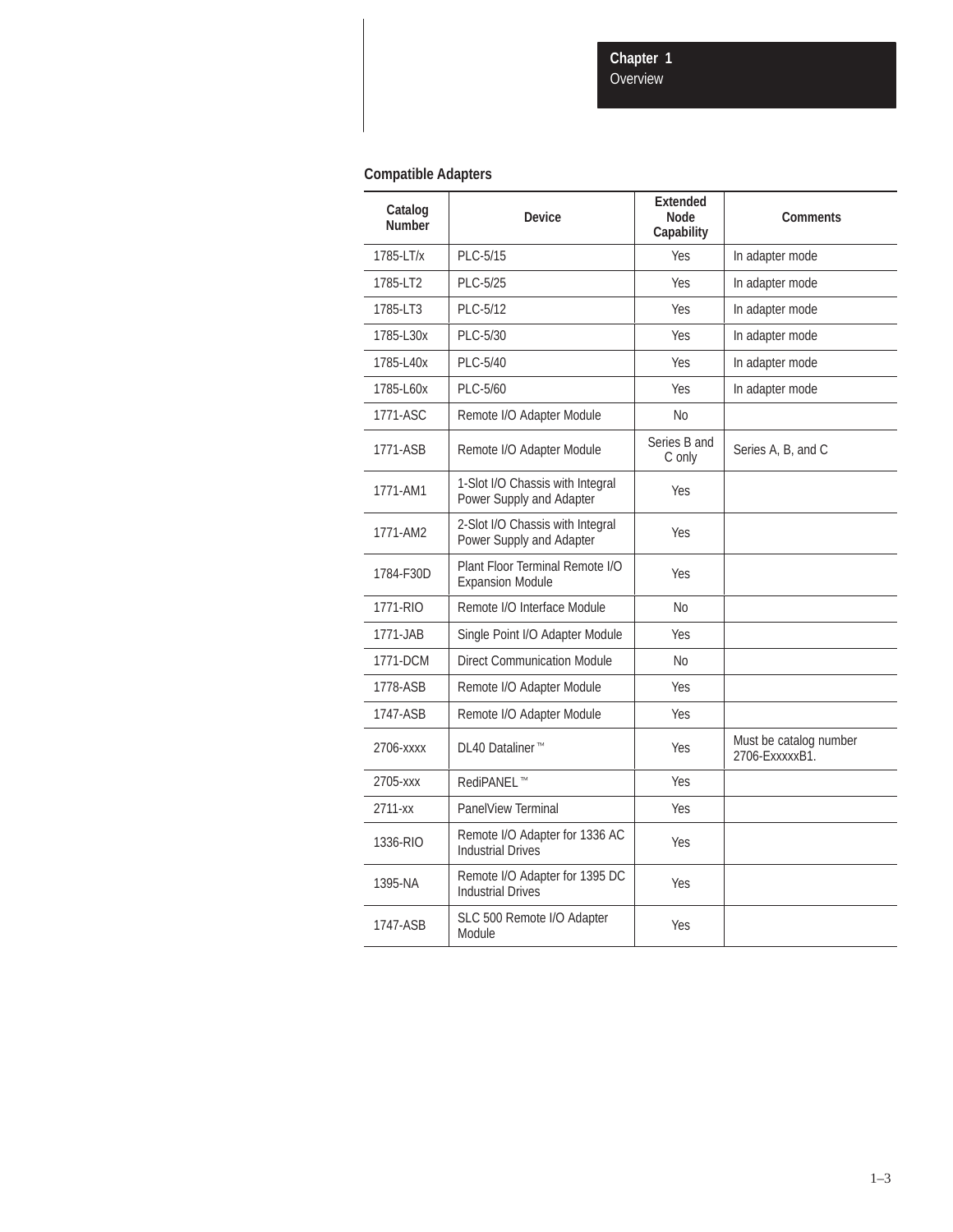#### <span id="page-17-1"></span><span id="page-17-0"></span>**Extended Node Capability**

Both scanners and adapters can have extended node capability. Extended node capability allows you to have up to 32 adapters on the RIO link using an 82 Ohm termination resistor at both ends of the RIO link for all baud rates.

Extended node capability can only be used if the scanner and *all* adapters on the RIO link have extended node capability. *The DCM has extended node capability.*

The scanner allows each adapter to use a fixed amount (user defined) of its input and output image. **Scanner Image Division**

> The scanner image is divided into logical racks and further divided into logical groups. A full logical rack consists of eight input and eight output image words. A logical group consists of one input and one output word in a logical rack. Each logical group is assigned a number from 0–7. The number of racks available for data and I/O transfer depends on the scanner you are using.



The scanner image also contains the image of each adapter on the RIO link. The adapter is assigned a portion of the scanner image, which is referred to as the adapter image.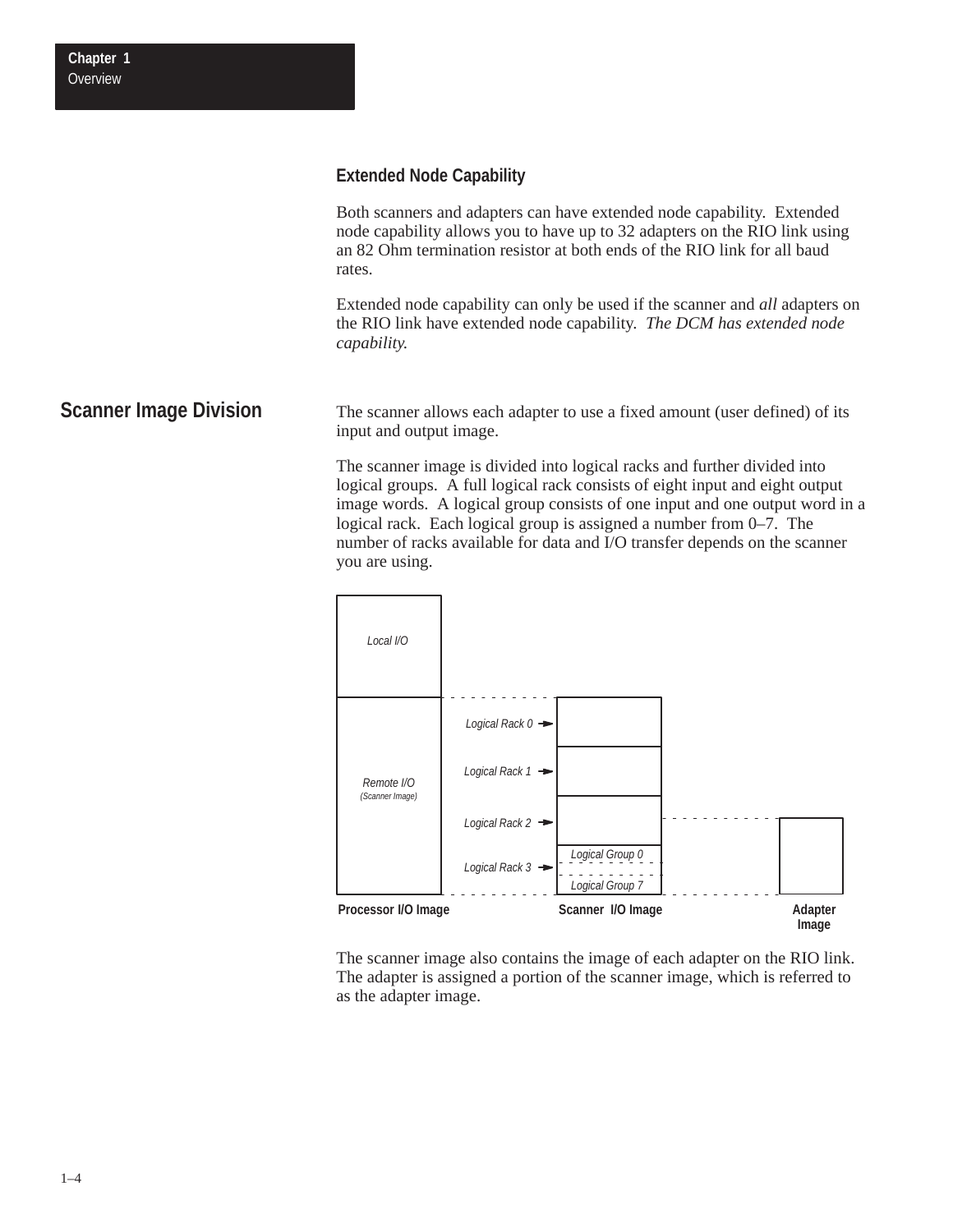**Chapter 1 Overview** 

#### **Scanner Image Division Configuration Example**

The example presented here can help you configure your RIO architecture. Refer to it as necessary.

The following figure shows how a portion of a scanner's input image table might be configured. An output image table would be identically configured.

<span id="page-18-0"></span>

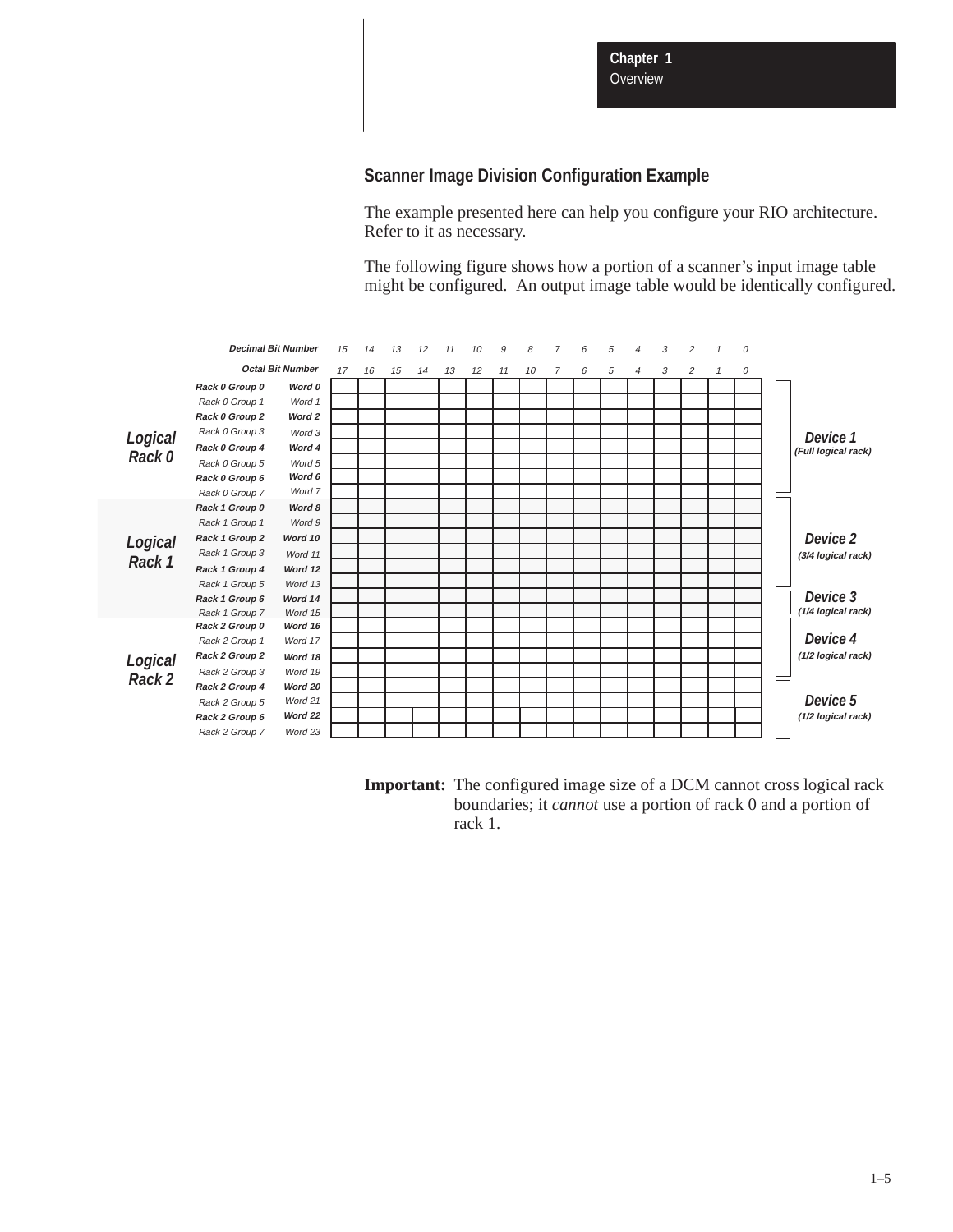#### <span id="page-19-0"></span>**Data Exchange Between RIO Scanners and the DCM**

Information is transferred between the RIO scanner and the DCM every RIO scan. RIO transmissions are asynchronous to the processor scans.

**Important:** The DCM provides word integrity on all words transferred via the SLC backplane.

The DCM communicates with supervisory PLC or SLC controllers through RIO scanners, as if they were addressing a logical rack. However, the DCM does not scan the I/O in its local I/O chassis, rather it passes the supervisory data to the distributed SLC processor.

In the DCM, outputs from the SLC output image table are inputs to the supervisory processor input image table. Likewise, outputs from the supervisory processor output image table are inputs to the SLC input image table.

The diagram that follows depicts the communications flow between an RIO scanner and the DCM.



#### **What Is the Status Word?**

The first word of the DCM input and output image is the status word. The status word indicates the status of communication and data between the RIO scanner and the DCM. For more information on status words and their applications, see chapte[r 6,](#page-42-1) Programming.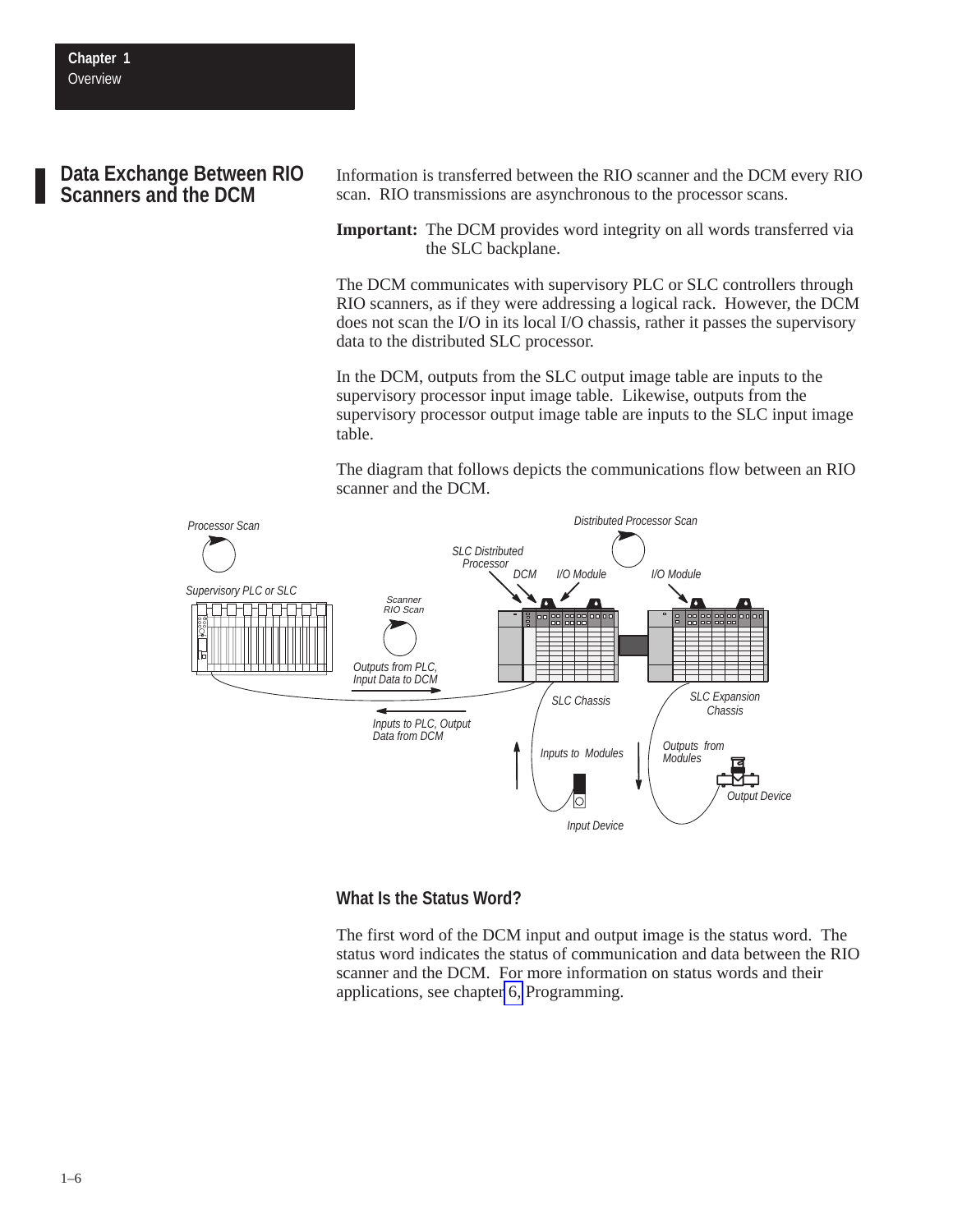### <span id="page-20-1"></span><span id="page-20-0"></span>**Quick Start for Experienced Users**

This chapter helps you to get started using the Direct Communication Module (DCM). We base the procedures here on the assumption that you have a basic understanding of SLC 500 products.

You must:

- understand electronic process control
- be able to interpret the ladder logic instructions for generating the electronic signals that control your application

Because it is a start-up guide for experienced users, this chapter *does not* contain detailed explanations about the procedures listed. It does, however, reference other chapters in this book where you can get more detailed information. It also references other documentation that may be helpful if you are unfamiliar with programming techniques or system installation requirements.

If you have any questions, or are unfamiliar with the terms used or concepts presented in the procedural steps, *always read the referenced chapters* and other recommended documentation before trying to apply the information.

This chapter:

- tells you what tools and equipment you need
- lists preliminary considerations
- describes when to address, configure and program the module
- explains how to install and wire the module
- discusses system power-up procedures

Have the following tools and equipment ready:

- medium blade screwdriver
- (2) 1/2 watt terminating resistors (See chapter [5,](#page-38-1) Installation and Wiring, for correct size.)
- programming equipment (All programming examples shown in this manual demonstrate the use of Allen-Bradley's Advanced Programming Software [APS] for personal computers.)

**Required Tools and Equipment**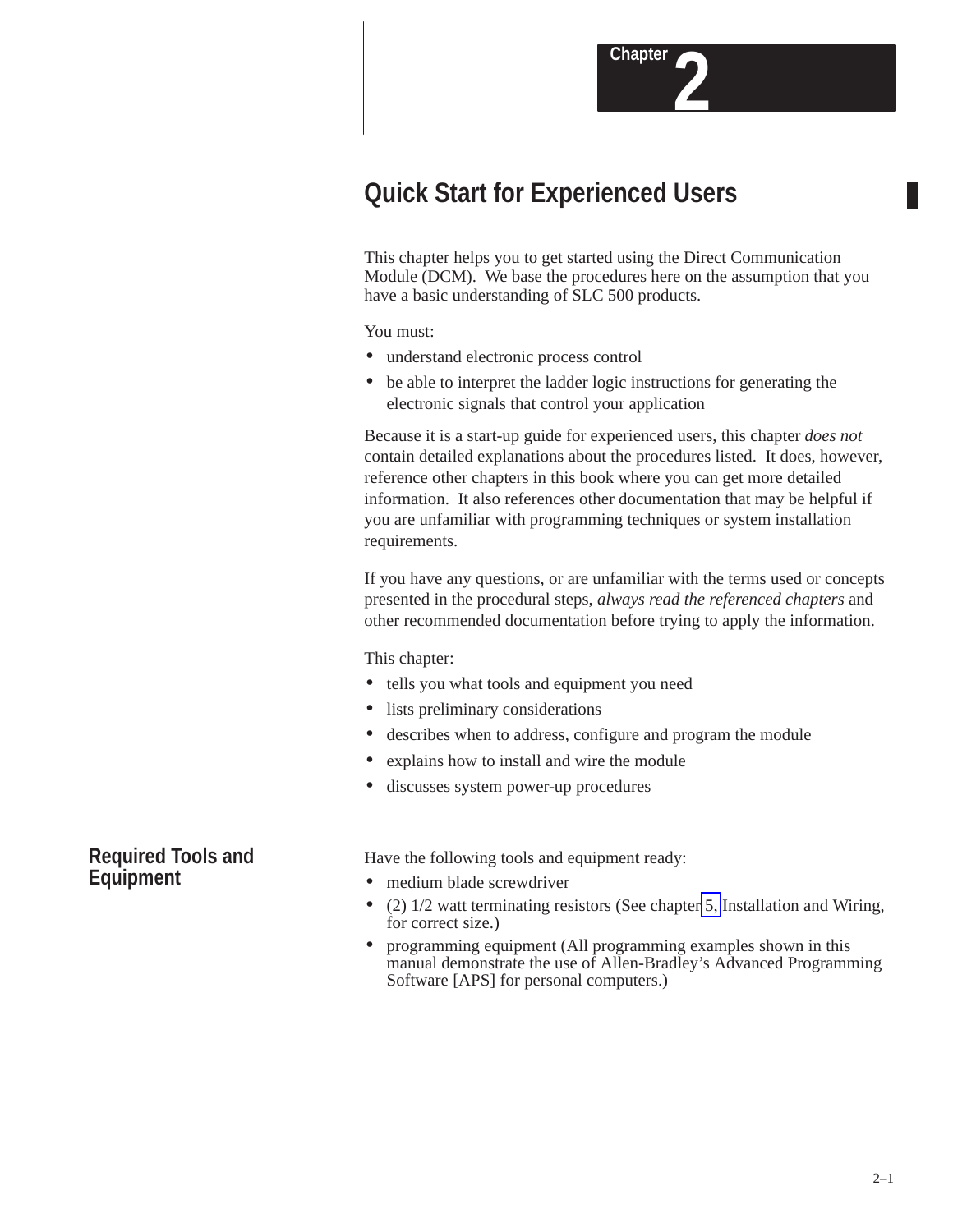#### <span id="page-21-0"></span>**Procedures**

#### **1. Check the contents of the shipping box. Reference**

–

Unpack the module making sure that the contents include:

- Direct Communication Module (Catalog Number 1747-DCM)
- removable connector (factory-installed on module)
- cable tie
- user manual (Catalog Number 1747-NM007)

If the contents are incomplete, call your local Allen-Bradley representative for assistance.

#### **2. 2. Reference**

which scanner is compatible with your PLC/SLC controller. Use the table below to select a scanner that is compatible with your processor. The DCM is compatible with all RIO

To begin configuration of your RIO system, you should know three things:

**The manual for the scanner you select**

| scanners.                      |                                                                       |
|--------------------------------|-----------------------------------------------------------------------|
| <b>Catalog Number</b>          | <b>Description</b>                                                    |
| $1747-SN^{\odot}$              | SLC Remote I/O Scanner                                                |
| $1771-SN^{\circledcirc}$       | Sub I/O scanner for Mini-PLC-2 <sup>®</sup> and PLC-5 families        |
| 1772-SD, -SD2®®                | Remote scanner/distribution panel for PLC-2 family                    |
| 1775-S4A, -S4B, -S5 $^{\circ}$ | I/O scanner-programmer interface module for PLC-3 <sup>®</sup> family |
| 1775-SR, -SR5 $0$              | Remote scanner/distribution panel for PLC-3/10 family                 |
| 1785-L11B <sup>①</sup>         | PLC 5/11 <sup>™</sup> (in scanner mode)                               |
| 1785-LT/ $x^{\text{OS}}$       | PLC 5/15 (in scanner mode)                                            |
| 1785-L20B <sup>®</sup>         | PLC 5/20 <sup>™</sup> (in scanner mode)                               |
| $1785 - L T 200$               | PLC 5/25 (in scanner mode)                                            |
| 1785-L30 $x^{\circledR}$       | PLC 5/30 <sup>™</sup> (in scanner mode)                               |
| 1785-L40x <sup>10</sup>        | PLC 5/40 <sup>™</sup> (in scanner mode)                               |
| 1785-L60x <sup>①</sup>         | PLC 5/60 <sup>™</sup> (in scanner mode)                               |
| 5250-RS $\rm{^{0}}$            | Remote scanner for PLC 5/250                                          |
| $6008-S1^{\circ}$              | IBM <sup>®</sup> PC I/O Scanner Module                                |
| $6008-SV①$                     | <b>VMEbus I/O Scanner Module</b>                                      |
| 6008-SQH1, -SQH2               | Q-bus I/O Scanner Module                                              |

➀ *Extended node capability.*

<sup>➁</sup> *Revision D or later.*

<sup>➂</sup> *Rev. 3 or later.*

➃ *Extended node capability not available with Series A.*

➄ *Rev. 3 or later.PLC 5/15 Series B Revision H or later have partial rack addressing. Earlier versions are limited to 3 devices. PLC 5/25 Series A Revision D or later have partial rack addressing. Earlier versions are limited to 7 devices.*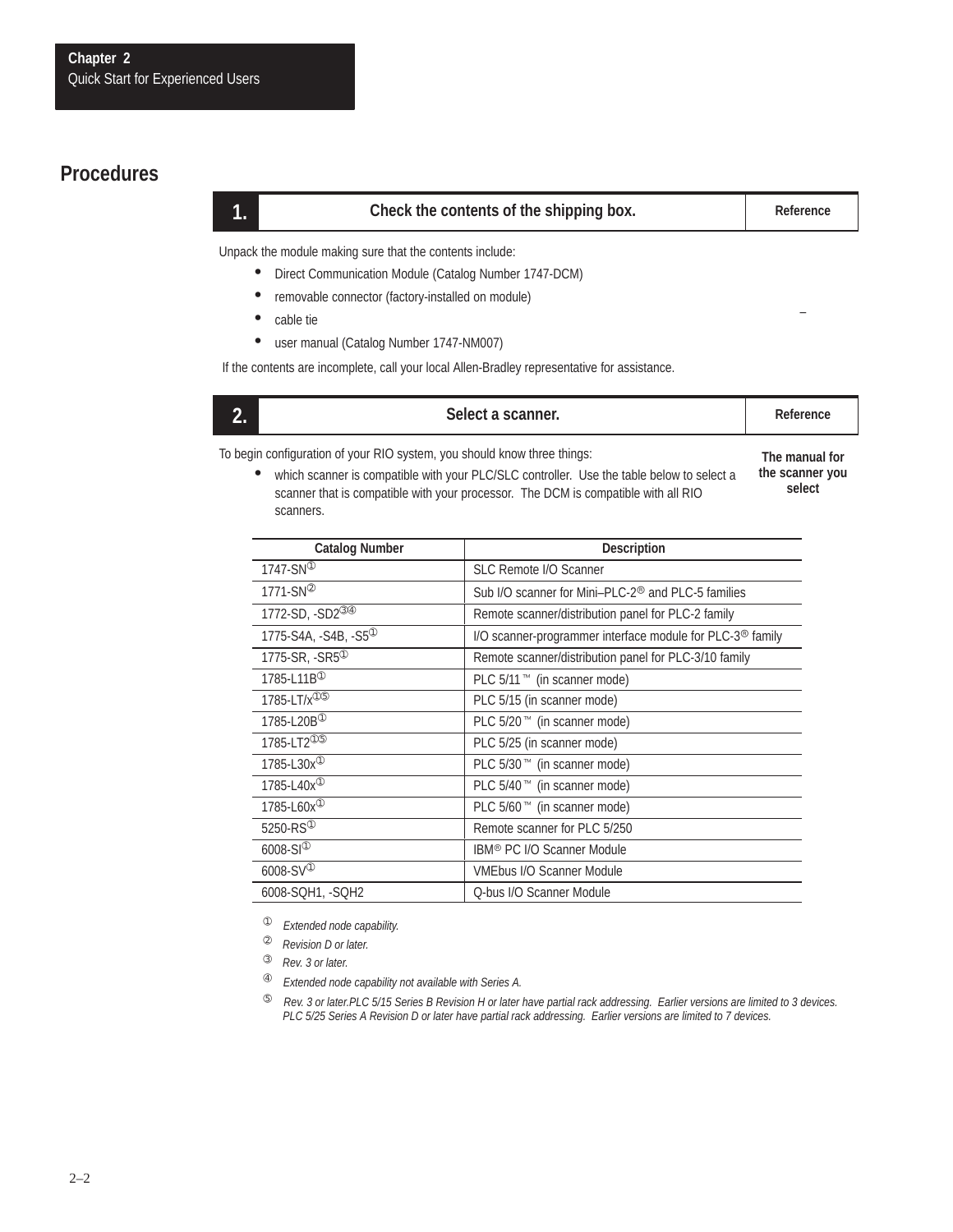- the maximum number of physical devices and logical racks your scanner supports.
- the logical rack size of each DCM. This depends on how many I/O data words you need to transfer. The first word is always the status word. The table below shows the number of data words transferred relative to the rack size.

| If you configure the DCM as: | Then:                                                   | Including the Status Word  |
|------------------------------|---------------------------------------------------------|----------------------------|
| 1/4 Rack                     | 1 data word (16 bits of I/O<br>data) are transferred.   | Total transfer $= 2$ words |
| $1/2$ Rack                   | 3 data words (48 bits of I/O<br>data) are transferred.  | Total transfer = 4 words   |
| 3/4 Rack                     | 5 data words (80 bits of I/O<br>data) are transferred.  | Total transfer = 6 words   |
| <b>Full Rack</b>             | 7 data words (112 bits of I/O<br>data) are transferred. | Total transfer = $8$ words |

| 3.<br>Choose the type of slot addressing you will use.                                                                       | Reference                                                         |
|------------------------------------------------------------------------------------------------------------------------------|-------------------------------------------------------------------|
| Select DCM addressing. (A configuration worksheet is included in appendix B to assist you in DCM<br>image table addressing.) | Chapter 3<br>(Addressing)<br><b>Appendix B</b><br>(DCM Worksheet) |
| Configure the module using the DIP switches.<br>4.                                                                           | Reference                                                         |
| Configure your system by setting the DIP switches.                                                                           | <b>Chapter 4</b><br>(Module<br>Configuration)                     |
| Insert the 1747-DCM module into the chassis.<br>5.                                                                           | Reference                                                         |
|                                                                                                                              |                                                                   |



**ATTENTION:** Never install, remove, or wire modules with power applied to the chassis or devices wired to the module. **!**

**Chapte[r 5](#page-38-1)** *(Installation and Wiring)*

Review SLC/DCM power requirements to ensure your SLC power supply has adequate reserve power.

Make sure system power is off; then insert the DCM into your 1746 chassis. In this example procedure, local slot 1 is selected.

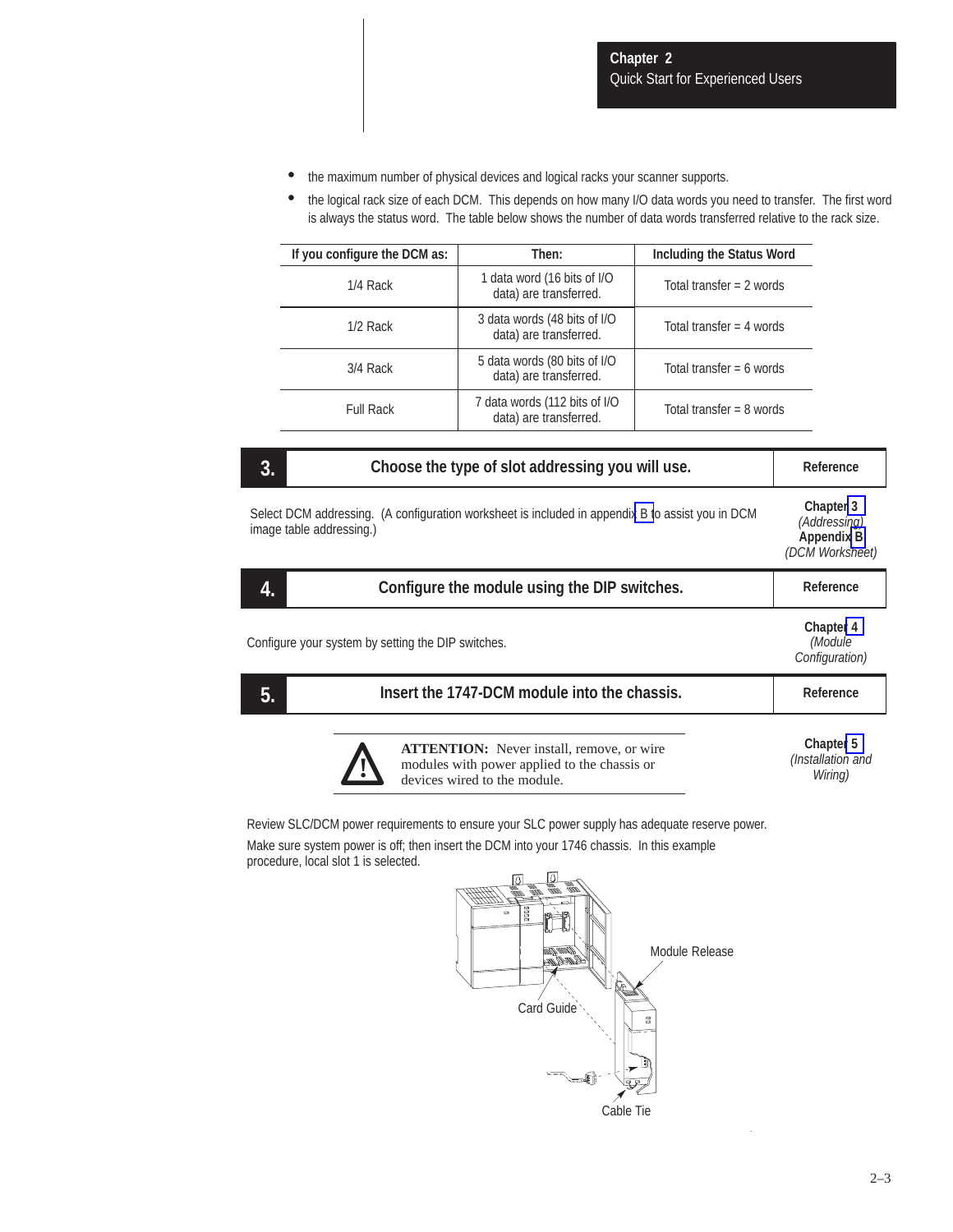To wire the network, a 1/2 watt terminating resistor must be attached across line 1 and line 2 of the connectors at each end (scanner and last physical device) of the network. The size of the resistor depends on the baud rate and extended node capability, as shown below:

|                                                        | <b>Baud Rate</b> | <b>Maximum Cable Distance</b><br>(Belden 9463) | <b>Resistor Size</b>                          |  |
|--------------------------------------------------------|------------------|------------------------------------------------|-----------------------------------------------|--|
|                                                        | 57.6K baud       | 3048 meters (10,000 feet)                      |                                               |  |
| <b>Using Extended</b><br><b>Node Capability</b>        | 115.2K baud      | 1524 meters (5,000 feet)                       | $82\Omega$ 1/2 Watt<br>Brown-Green-Brown-Gold |  |
|                                                        | 230.4K baud      | 762 meters (2,500 feet)                        |                                               |  |
|                                                        | 57.6K baud       | 3048 meters (10,000 feet)                      | $150\Omega$ 1/2 Watt                          |  |
| <b>Not Using</b><br><b>Extended Node</b><br>Capability | 115.2K baud      | 1524 meters (5,000 feet)                       | Brown-Green-Brown-Gold                        |  |
|                                                        | 230.4K baud      | 762 meters (2,500 feet)                        | $82\Omega$ 1/2 Watt                           |  |
|                                                        |                  |                                                | Gray-Red-Black-Gold                           |  |

| 6. | Enter your ladder program.                                                     | Reference                                                            |
|----|--------------------------------------------------------------------------------|----------------------------------------------------------------------|
|    | Define the application requirements. Write and enter the ladder logic program. | Chapter 6<br>(Programming)<br>Chapter 8<br>(Application<br>Examples) |
| 7. | Go through the system start-up procedure.                                      | Reference                                                            |

Power up your system by performing standard start-up procedures as indicated in your processor manual. No special start-up procedures are required when using the DCM module.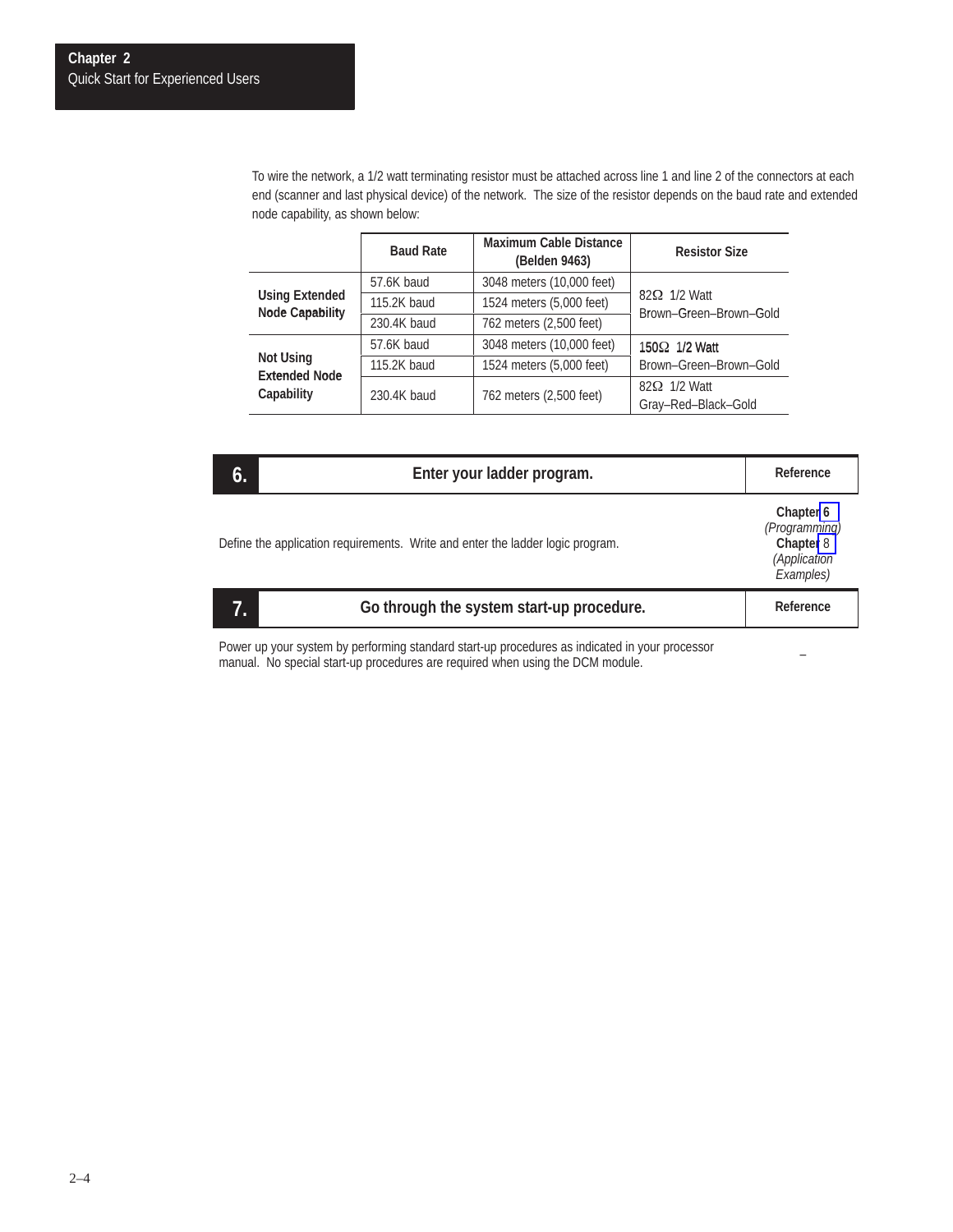

### **Addressing**

This chapter provides general information about how to address supervisory PLC and distributed SLC ladder logic instructions. It also illustrates image mapping and provides an example of how a PLC output image is mapped into an SLC input image.

All PLC and SLC processors use 3-part addresses. These three parts include:

- logical rack or physical slot address
- logical group or word address
- bit address

PLC processors use the octal number system for bit addressing. SLC processors use the decimal number system for bit addressing.

|                                                                                                                                      | PLC Processors/Scanners Address By:                                                                                                                                             | <b>SLC Processors Address By:</b>                                                              |                                                                                                                                                                                                               |  |  |
|--------------------------------------------------------------------------------------------------------------------------------------|---------------------------------------------------------------------------------------------------------------------------------------------------------------------------------|------------------------------------------------------------------------------------------------|---------------------------------------------------------------------------------------------------------------------------------------------------------------------------------------------------------------|--|--|
|                                                                                                                                      | Logical Rack: PLC/scanner input and output<br>images are organized in logical<br>racks, which consist of eight<br>groups.                                                       |                                                                                                | <b>Physical Slot:</b> The slot address is determined<br>by what slot number you place<br>your DCM. SLC slots are<br>numbered 0-30.                                                                            |  |  |
|                                                                                                                                      | The rack address does not need to<br>match the SLC slot address.                                                                                                                |                                                                                                | The slot address does not need<br>to match the PLC rack address.                                                                                                                                              |  |  |
|                                                                                                                                      | Logical Group: There are eight logical groups per<br>logical rack, numbered 0-7. One<br>group consists of one input and one<br>output word. Each word is made<br>up of 16 bits. | Word·                                                                                          | One word is 16 bits in size. The<br>number of words used in input<br>and output images varies<br>according to how many you<br>specify in your setup. Words are<br>numbered consecutively<br>beginning with 0. |  |  |
|                                                                                                                                      | The group number does not need<br>to match the SLC word address.                                                                                                                |                                                                                                | The word number does not need<br>to match the PLC group number.                                                                                                                                               |  |  |
|                                                                                                                                      | Bit: PLC bits are numbered octally, from<br>0 to 7 and 10 to 17.                                                                                                                |                                                                                                | <b>Bit:</b> SLC bits are numbered<br>decimally, from 0-15.                                                                                                                                                    |  |  |
|                                                                                                                                      | The bit number does not need to<br>match the SLC bit number<br>(because SLCs use decimal);<br>however, the position of the bit in<br>the word must be the same.                 |                                                                                                | The bit number does not need to<br>match the PLC bit number<br>(because PLCs use octal);<br>however, the position of the bit in<br>the word must be the same.                                                 |  |  |
| Octal<br>Group 0<br>Group 1<br>Group <sub>2</sub><br>Group 3<br>Logical<br>Group 4<br>Rack<br>Group 5<br>$\#x$<br>Group 6<br>Group 7 | Bit Number 17 16 15 14 13 12 11 10 7 6 5 4 3 2<br>$\mathcal{I}$                                                                                                                 | <b>Decimal</b><br>Word 0<br>Word 1<br>Word 2<br>Word 3<br>Word 4<br>Word 5<br>Word 6<br>Word 7 | Bit Number 15 14 13 12 11 10 9 8 7 6 5 4<br>3 2 1 0<br><b>Physical</b><br>Slot<br>$\#x$                                                                                                                       |  |  |

#### <span id="page-24-1"></span><span id="page-24-0"></span>**Addressing Ladder Logic Instructions**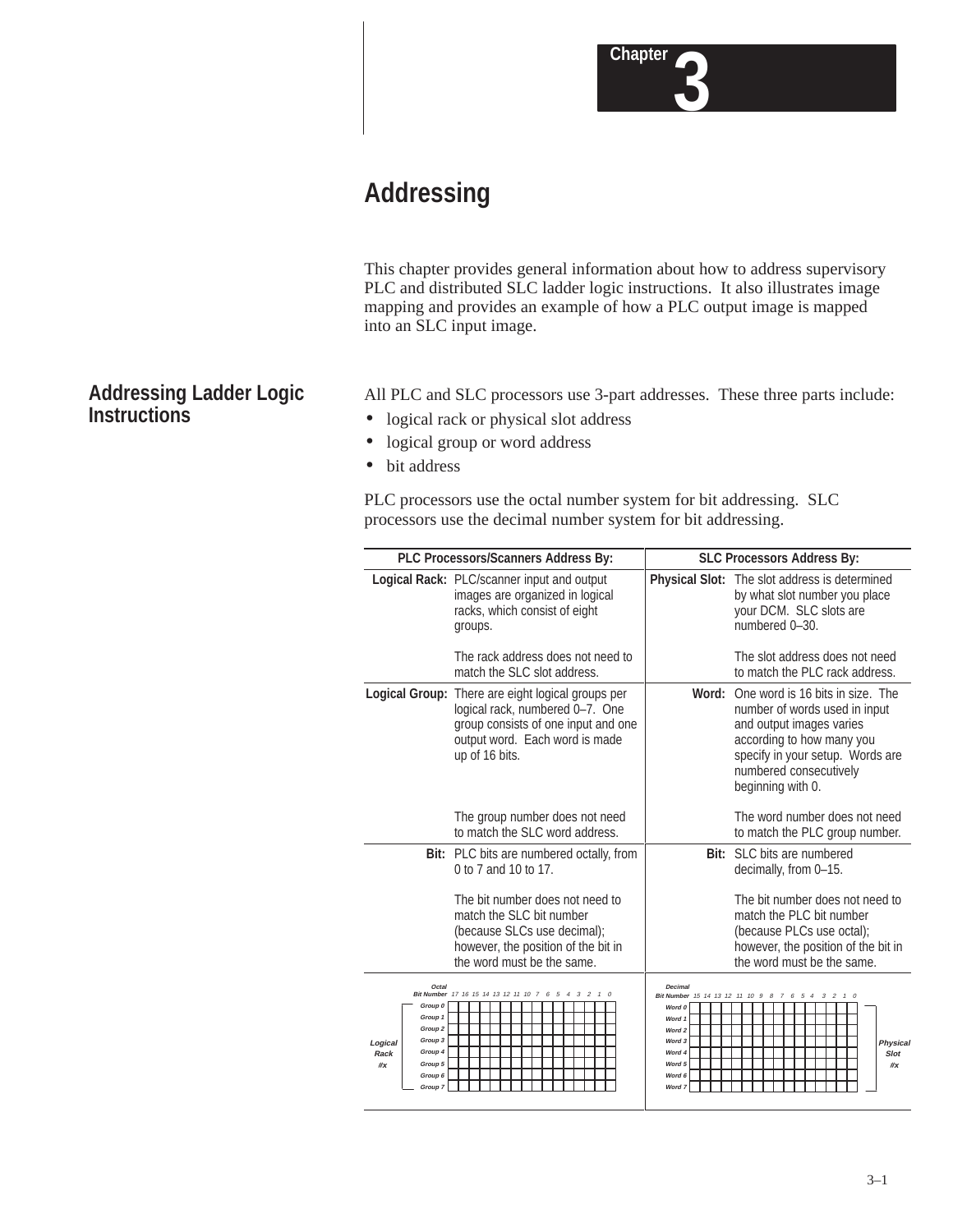#### <span id="page-25-0"></span>**PLC/Scanner Addresses**

The three parts of the PLC address include the:

- logical rack
- logical group (I/O group)
- bit



The **rack** address refers to the logical rack assigned to the DCM in the PLC/ scanner I/O image table. It is selected using switches 1 through 6 of SW1 on the DCM. This address does not need to match the physical slot address of the DCM. Complete information about DIP switch selection is in chapter [4,](#page-30-1) Module Configuration*.*

The **I/O group** address refers to the word in the PLC/scanner image table that contains the referenced I/O data bit. The I/O group address does not need to match the word address of the SLC I/O instruction.

The **bit** address is the bit within the word being addressed. Bits are numbered 0–17 (octal) for the PLC and 0–15 (decimal) for the SLC. The physical position of the bit in the PLC word must match the position of the bit in the SLC word to address the correct bit.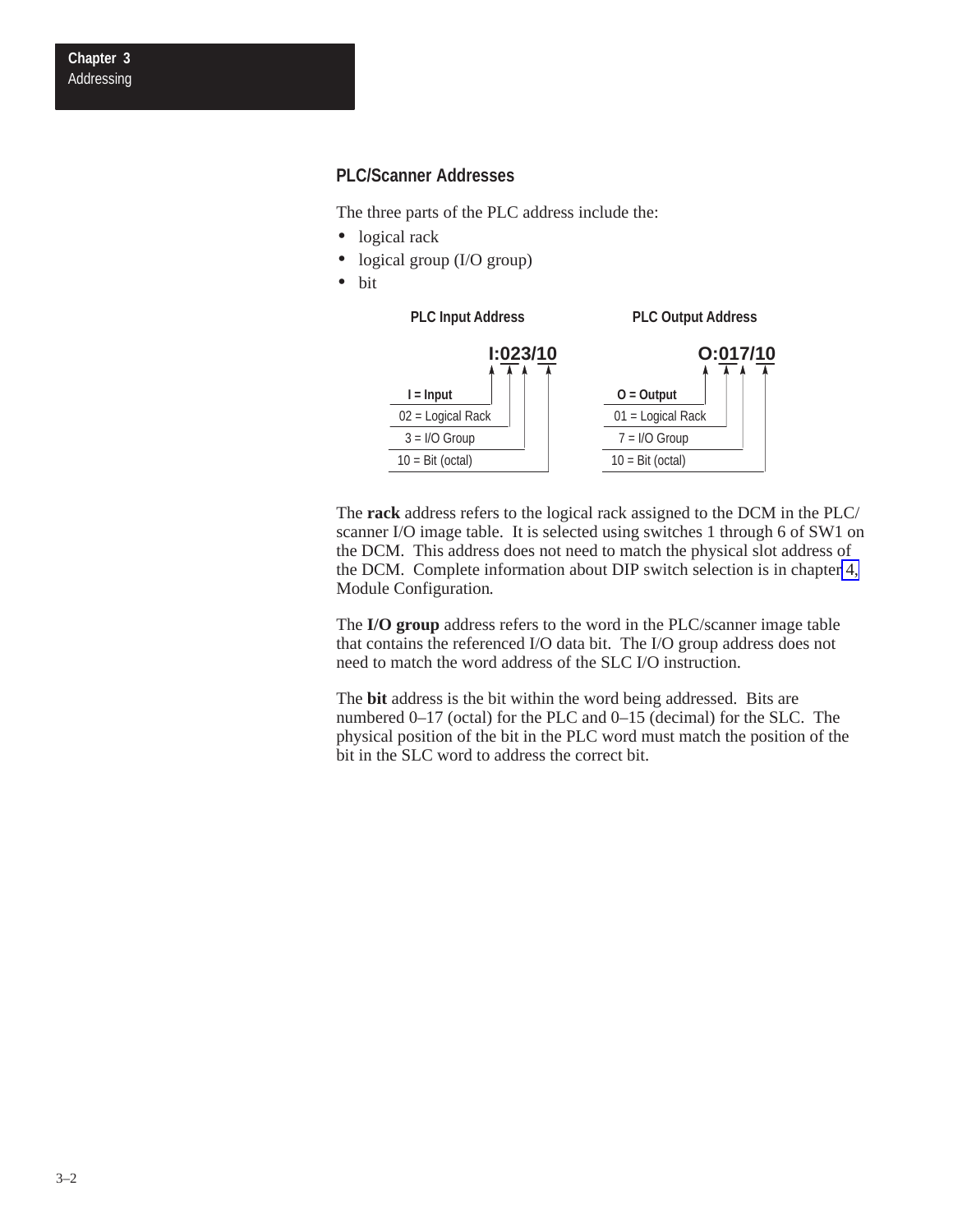#### <span id="page-26-0"></span>**SLC Addresses**

The three parts of the SLC address include the:

- physical slot
- word
- bit



The **slot** address refers to the physical slot (1–30) in the modular SLC chassis or fixed SLC expansion chassis where the DCM is installed. This address does not need to match the logical rack address of the PLC I/O instruction.

The **word** address refers to the word number  $(0-7)$  of the slot being addressed. The maximum number of SLC I/O words that a DCM can be assigned is 8.

The **bit** address is the bit within the word being addressed. Bits are numbered 0–15 (decimal) for the SLC and 0–17 (octal) for the PLC. Outputs from the SLC output image are inputs to the supervisory processor input image table. Likewise, outputs from the supervisory processor output image table are inputs to the SLC image table.

As noted, if the supervisory processor is a PLC the I/O image bits are octal and SLC bits are decimal. While the addresses are different, the position of the bit in the SLC word must match the position of the bit in the PLC word. The following diagrams show this relationship.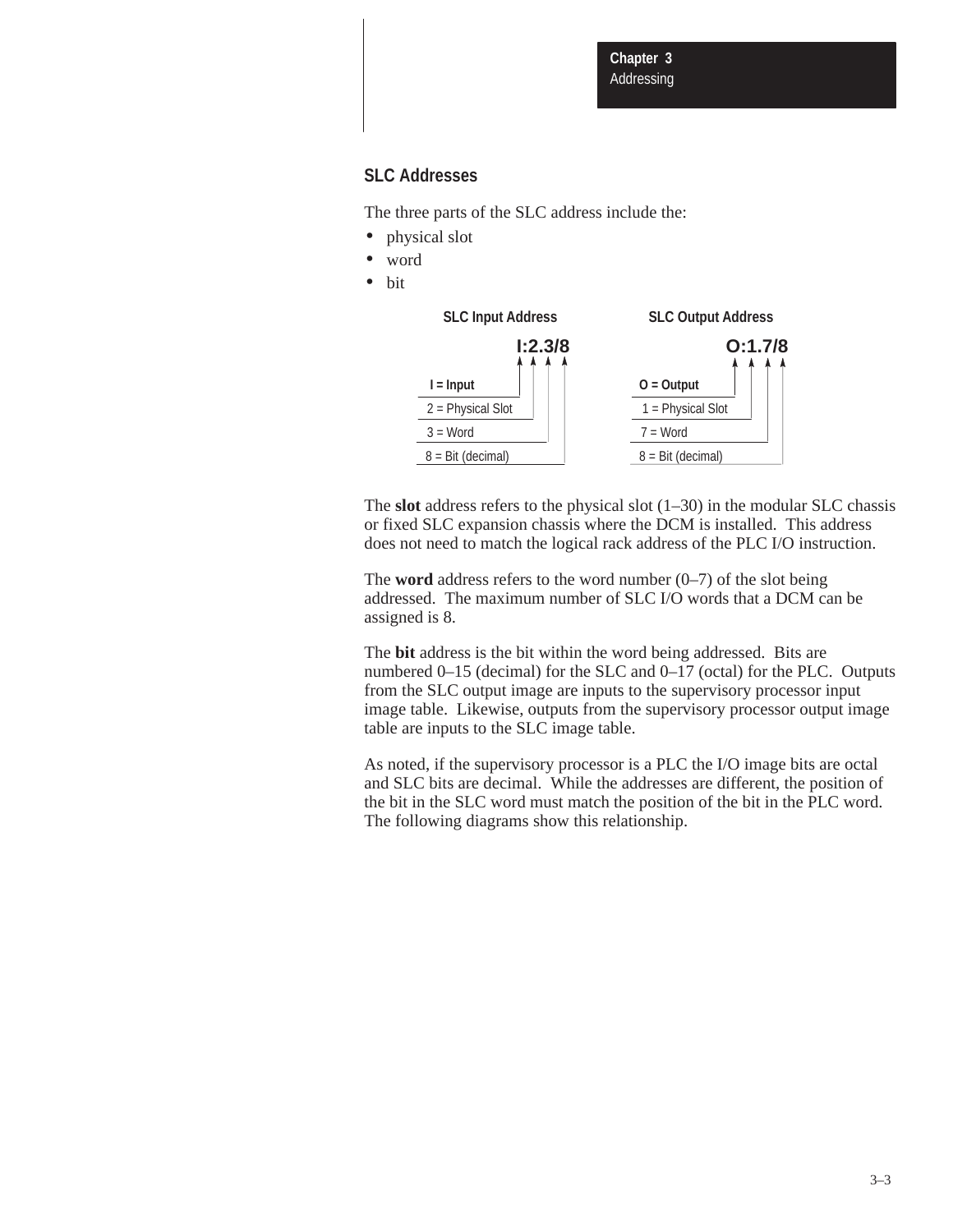#### **I/O Image Tables**

#### **PLC to DCM/SLC**

**DCM/SLC configuration:** Logical Rack Address = 1

Physical Slot Number = 1

Logical I/O Group = 0 Full Logical Rack

<span id="page-27-0"></span>

#### **DCM/SLC to PLC**

**DCM/SLC configuration:** Logical Rack Address = 1

Physical Slot Number = 1

Logical I/O Group = 0

Full Logical Rack

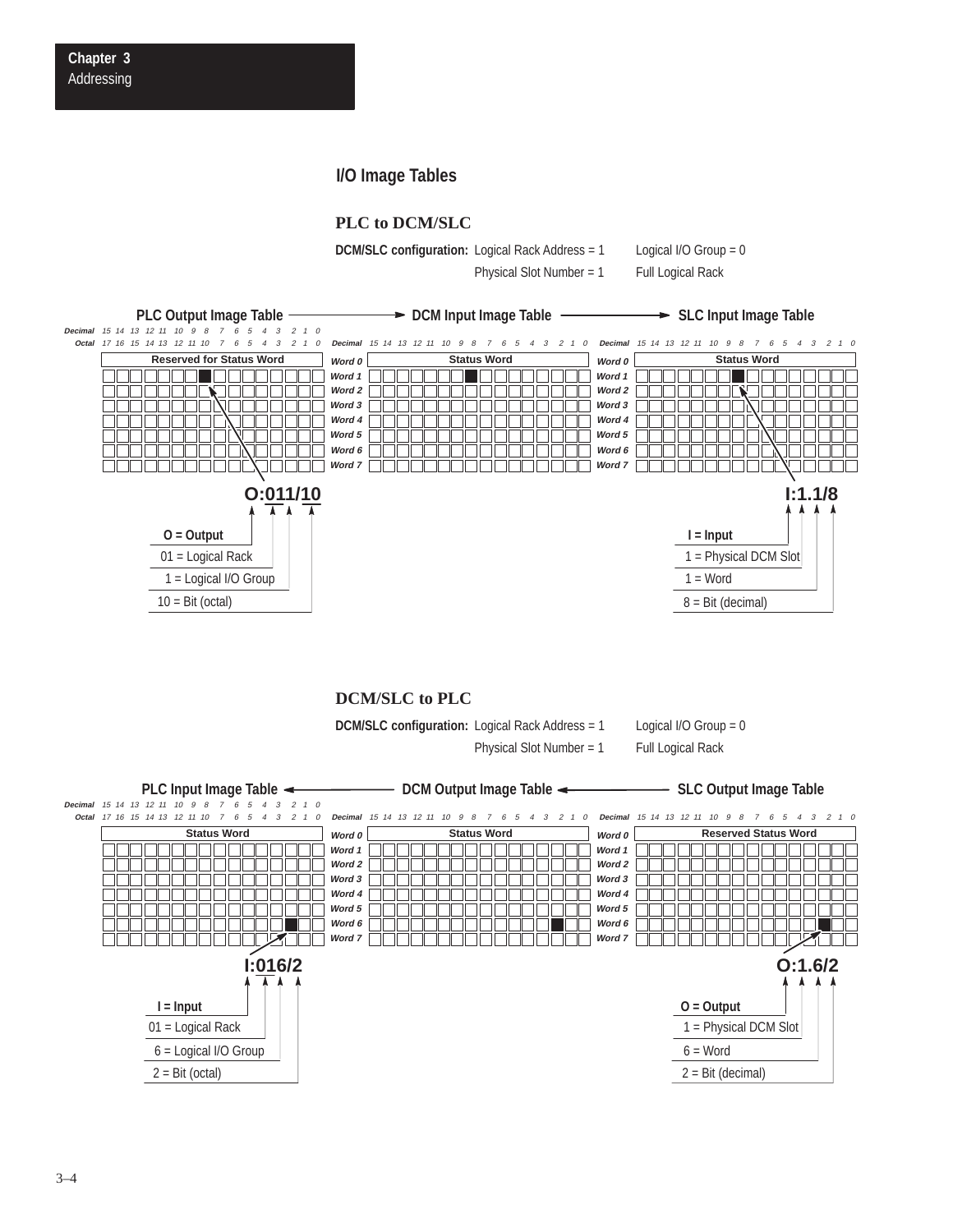#### <span id="page-28-0"></span>**Image Mapping**

An image map is a diagram showing how the scanner image is mapped into the image of multiple adapters. The following table and illustration show how an example PLC output image is mapped into the image of multiple SLC processors through the DCM.

| <b>PLC Scanner Output Image</b>                                    | To:           | <b>DCM</b> | SLC Input Image                              |
|--------------------------------------------------------------------|---------------|------------|----------------------------------------------|
| O:011/10 Starting Group 0<br>(Rack 01, Group 1, Bit 10 octal)      | $\rightarrow$ |            | 1:1.1/8<br>(Slot 1, Word 1, Bit 8 decimal)   |
| <b>O:021/3</b> Starting Group 0<br>(Rack 02, Group 1, Bit 3 octal) | $\rightarrow$ |            | 1:1.1/3<br>(Slot 1, Word 1, Bit 3 decimal)   |
| O:025/13 Starting Group 2<br>(Rack 02, Group 5, Bit 13 octal)      | $\rightarrow$ |            | 1:2.3/11<br>(Slot 2, Word 3, Bit 11 decimal) |

Each row in the table represents the address of a data bit being transferred from the PLC scanner output image to the SLC input image via three different DCMs. The figure on the next page illustrates this data transfer.

Appendi[x B](#page-66-1) contains a worksheet designed to help you work out your DCM system addressing. Use it if necessary to record I/O addresses.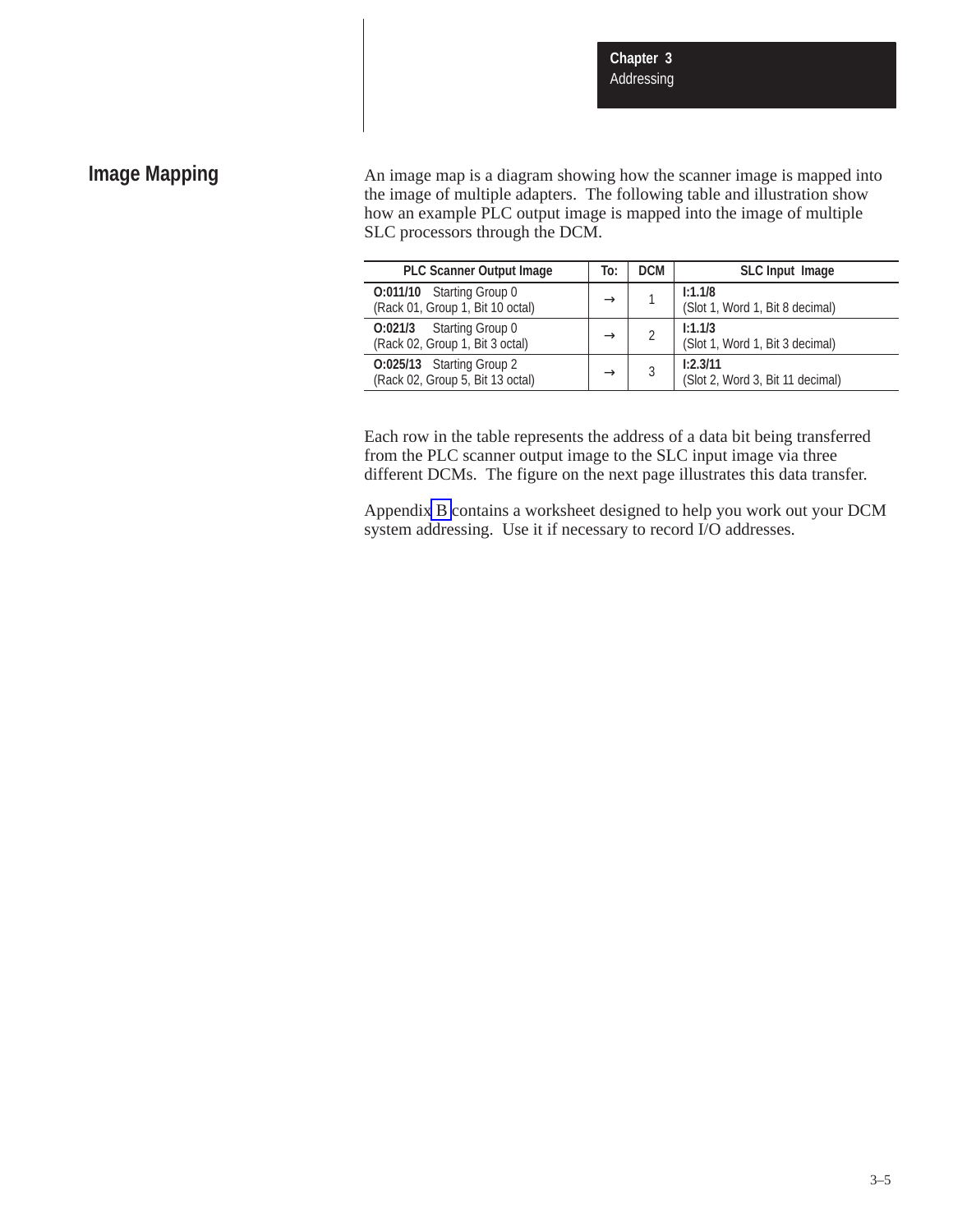**Scanner Output Image**

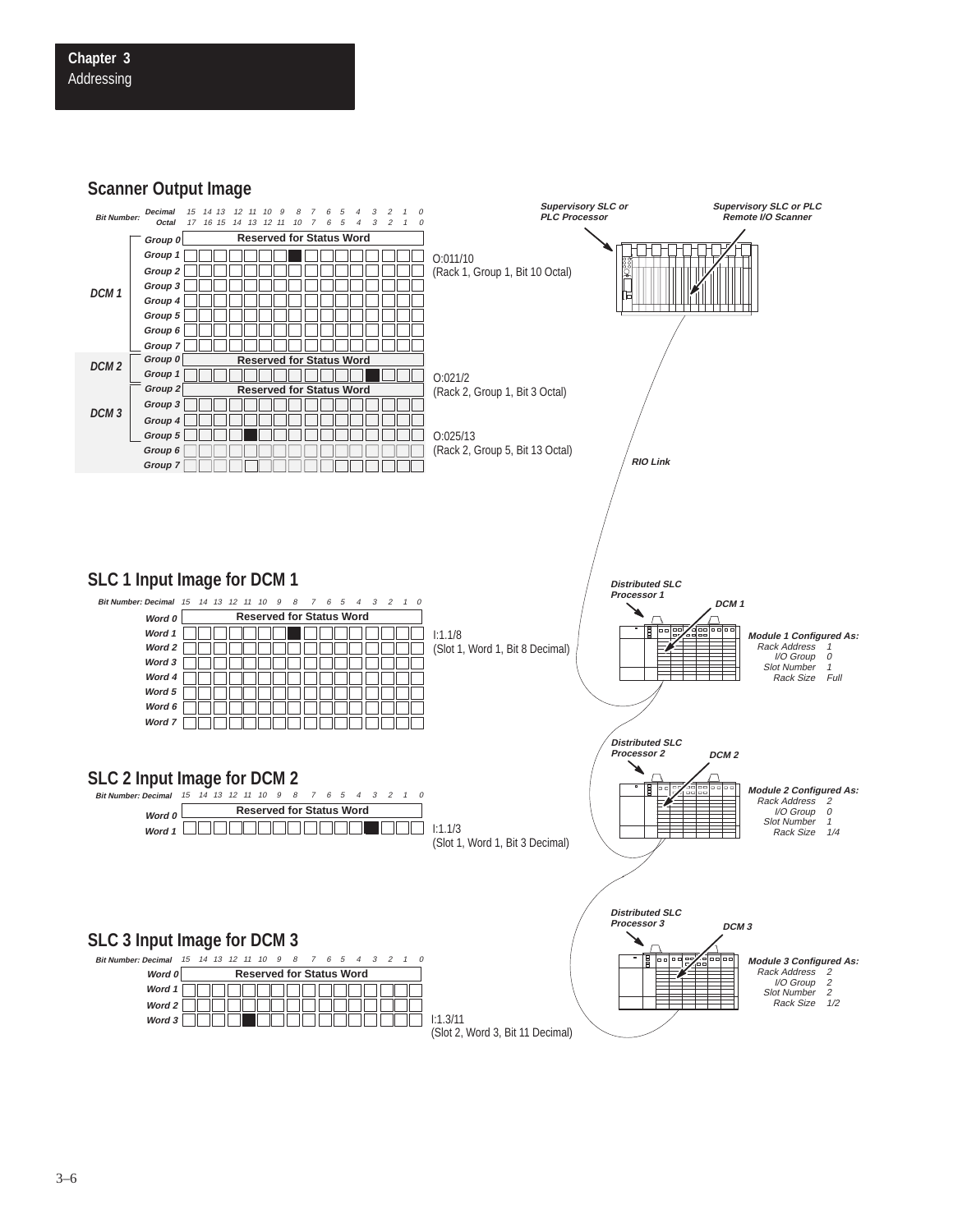

### <span id="page-30-1"></span><span id="page-30-0"></span>**Module Configuration**

This chapter provides DIP switch setting information for the DCM. Topics include:

- DIP switches
- DIP switch 1 settings
- DIP switch 2 settings

#### **DIP Switches**

To configure the DCM for your application, you must set the DIP switches. These switches enable the DCM to properly interpret the RIO system addressing. The DCM has two banks of DIP switches mounted on its circuit board. Each bank contains eight switches. The default settings are shown below.

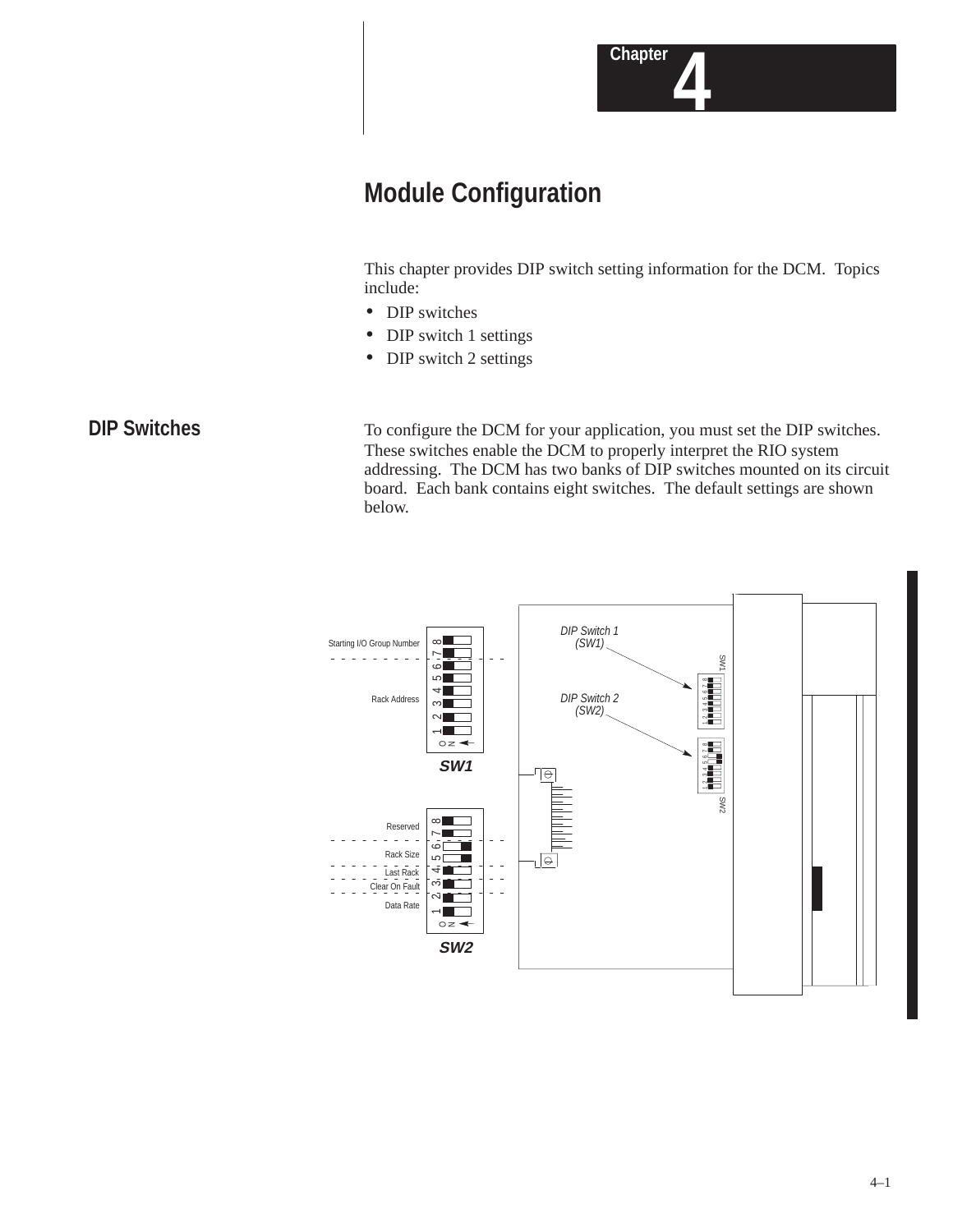#### <span id="page-31-1"></span><span id="page-31-0"></span>**DIP Switch 1 Settings**

#### **Starting I/O Group Number (SW1-7 and SW1-8)**

The starting I/O group number is the first word assigned to the DCM from the scanner's image table. The starting I/O group number must be an even number from 0 to 6 and is dependent upon whether the DCM has been configured as a full, 3/4, 1/2, or 1/4 rack. The first word transferred is always the status word for the DCM.

| Rack Size         | Number of RIO Words Transferred | <b>Total Words</b> |
|-------------------|---------------------------------|--------------------|
| 1/4 Logical Rack  | 1 Status and 1 Data             |                    |
| 1/2 Logical Rack  | 1 Status and 3 Data             |                    |
| 3/4 Logical Rack  | 1 Status and 5 Data             |                    |
| Full Logical Rack | 1 Status and 7 Data             |                    |

Reference the table below to set the starting I/O group number.

| <b>Starting I/O Group Number</b> | <b>SW1-7</b> | <b>SW1-8</b> | <b>Valid Rack Configuration</b> |
|----------------------------------|--------------|--------------|---------------------------------|
|                                  | ΟN           | ΟN           | Αll                             |
|                                  | ΟN           | <b>OFF</b>   | 3/4, 1/2, 1/4                   |
|                                  | <b>OFF</b>   | ΟN           | 1/2, 1/4                        |
|                                  | OFF          | <b>OFF</b>   | 1/4                             |

#### **Example of different starting groups:**



In the above image map example, selecting I/O Group Number 2 instructs the scanner to address Word 2 as the beginning of DCM 2 image. In this example, a half rack is selected for DCM 2 (using SW2 switches 5 and 6). Since Word 2 is the first word assigned, it becomes the Status Word.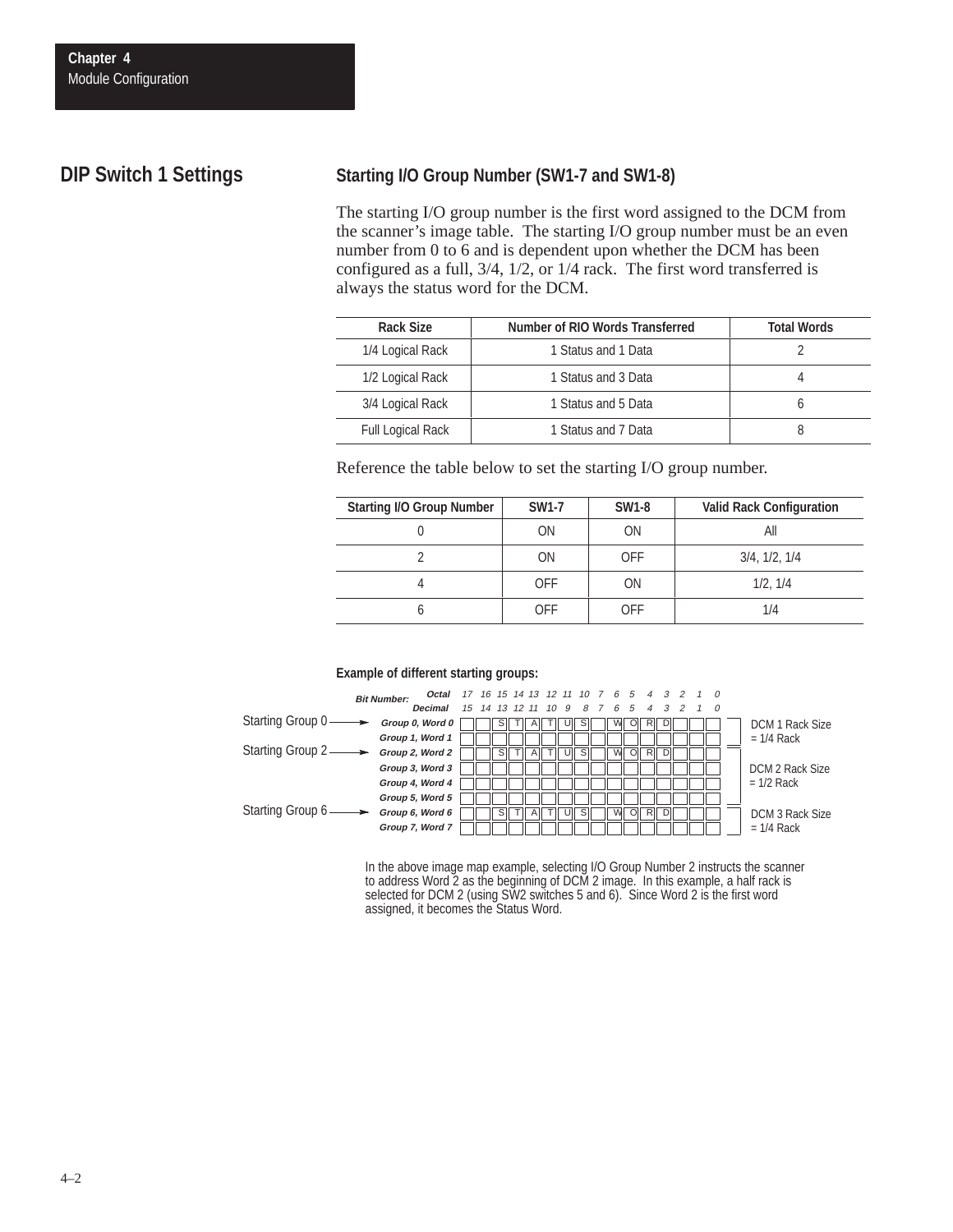#### <span id="page-32-0"></span>**Rack Address (SW1-1 through SW1-6)**

The rack address refers to the logical rack number from the scanner image that contains a particular DCMs image.

The table on pag[e 4–4](#page-33-0) gives the switch settings that define possible rack address choices for all scanners. To use this table, first determine which of the following categories applies to your scanner:

- PLC-2, mini PLCs, PLC-2/30 with 1772-SD, SD2 remote scanner
- PLC-3 and PLC-5/250 processors. (This category includes those with built-in scanners, as well as the following without built-in scanners: catalog numbers 1775-54A, -54B, -S5, -SR, -SR5 and 5250-RS.)
- PLC-5/11, PLC-5/15, PLC-5/20, PLC-5/25, PLC-5/30, PLC-5/40, or PLC-5/60 and 1771-SN. (This category includes all smaller in-rack processors and standalone scanners that have local and remote I/O and begin rack addressing at rack 1.)
- SLC-5/02 (or above) with 1747-SN scanner

After determining which category applies to your DCM application:

- **1.** Find the column for the scanner used in your application.
- **2.** Go down the column to the rack address that you assigned to the DCM.
- **3.** Use the switch settings in the right-most columns of the table that correspond to your rack address.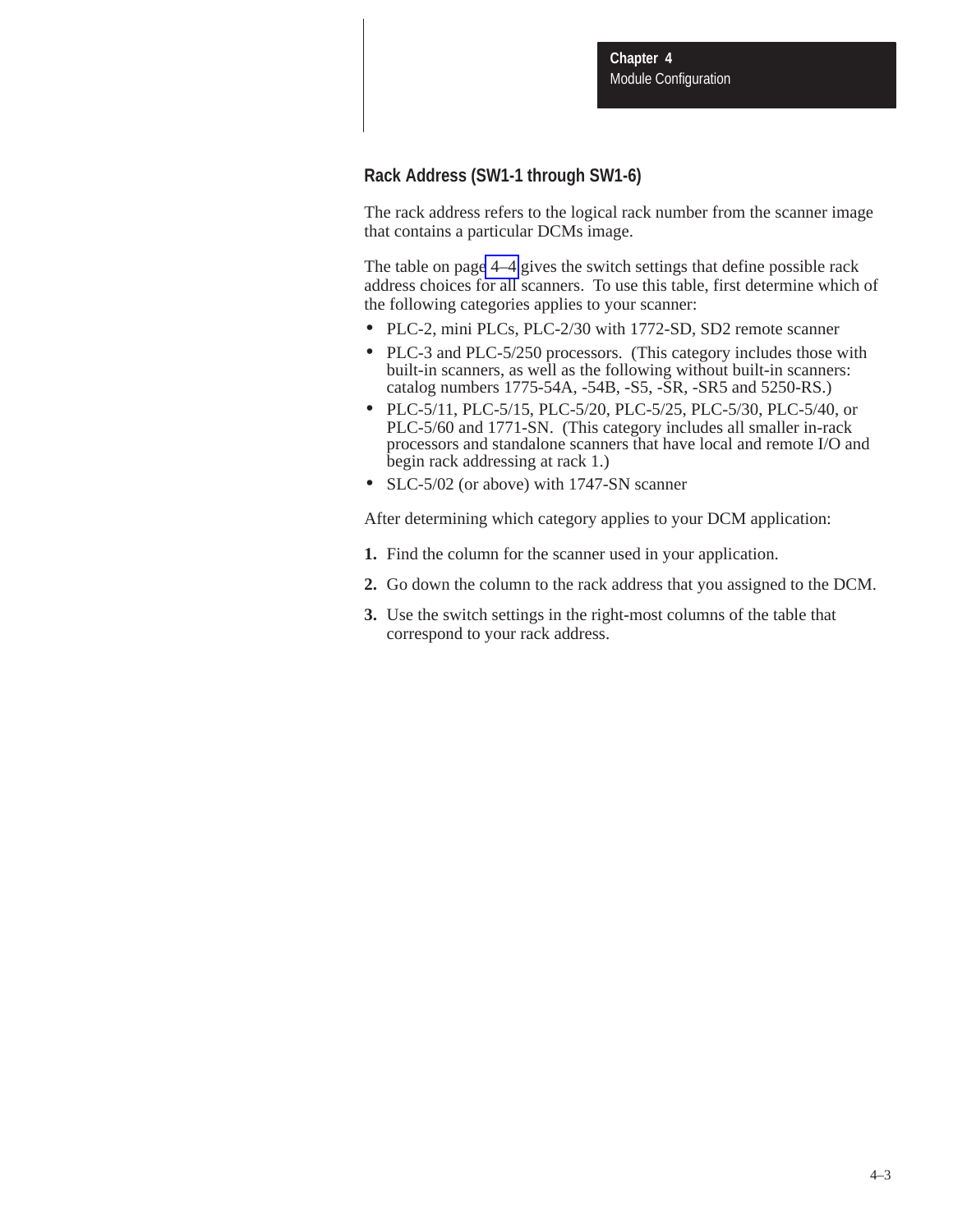|                | Logical Rack Number (Octal)     |                  |                |                  |                |                          | Switch Number (SW1) |     |                  |             |           |     |     |
|----------------|---------------------------------|------------------|----------------|------------------|----------------|--------------------------|---------------------|-----|------------------|-------------|-----------|-----|-----|
| $1747 -$<br>SN | PLC-<br>$\overline{\mathbf{c}}$ | PLC-<br>3        | PLC-<br>5/15   | PLC-<br>5/25     | PLC-<br>$5/40$ | PLC-<br>$5/60$           | PLC-<br>5/250       | 1   | $\boldsymbol{2}$ | $\mathbf 3$ | $\pmb{4}$ | 5   | 6   |
| $\pmb{0}$      | $\mathbf{1}$                    | $\boldsymbol{0}$ | $\overline{a}$ | $\overline{a}$   | $\frac{1}{2}$  | $\overline{\phantom{a}}$ | $\boldsymbol{0}$    | ON  | ON               | ON          | ON        | ON  | ON  |
| $\mathbf{1}$   | $\overline{2}$                  | $\mathbf{1}$     | $\mathbf{1}$   | $\mathbf{1}$     | $\mathbf{1}$   | $\mathbf{1}$             | $\mathbf{1}$        | ON  | ON               | ON          | ON        | ON  | OFF |
| $\overline{c}$ | $\sqrt{3}$                      | $\overline{c}$   | $\overline{2}$ | $\sqrt{2}$       | $\overline{c}$ | $\overline{2}$           | $\overline{2}$      | ON  | ON               | ON          | ON        | OFF | ON  |
| $\mathbf{3}$   | $\sqrt{4}$                      | $\sqrt{3}$       | $\mathbf{3}$   | 3                | 3              | $\sqrt{3}$               | $\sqrt{3}$          | ON  | ON               | ON          | ON        | OFF | OFF |
|                | $\,$ 5                          | $\sqrt{4}$       |                | $\sqrt{4}$       | $\sqrt{4}$     | $\overline{4}$           | $\sqrt{4}$          | ON  | ON               | ON          | OFF       | ON  | ON  |
|                | 6                               | 5                |                | $\sqrt{5}$       | 5              | 5                        | 5                   | ON  | ON               | ON          | OFF       | ON  | OFF |
|                | $\boldsymbol{7}$                | 6                |                | 6                | 6              | 6                        | 6                   | ON  | ON               | ON          | OFF       | OFF | ON  |
|                |                                 | $\boldsymbol{7}$ |                | $\boldsymbol{7}$ | $\overline{7}$ | $\boldsymbol{7}$         | $\boldsymbol{7}$    | ON  | ON               | ON          | OFF       | OFF | OFF |
|                |                                 | 10               |                |                  | 10             | $10$                     | 10                  | ON  | ON               | OFF         | ON        | ON  | ON  |
|                |                                 | 11               |                |                  | 11             | 11                       | 11                  | ON  | ON               | OFF         | ON        | ON  | OFF |
|                |                                 | 12               |                |                  | 12             | 12                       | 12                  | ON  | ON               | OFF         | ON        | OFF | ON  |
|                |                                 | 13               |                |                  | 13             | 13                       | 13                  | ON  | ON               | OFF         | ON        | OFF | OFF |
|                |                                 | 14               |                |                  | 14             | 14                       | 14                  | ON  | ON               | OFF         | OFF       | ON  | ON  |
|                |                                 | 15               |                |                  | 15             | 15                       | 15                  | ON  | ON               | OFF         | OFF       | ON  | OFF |
|                |                                 | 16               |                |                  | 16             | 16                       | 16                  | ON  | ON               | OFF         | OFF       | OFF | ON  |
|                |                                 | 17               |                |                  | 17             | 17                       | 17                  | ON  | ON               | OFF         | OFF       | OFF | OFF |
|                |                                 | 20               |                |                  |                | 20                       | $20\,$              | ON  | OFF              | ON          | ON        | ON  | ON  |
|                |                                 | 21               |                |                  |                | 21                       | 21                  | ON  | OFF              | ON          | ON        | ON  | OFF |
|                |                                 | 22               |                |                  |                | 22                       | 22                  | ON  | OFF              | ON          | ON        | OFF | ON  |
|                |                                 | 23               |                |                  |                | 23                       | 23                  | ON  | OFF              | ON          | ON        | OFF | OFF |
|                |                                 | 24               |                |                  |                | 24                       | 24                  | ON  | OFF              | ON          | OFF       | ON  | ON  |
|                |                                 | 25               |                |                  |                | 25                       | 25                  | ON  | OFF              | ON          | OFF       | ON  | OFF |
|                |                                 | 26               |                |                  |                | 26                       | 26                  | ON  | OFF              | ON          | OFF       | OFF | ON  |
|                |                                 | 27               |                |                  |                | 27                       | 27                  | ON  | OFF              | ON          | OFF       | OFF | OFF |
|                |                                 | $30\,$           |                |                  |                |                          | 30                  | ON  | OFF              | OFF         | ON        | ON  | ON  |
|                |                                 | 31               |                |                  |                |                          | 31                  | ON  | OFF              | OFF         | ON        | ON  | OFF |
|                |                                 | 32               |                |                  |                |                          | 32                  | ON  | OFF              | OFF         | ON        | OFF | ON  |
|                |                                 | 33               |                |                  |                |                          | 33                  | ON  | OFF              | OFF         | ON        | OFF | OFF |
|                |                                 | 34               |                |                  |                |                          | 34                  | ON  | OFF              | OFF         | OFF       | ON  | ON  |
|                |                                 | 35               |                |                  |                |                          | 35                  | ON  | OFF              | <b>OFF</b>  | OFF       | ON  | OFF |
|                |                                 | 36               |                |                  |                |                          | 36                  | ON  | OFF              | OFF         | OFF       | OFF | ON  |
|                |                                 | 37               |                |                  |                |                          | 37                  | ON  | OFF              | OFF         | OFF       | OFF | OFF |
|                |                                 | 40               |                |                  |                |                          |                     | OFF | ON               | ON          | ON        | ON  | ON  |
|                |                                 | 41               |                |                  |                |                          |                     | OFF | ON               | ON          | ON        | ON  | OFF |
|                |                                 | 42               |                |                  |                |                          |                     | OFF | ON               | ON          | ON        | OFF | ON  |
|                |                                 | 43               |                |                  |                |                          |                     | OFF | ON               | ON          | ON        | OFF | OFF |
|                |                                 | 44               |                |                  |                |                          |                     | OFF | ON               | ON          | OFF       | ON  | ON  |

<span id="page-33-0"></span>Use this table to set SW1 – switches 1 through 6.

Continued on next page.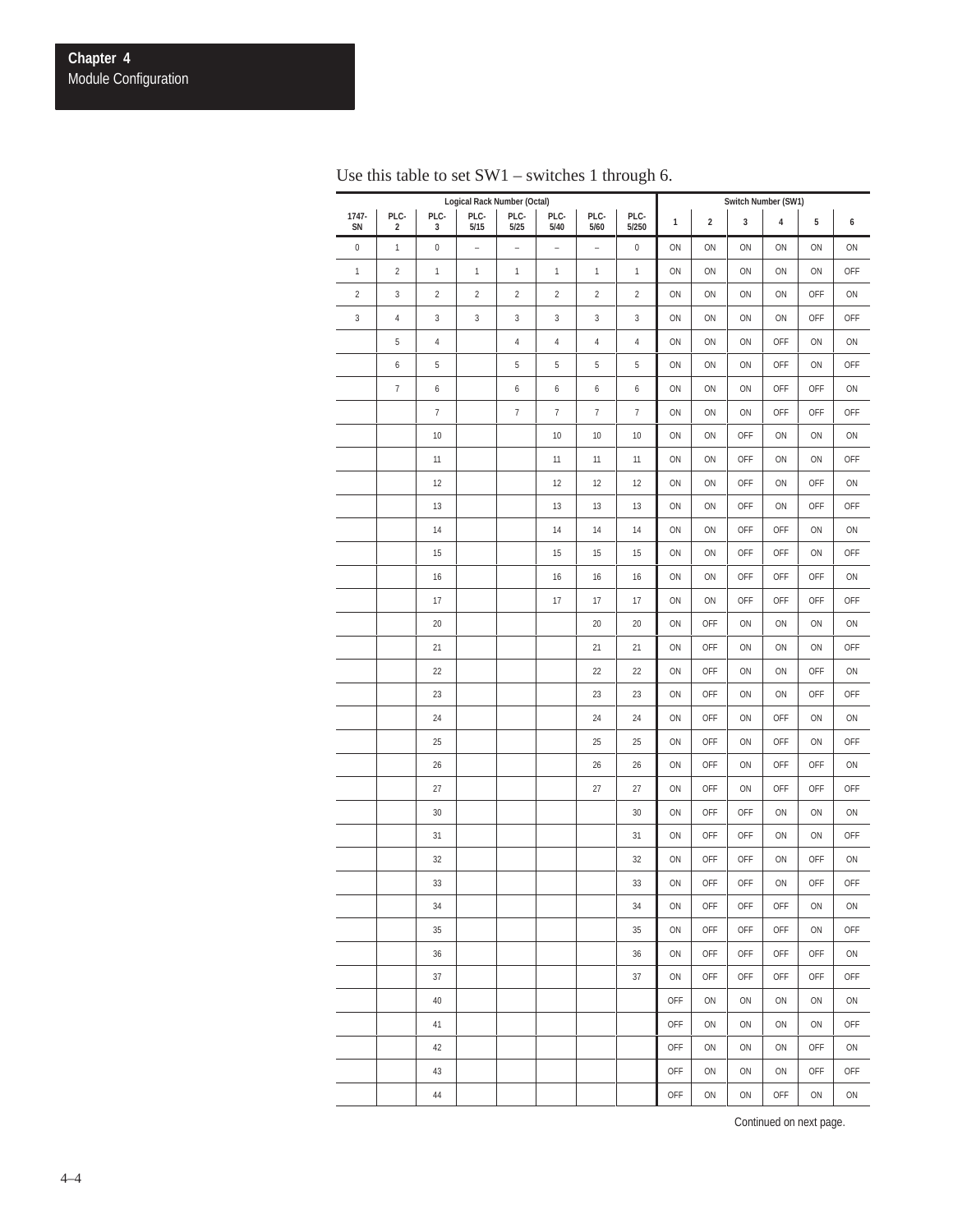**Chapter 4** Module Configuration

| $1747 -$<br>SN | PLC-<br>$\overline{2}$ | PLC-<br>3 | PLC-<br>5/15 | PLC-<br>5/25 | PLC-<br>5/40 | PLC-<br>5/60 | PLC-<br>5/250 | $\mathbf{1}$ | $\overline{\mathbf{2}}$ | $\sqrt{3}$ | 4   | 5   | 6          |
|----------------|------------------------|-----------|--------------|--------------|--------------|--------------|---------------|--------------|-------------------------|------------|-----|-----|------------|
|                |                        | 45        |              |              |              |              |               | OFF          | ON                      | ON         | OFF | ON  | <b>OFF</b> |
|                |                        | 46        |              |              |              |              |               | OFF          | ON                      | ON         | OFF | OFF | ON         |
|                |                        | 47        |              |              |              |              |               | OFF          | ON                      | ON         | OFF | OFF | OFF        |
|                |                        | 50        |              |              |              |              |               | OFF          | ON                      | OFF        | ON  | ON  | ON         |
|                |                        | 51        |              |              |              |              |               | OFF          | ON                      | OFF        | ON  | ON  | <b>OFF</b> |
|                |                        | 52        |              |              |              |              |               | OFF          | ON                      | OFF        | ON  | OFF | ON         |
|                |                        | 53        |              |              |              |              |               | OFF          | ON                      | OFF        | ON  | OFF | OFF        |
|                |                        | 54        |              |              |              |              |               | OFF          | ON                      | OFF        | OFF | ON  | ON         |
|                |                        | 55        |              |              |              |              |               | OFF          | ON                      | OFF        | OFF | ON  | OFF        |
|                |                        | 56        |              |              |              |              |               | OFF          | ON                      | OFF        | OFF | OFF | ON         |
|                |                        | 57        |              |              |              |              |               | OFF          | ON                      | OFF        | OFF | OFF | OFF        |
|                |                        | 60        |              |              |              |              |               | OFF          | OFF                     | ON         | ON  | ON  | ON         |
|                |                        | 61        |              |              |              |              |               | OFF          | OFF                     | ON         | ON  | ON  | <b>OFF</b> |
|                |                        | 62        |              |              |              |              |               | OFF          | OFF                     | ON         | ON  | OFF | ON         |
|                |                        | 63        |              |              |              |              |               | OFF          | OFF                     | ON         | ON  | OFF | <b>OFF</b> |
|                |                        | 64        |              |              |              |              |               | OFF          | OFF                     | ON         | OFF | ON  | ON         |
|                |                        | 65        |              |              |              |              |               | OFF          | OFF                     | ON         | OFF | ON  | OFF        |
|                |                        | 66        |              |              |              |              |               | OFF          | OFF                     | ON         | OFF | OFF | ON         |
|                |                        | 67        |              |              |              |              |               | OFF          | OFF                     | ON         | OFF | OFF | OFF        |
|                |                        | 70        |              |              |              |              |               | OFF          | OFF                     | OFF        | ON  | ON  | ON         |
|                |                        | 71        |              |              |              |              |               | OFF          | OFF                     | OFF        | ON  | ON  | OFF        |
|                |                        | 72        |              |              |              |              |               | OFF          | OFF                     | OFF        | ON  | OFF | ON         |
|                |                        | 73        |              |              |              |              |               | OFF          | OFF                     | OFF        | ON  | OFF | <b>OFF</b> |
|                |                        | 74        |              |              |              |              |               | OFF          | OFF                     | OFF        | OFF | ON  | ON         |
|                |                        | 75        |              |              |              |              |               | OFF          | OFF                     | OFF        | OFF | ON  | <b>OFF</b> |
|                |                        | 76        |              |              |              |              |               | OFF          | OFF                     | OFF        | OFF | OFF | ON         |
| 77             | 77                     | 77        | 77           | 77           | 77           | 77           | 77            | Reserved     |                         |            |     |     |            |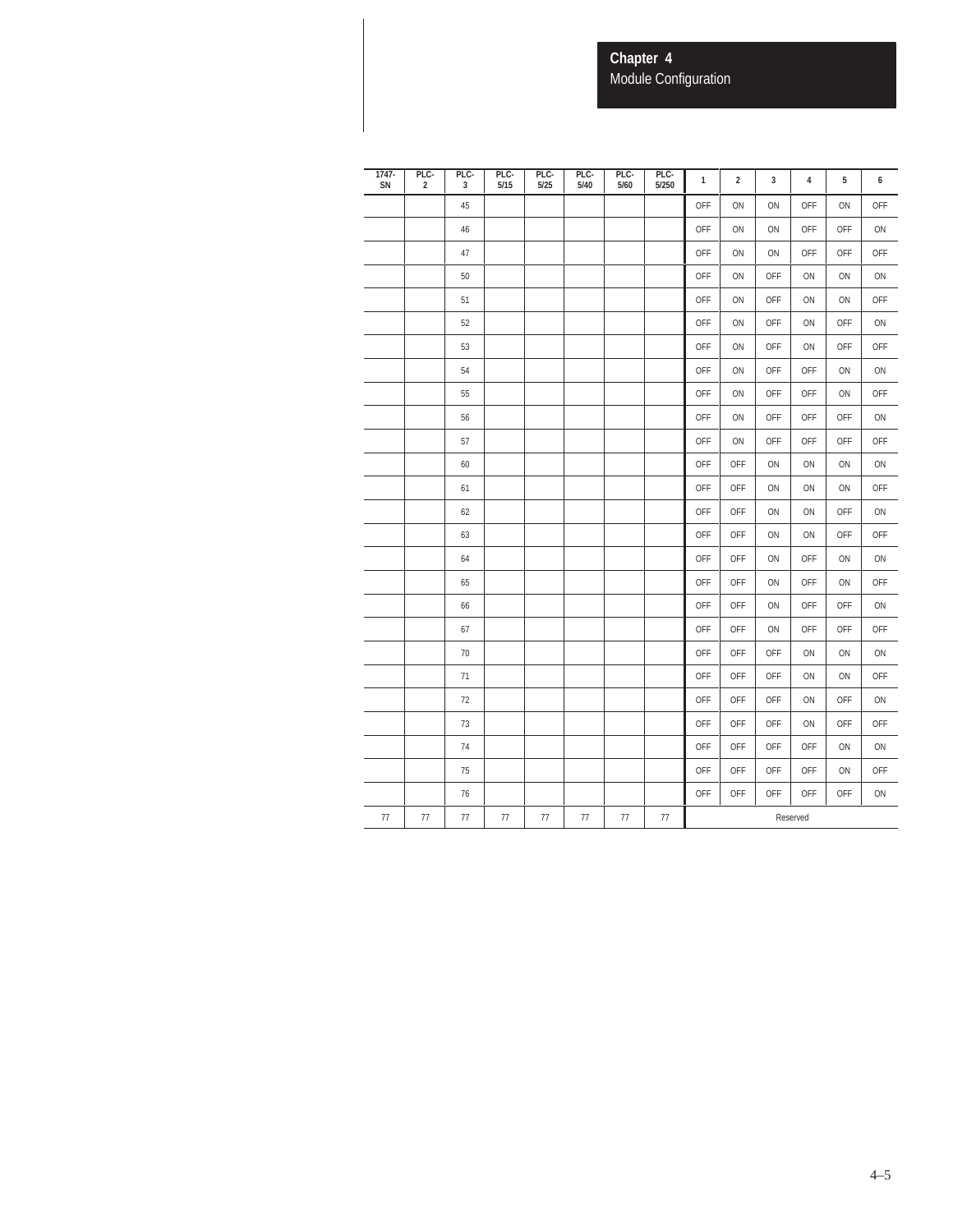#### <span id="page-35-0"></span>**DIP Switch 2 Settings**

#### **Rack Size (SW2-5 and SW2-6)**

The logical rack size allocates image space in the scanner for each DCMs I/O data. The DCM allows 1/4, 1/2, 3/4, and full rack addressing. SW2 switches 5 and 6 define the rack size.

| <b>Rack Size</b>  | <b>SW2-5</b> | <b>SW2-6</b> |
|-------------------|--------------|--------------|
| 1/4 Logical Rack  | ΟN           | <b>ON</b>    |
| 1/2 Logical Rack  | <b>ON</b>    | <b>OFF</b>   |
| 3/4 Logical Rack  | <b>OFF</b>   | <b>ON</b>    |
| Full Logical Rack | <b>OFF</b>   | OFF          |

**Important:** The DCM image cannot cross logical rack boundaries. Therefore, as an example, configuring the module for 1/2 logical rack with starting group 6 will cause a configuration error. Refer to Starting I/O Group Number on page [4–2.](#page-31-1)

#### **Last Rack (SW2-4)**

Switch 4 of SW2 must be set to the OFF position if the DCM shares its logical rack with at least one other adapter and has been assigned the highest I/O group number in that logical rack.



SW2 switch 4 must be in the OFF position.

*Logical Rack 1*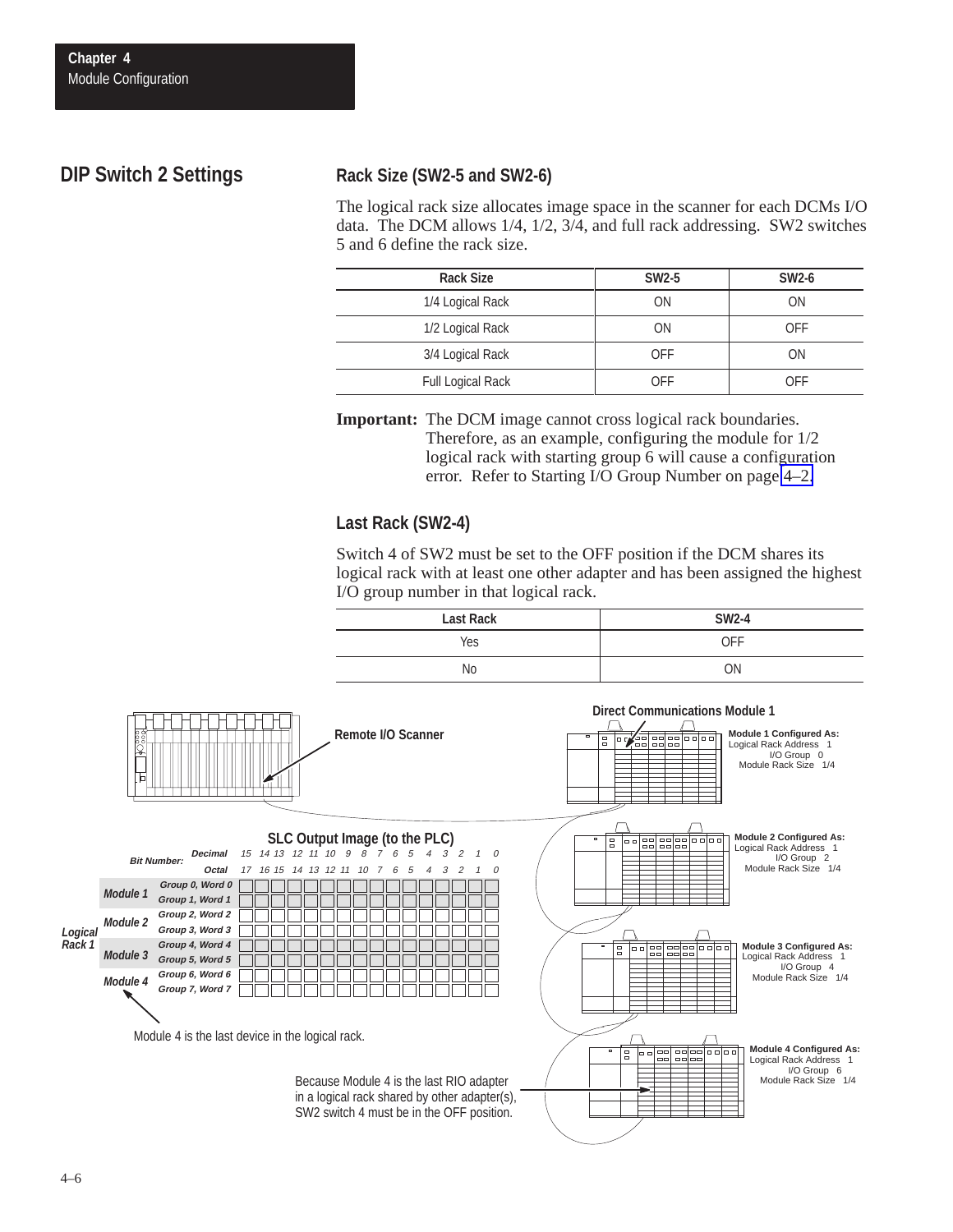**Chapter 4** Module Configuration

### **Clear On Fault (SW2-3)**



**ATTENTION:** Before setting SW2-3 to ON, make sure that holding all DCM input bits in their last state, in the event a communication error occurs, does not create an unsafe condition in the distributed SLC processor.

| <b>Clear On Fault</b> | $SW2-3$ |
|-----------------------|---------|
| Yes                   | OFF     |
| N٥                    | ΩN      |

Turn switch to OFF position if you want the DCM to clear and hold clear all data bits in its input image table, in the event of an RIO communication failure or when the supervisory processor enters Program/Test/Fault Mode. *Status bits will not be cleared.*

Turn switch to ON position if you want the DCM to hold all input data bits in their last state when an RIO communication failure occurs or when the supervisory processor enters Program/Test/Fault Mode.

#### **Data Rate (SW2-1 and SW2-2)**

| Data Rate   | <b>SW2-1</b> | <b>SW2-2</b> | Cable Length (Belden 9463) |
|-------------|--------------|--------------|----------------------------|
| 57.6K baud  | <b>ON</b>    | ON           | 3048 meters (10,000 feet)  |
| 115.2K baud | <b>ON</b>    | <b>OFF</b>   | 1524 meters (5,000 feet)   |
| 230.4K baud | <b>OFF</b>   | <b>ON</b>    | 762 meters (2,500 feet)    |
|             | <b>OFF</b>   | <b>OFF</b>   |                            |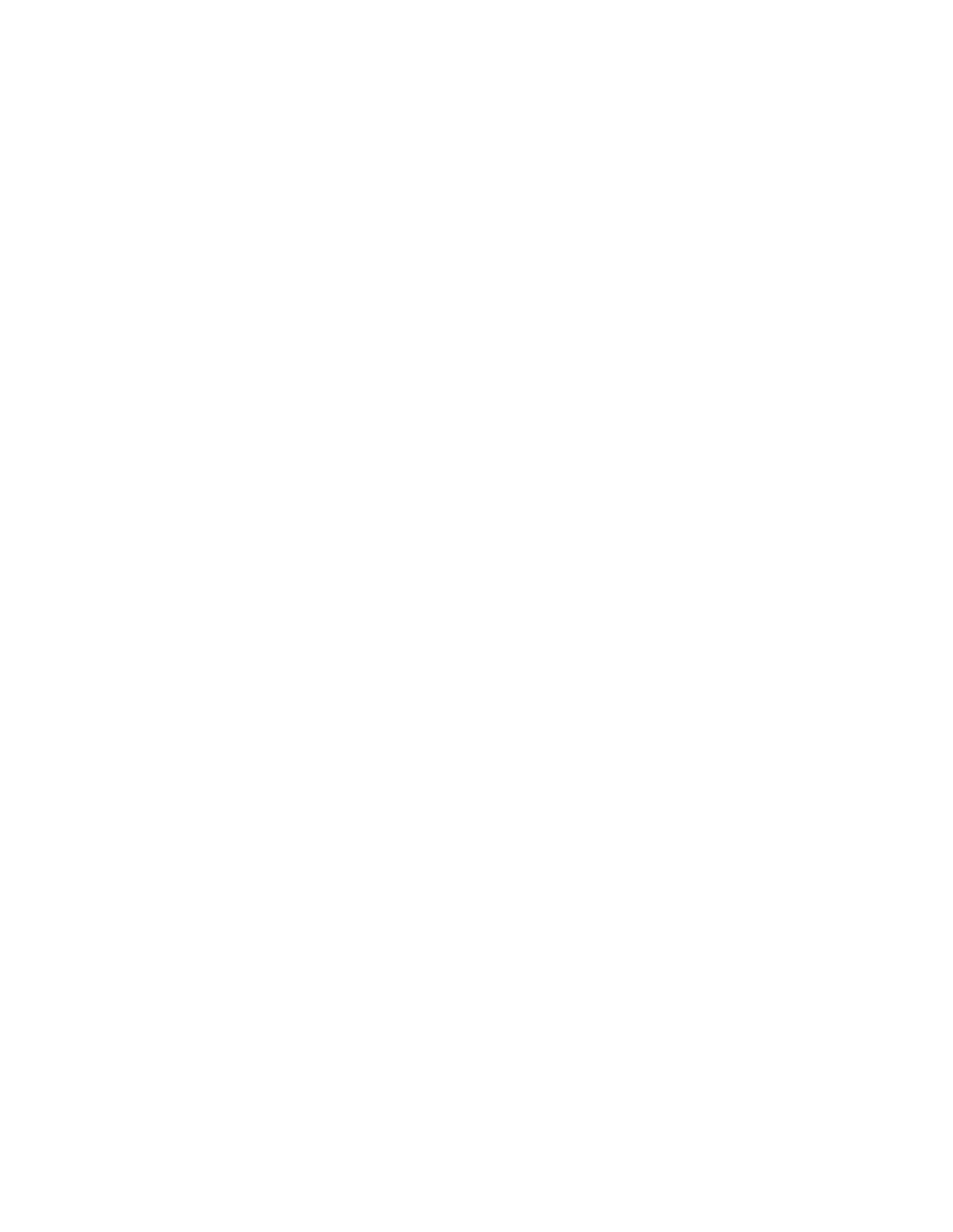

This chapter explains how to install the DCM into the SLC chassis and provides information about terminal wiring. Topics include:

**5 Chapter**

- DCM installation
- network wiring

If this product has the CE mark it is approved for installation within the European Union and EEA regions. It has been designed and tested to meet the following directives.

## **EMC Directive**

This product is tested to meet Council Directive 89/336/EEC Electromagnetic Compatibility (EMC) and the following standards, in whole or in part, documented in a technical construction file:

- EN 50081-2 EMC – Generic Emission Standard, Part 2 – Industrial Environment
- EN 50082-2

EMC – Generic Immunity Standard, Part 2 – Industrial Environment

This product is intended for use in an industrial environment.

## **DCM Installation**

Installation procedures for this module are the same as for any other discrete I/O or specialty module. Refer to the illustration on page [5–2](#page-39-0) to identify chassis and module components listed in the procedures below.



**ATTENTION:** Disconnect power before attempting to install, remove, or wire the DCM.

**Important:** Make sure you have set the DIP switches properly before installing the DCM.

> Before installation make sure your modular SLC power supply has adequate reserve current capacity. The DCM requires 360mA @ 5 volts. Each Fixed SLC 500 controller can support up to one DCM in a 2-slot expansion chassis, depending on which I/O module is in the second slot. Refer to the Discrete I/O Modules Product Data, Publication Number 1746-2.35.

# **Compliance to European Union Directives**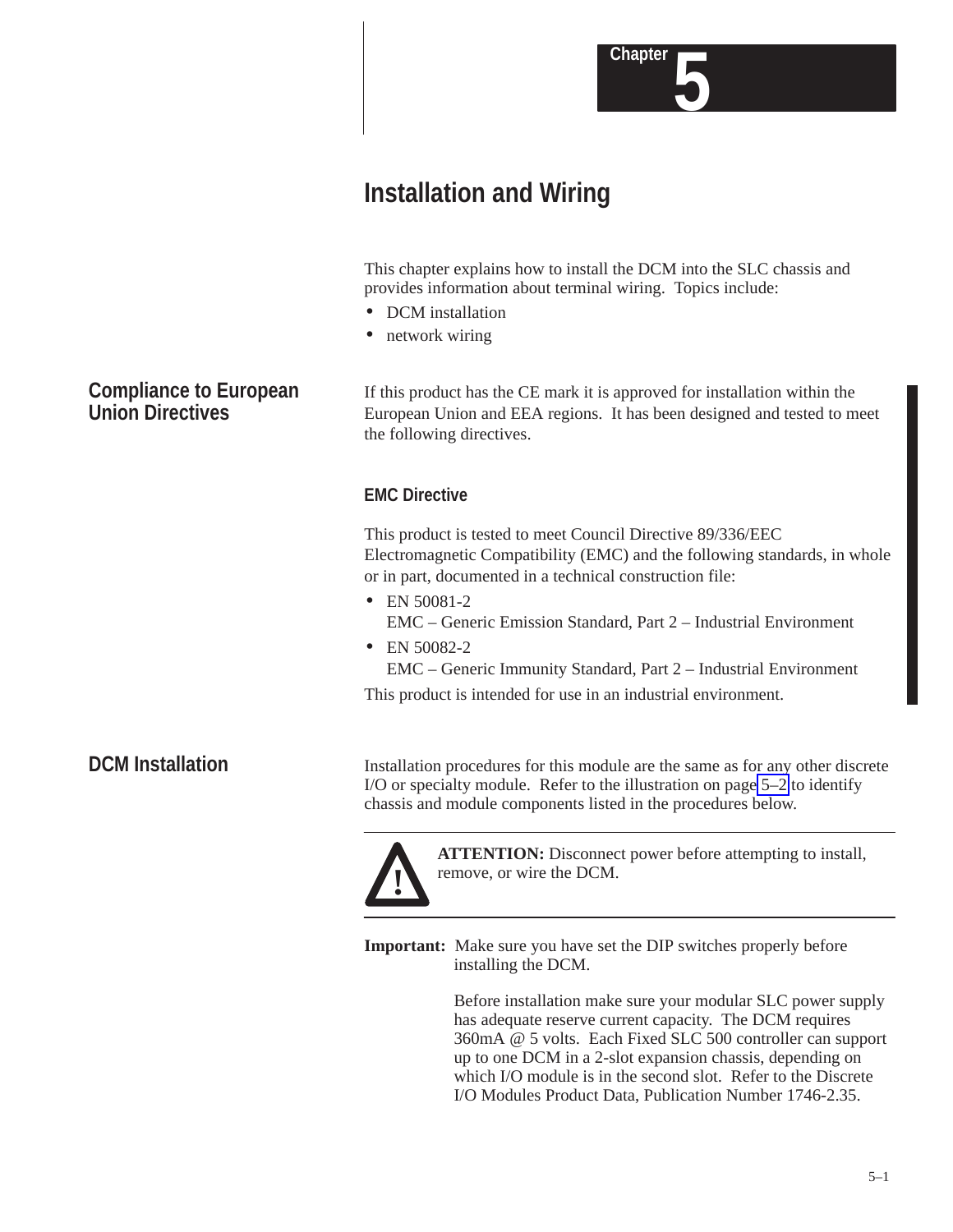#### <span id="page-39-0"></span>**Installation**

- **1.** Disconnect power.
- **2.** Align the full-sized circuit board with the chassis card guides. The first slot (slot 0) of the first rack is reserved for the CPU.
- **3.** Slide the module into the chassis until the top and bottom latches are latched.
- **4.** Attach the RIO link cable to the connector on the front of the module behind the door.
- **5.** Insert the cable tie in the slots.
- **6.** Route the cable down and away from module, securing it with the cable tie.
- **7.** Cover all unused slots with the Card Slot Filler, Catalog Number 1746-N2.



#### **Removal**

- **1.** Disconnect power.
- **2.** Press the releases at the top and bottom of the module and slide the module out of the chassis slot.
- **3.** Cover all unused slots with the Card Slot Filler, Catalog Number 1746-N2.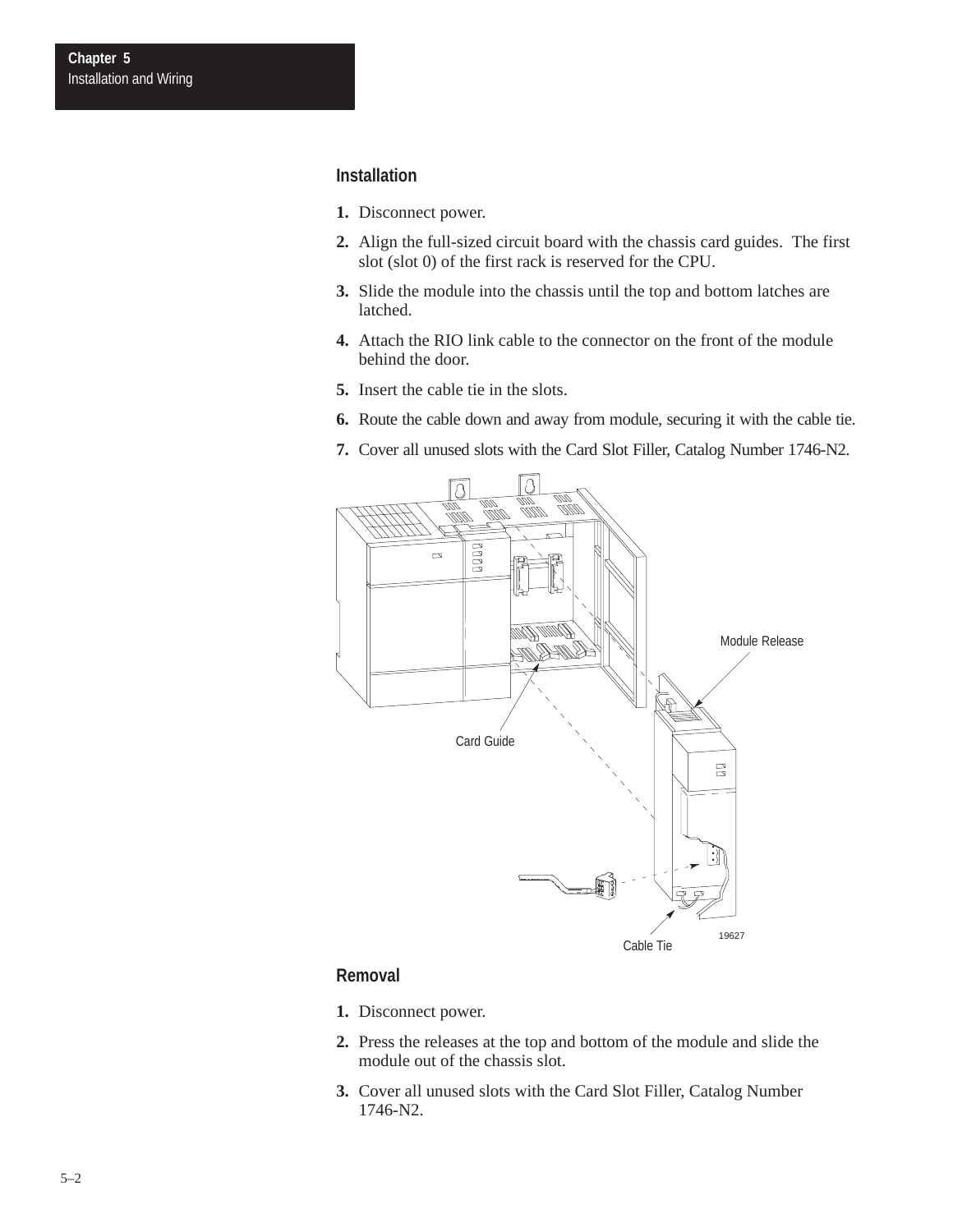# **Network Wiring**

A 1/2 watt terminating resistor must be attached across line 1 and line 2 of the connectors at each end (scanner and last physical device) of the network. The size of the resistor depends upon the baud rate and extended node capability, as shown below:

| <b>Baud Rate</b>                                |                | <b>Terminating Resistor Size</b> | <b>Maximum Cable Distance</b><br>(Belden 9463) |
|-------------------------------------------------|----------------|----------------------------------|------------------------------------------------|
|                                                 |                |                                  | 10,000 feet at 57.6K baud                      |
| <b>Using Extended</b><br><b>Node Capability</b> | All Baud Rates | $82\Omega$ 1/2 Watt              | 5,000 feet at 115.2K baud                      |
|                                                 |                |                                  | 2,500 feet at 230.4K baud                      |
| <b>Not Using</b>                                | 57.6K baud     | $150\Omega$ 1/2 Watt             | 3048 meters (10,000 feet)                      |
| <b>Extended Node</b><br>Capability              | 115.2K baud    | $150\Omega$ 1/2 Watt             | 1524 meters (5,000 feet)                       |
|                                                 | 230.4K baud    | $82\Omega$ 1/2 Watt              | 762 meters (2,500 feet)                        |

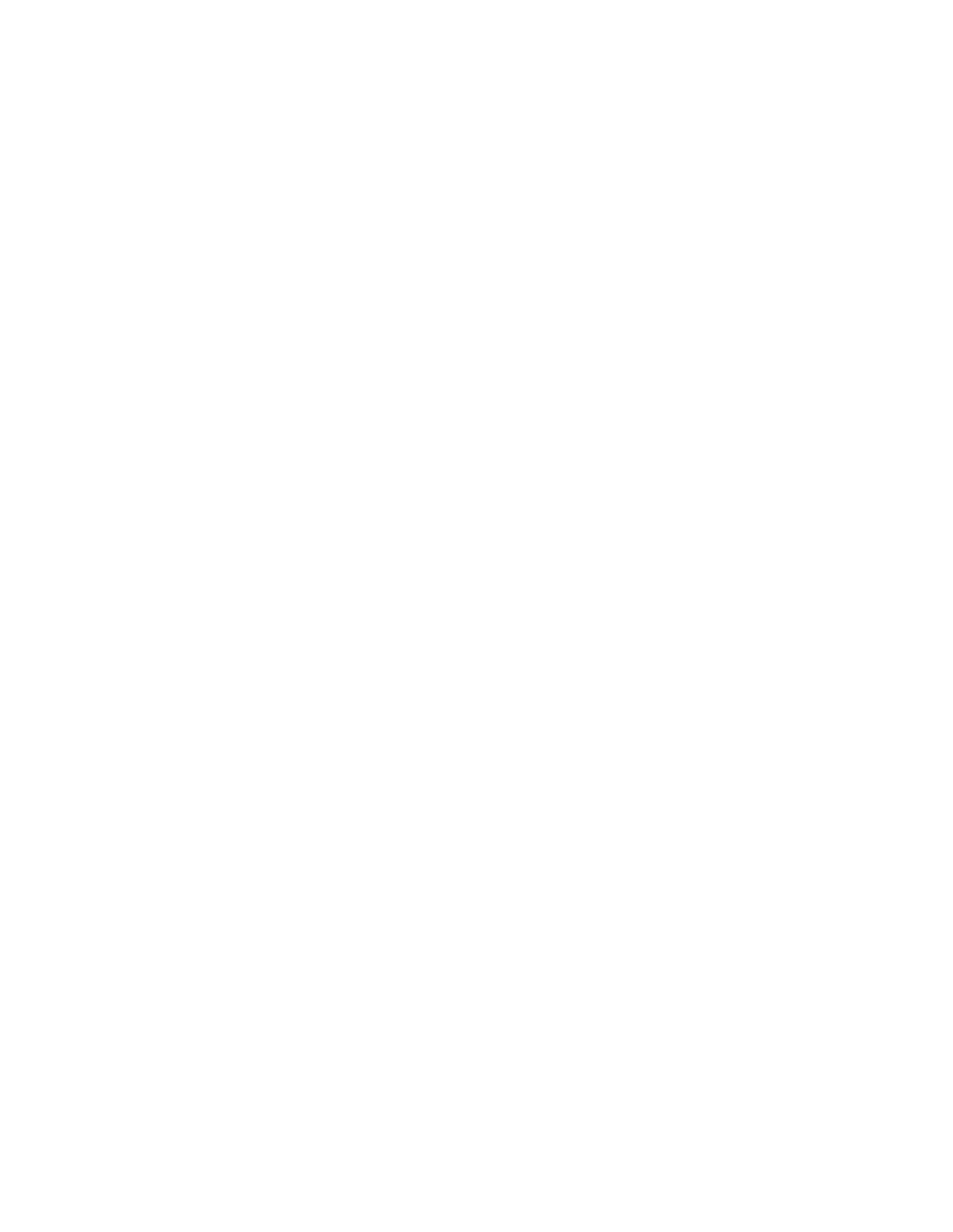# **Programming**

This chapter shows you how to program ladder logic in the supervisory processor/scanner and the distributed SLC to transfer data via the DCM. Topics include:

**6 Chapter**

- overview
- programming examples
- status words
- applications using status word bits

## **Overview**

Both the supervisory processor/scanner and the distributed SLC transfer data to and from the DCM automatically via their I/O and the RIO scan. The DCM, as a common memory site for both supervisory and distributed processors, has two addresses; one for the supervisory processor/ scanner and one for the SLC. The supervisory processor/scanner address is the DCM logical rack address as set by DCM SW-1 switches 1 through 6. The distributed SLC address is determined by the slot where the DCM is physically installed.

The supervisory processor/scanner and distributed SLC addresses can be different; however, the bit position part in each word must be the same.

In the programming examples on the following page, an Examine If Open contact similar to the one shown below is used in each output rung:

$$
\begin{array}{c}\n 1:4.0 \\
\hline\n -1/6\n \end{array}
$$

This instruction checks that the Logical OR bit of the status word is false.

Whenever any of the status word bits (except the User Status Flag bit) is set, it is indication that a condition has occurred in your logic program that may require inspection. If this happens you would normally want to inhibit some outputs by using a ladder logic instruction. Using an Examine If Open (XIO) instruction examining the Logical OR bit (word 0, bit 8 for SLC; word 0, bit 10 for PLC) is the easiest way of doing this.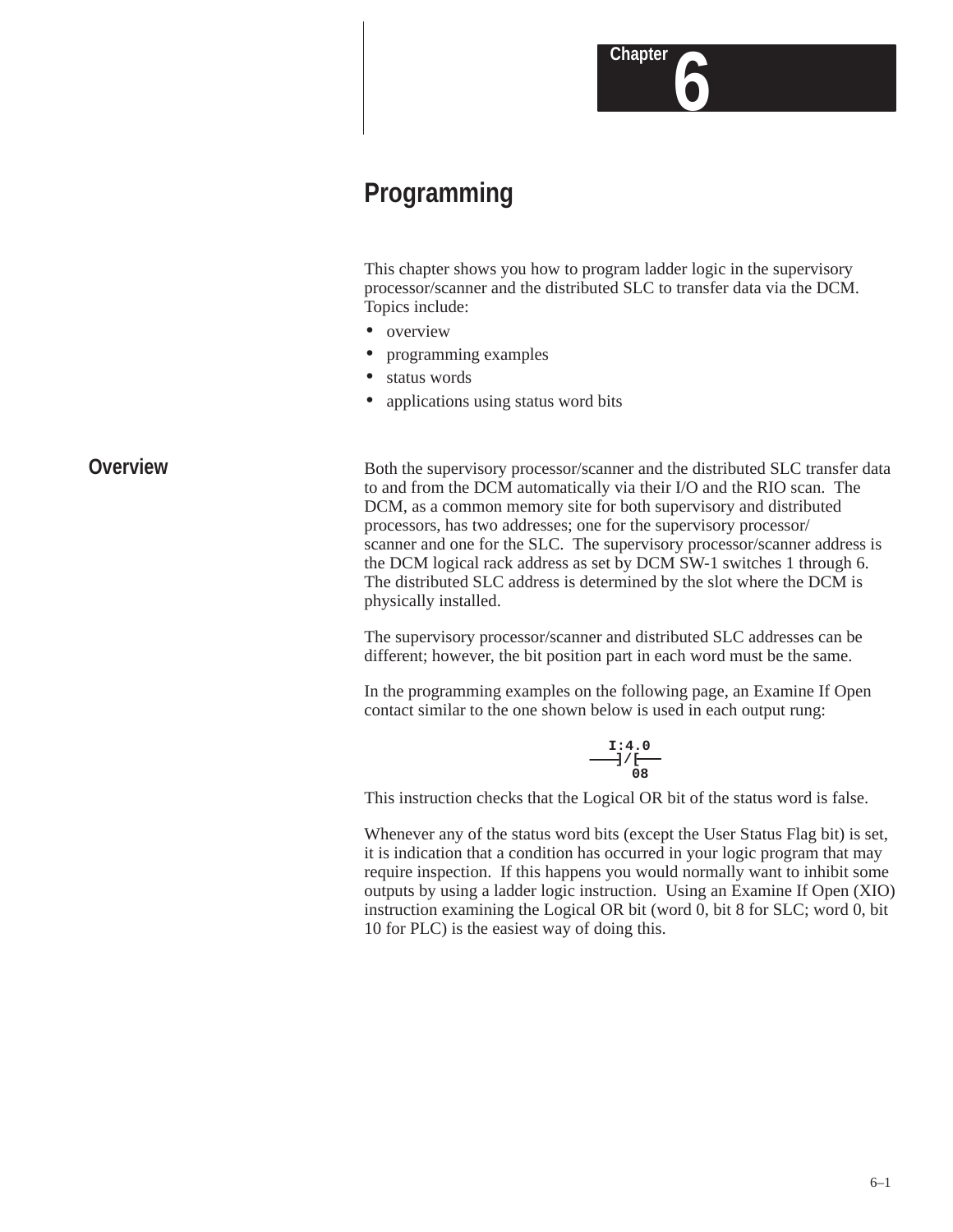# **Programming Examples**

The following programming examples are typical of applications using the DCM. In each example the portion of the scanner image assigned to the DCM is logical rack 2, starting group 0, 1 full rack, and is located in SLC physical slot 3.



## **Physical Input into PLC – Physical Output from SLC**



In the example above, PLC output O:021/00 controls the (on/off) status of DCM input I:3.1/00.

I:3.1/00 is used as a conditional ladder logic along with the Logical OR input status bit to control SLC output O:1.0/00.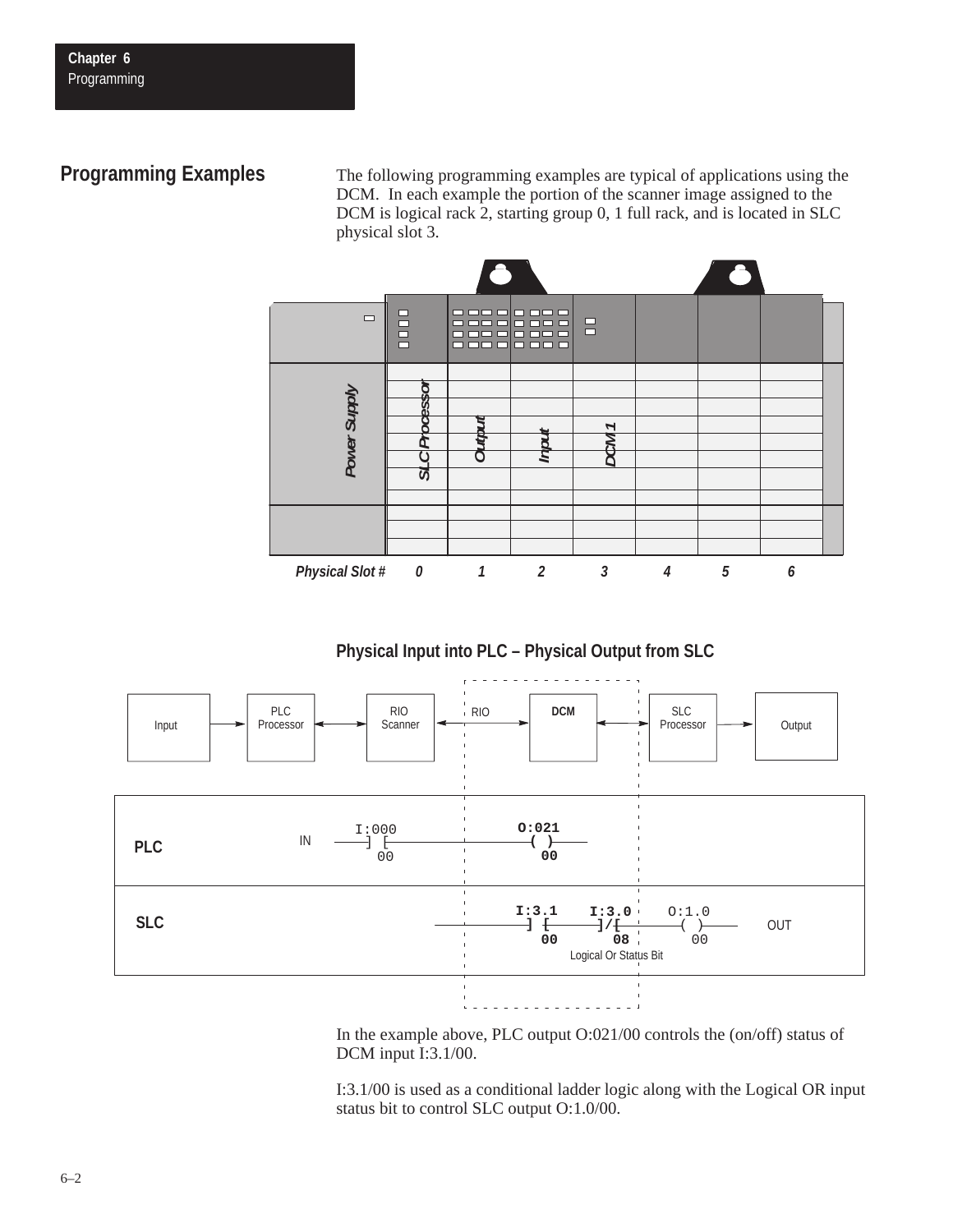# **Physical Input into SLC – Physical Output from PLC**



**Physical Input into Both PLC and SLC (Logical AND) – Physical Output from SLC**

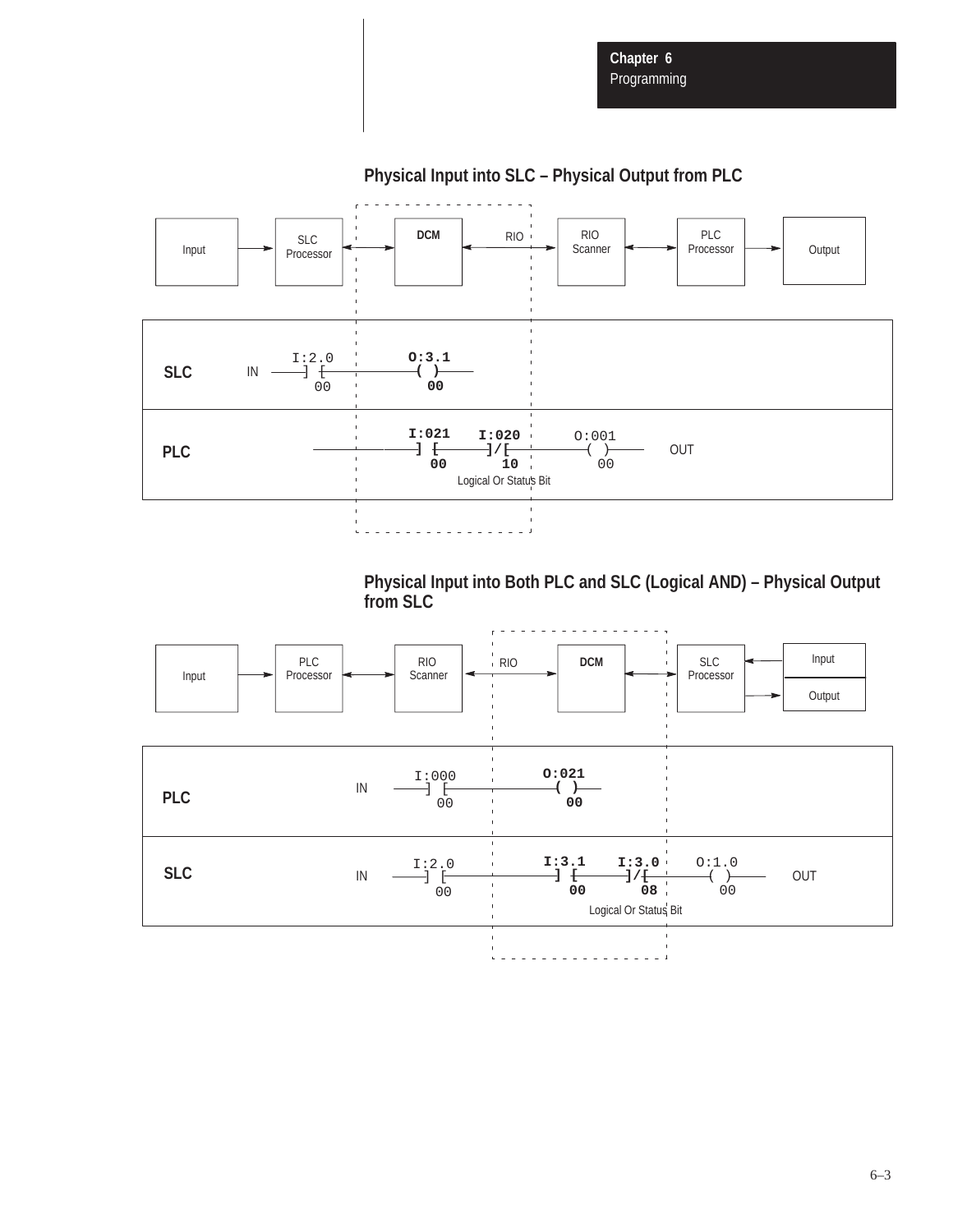## **Physical Input into First SLC – Physical Output from Second SLC**

For this example the second SLC has a logical PLC rack address of 3 and an SLC slot address of 4.



When transmitting data from a PLC to an SLC, if the Clear On Fault (CLR ON FLT) is active (switch is OFF), the instruction to examine the Logical OR bit of the status word can be omitted as long as clearing the DCM input image table puts SLC outputs into a safe state for the specific application.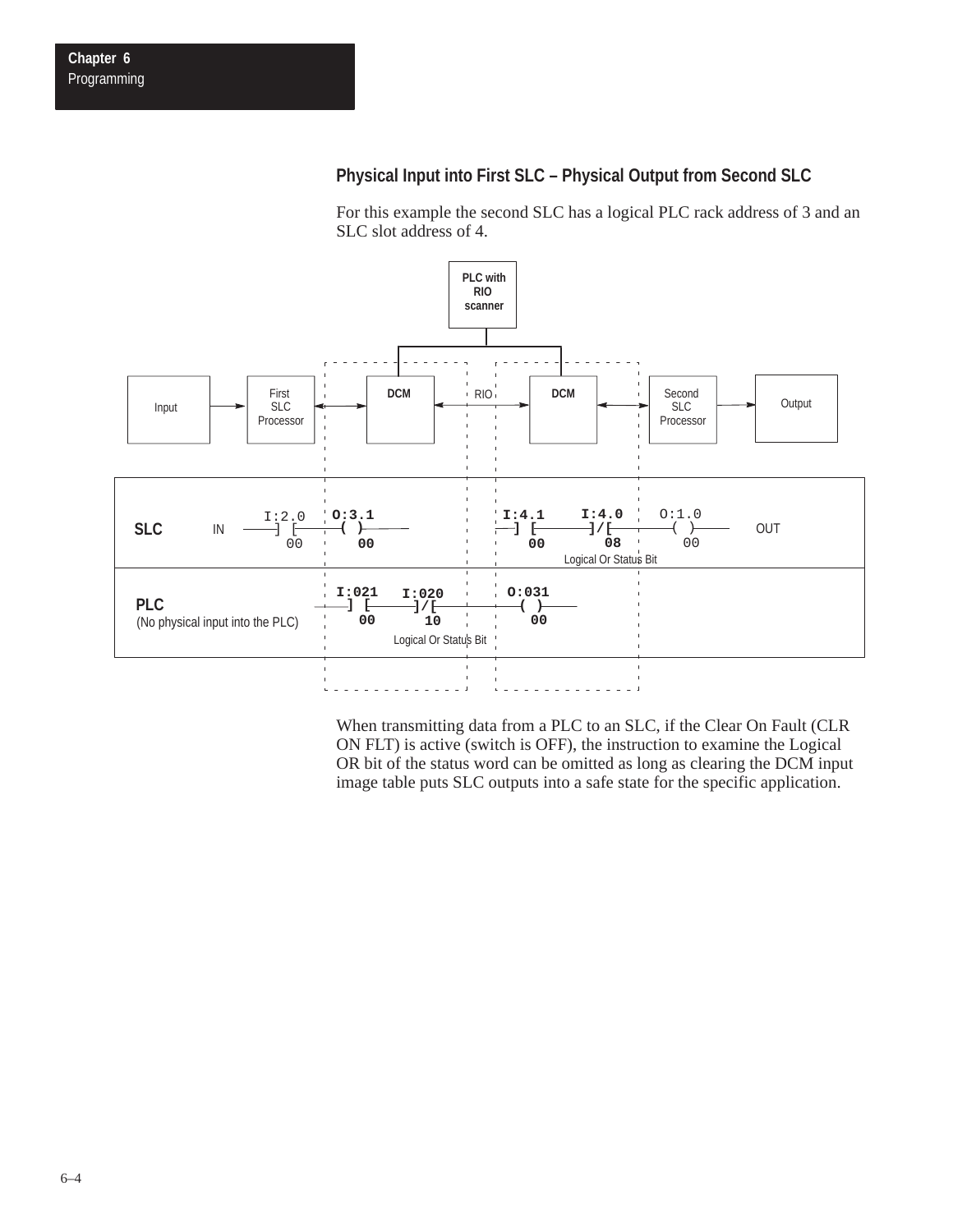## **Status Words**

The first word of the DCM I/O image is the status word. The status word indicates the status of communication and data between the RIO scanner and the DCM. Depending on what logical rack size the DCM is configured for, it will transfer the following number of I/O words:

| Rack Size         | Number of RIO Words Transferred | <b>Total Words</b> |
|-------------------|---------------------------------|--------------------|
| 1/4 Logical Rack  | One (plus one Status Word)      |                    |
| 1/2 Logical Rack  | Three (plus one Status Word)    |                    |
| 3/4 Logical Rack  | Five (plus one Status Word)     |                    |
| Full Logical Rack | Seven (plus one Status Word)    |                    |

The figure below shows how I/O bits are transferred from the scanner to two DCMs, each configured as a 1/2 logical rack device.



**R**= Reserved for future use

## **RIO Scanner Input Status Word Examination (Decimal)**

This is the input status word sent in a data transfer from a supervisory processor/RIO scanner to a DCM. These bits can be used as conditional logic in your SLC program to flag DCM, RIO, or supervisory processor system errors and/or status. Scanner status bits not defined below are reserved for future use.

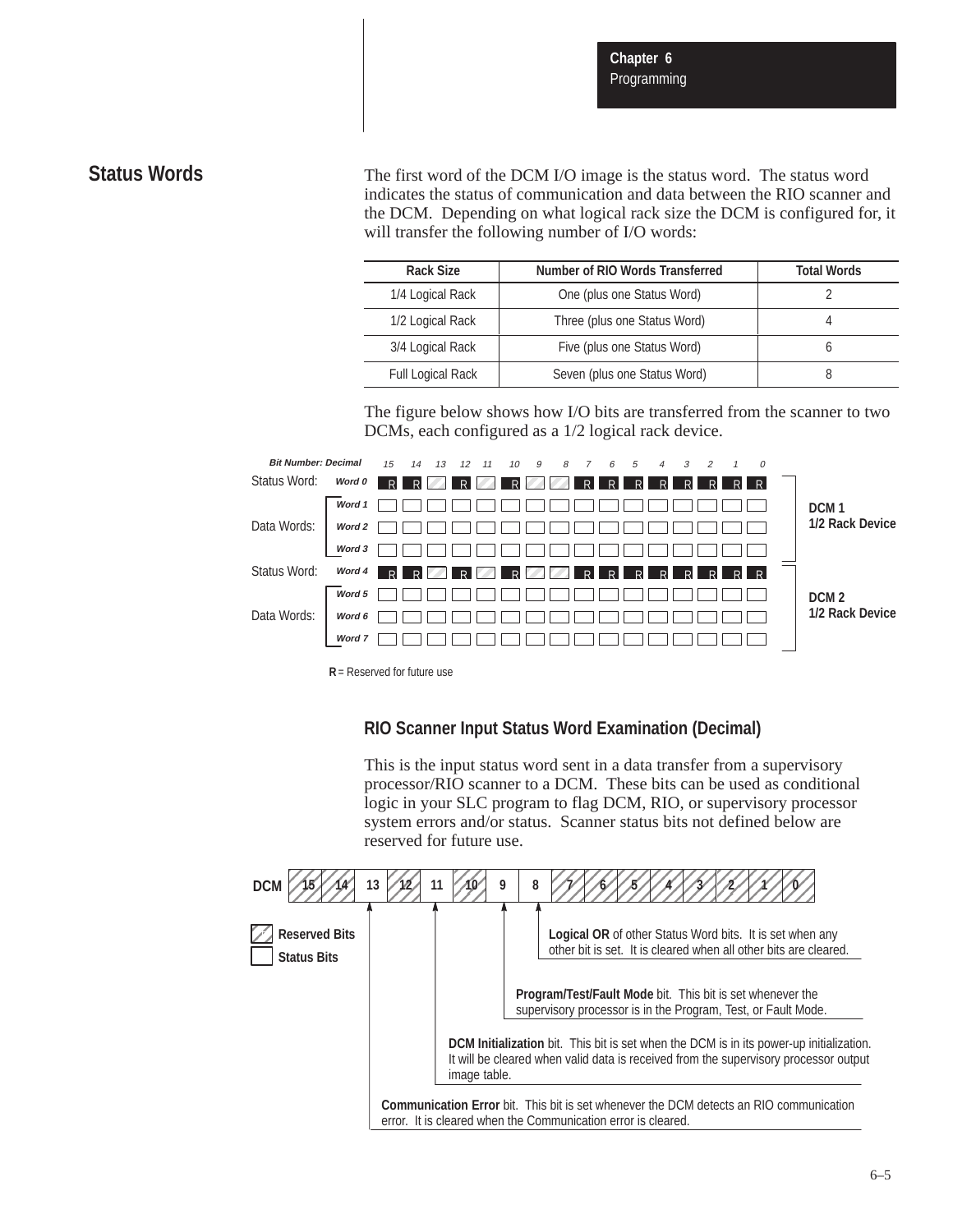## **DCM/SLC Output Status Word Examination (Octal)**

This is the output image status word sent in a data transfer from a DCM to a supervisory processor/scanner. These bits can be used as conditional logic in your supervisory processor program to flag DCM or SLC system errors and/or status. DCM/SLC status bits not defined below are reserved for future use.

Both the decimal and octal bit addresses are shown below to assist you in programming your supervisory (PLC) processor and distributed SLC processor.



<sup>➀</sup> *Always use the DCM Output Data Invalid bit to determine the validity of SLC data sent from the DCM to the scanner. If you use the Program/Test/Fault Mode bit you may incorrectly receive an indication that the SLC data being sent from the DCM to the scanner is valid. This occurs because for a brief period after the Program/Test/Fault mode bit is cleared the data sent from the DCM to the scanner will not be valid.*

**Chapter 6** Programming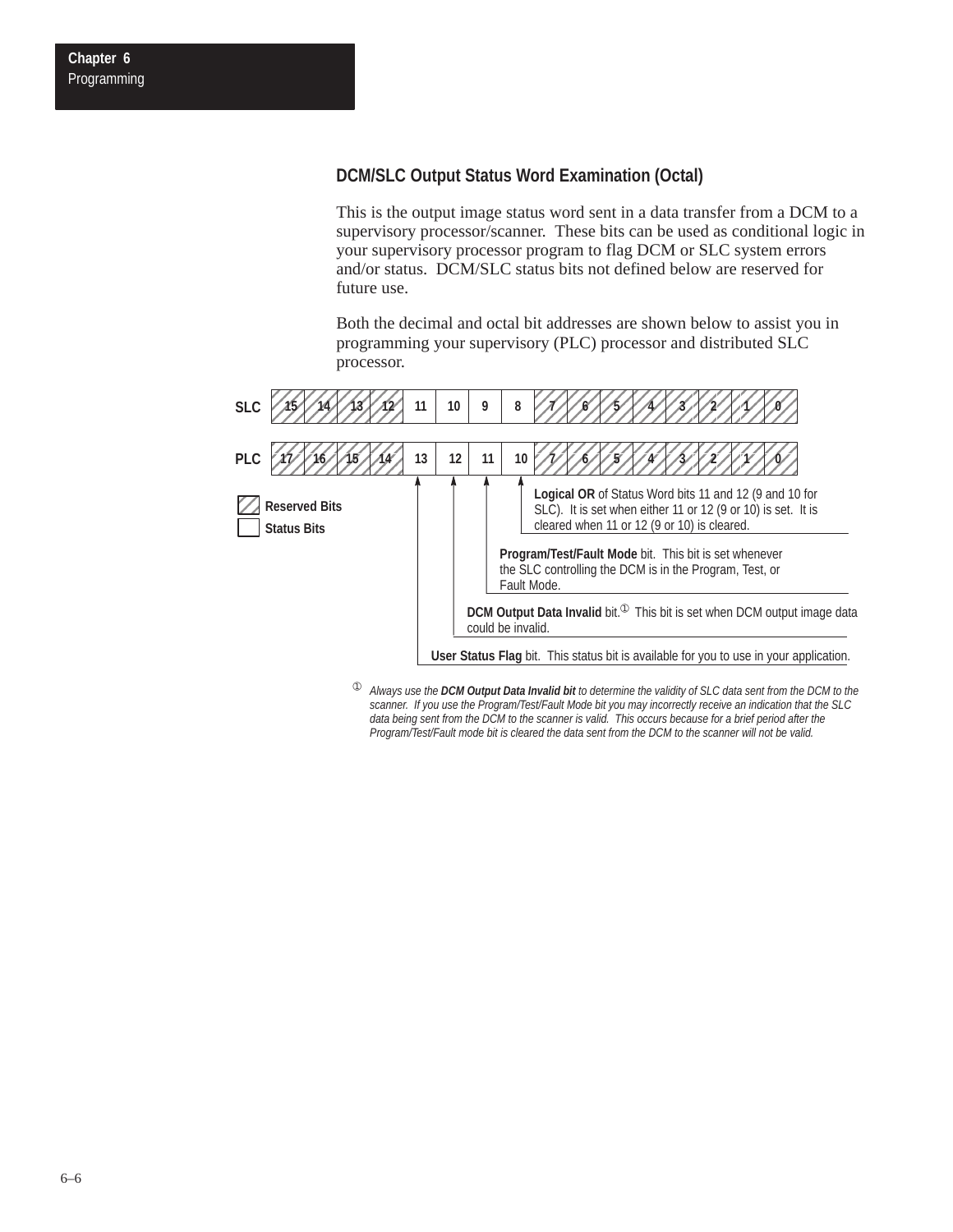**Chapter 6 Programming** 

## **Applications Using I/O Status Word Bits**

You can use the status bits in your ladder logic to monitor various conditions of the remote processor and the RIO network. Some examples for using the status word bits are given here. Each of the examples shows how ladder logic rungs could be programmed in the SLC processor to respond to the condition of a status bit from the RIO scanner.

**Important:** The application examples assume the portion of the scanner image assigned to the DCM is logical rack 2, starting group 0, 1 full rack, and is located in SLC physical slot 3.

#### **RIO Scanner Status Word**

#### **Using the Program/Test/Fault Mode Bit**

When the RIO scanner's supervisory processor is in Program, Test, or Fault Mode, its outputs are automatically inhibited (reset off) unless Hold Last State is used. However, outputs sent to the DCM (DCM inputs) are not automatically inhibited. If you want to inhibit any one SLC output controlled by a DCM input, you can use an Examine If Open (XIO) instruction addressed to the Program/Test/Fault Mode bit (I:3.0/9 in the example below). This assumes an SLC output is being driven by an input (I:3.1/0) from the scanner to the DCM, as shown below.

|                                                | <b>DCM Conditional</b> | Program/Test/Fault | SLC.   |  |
|------------------------------------------------|------------------------|--------------------|--------|--|
| <b>SLC Rung</b>                                | I:3.1                  | I:3.0              | 0:1.0  |  |
| to Monitor<br><b>RIO Scanner Status Bit 09</b> | 00                     | —1 / F-<br>09      | 00     |  |
|                                                | Input                  | <b>Status Bit</b>  | Output |  |

If you want to clear the DCM's entire input image (data from the RIO scanner when the RIO scanner's supervisory processor is in Program/Test/ Fault Mode), you can set the DCM Clear On Fault DIP switch to the OFF position. Please refer to chapte[r 4,](#page-30-0) Module Configuration, for more information on this DIP switch.

#### **DCM/SLC Output Status Word**

#### **Using the Data Invalid Bit**

Whenever the distributed SLC leaves Program/Test/Fault Mode and enters Run Mode, there is a time period after the Program/Test/Fault Mode bit is cleared when the data sent from the DCM/SLC to the RIO scanner is invalid. For this reason, the Program/Test/Fault Mode bit should *not* be used by the RIO scanner's supervisory processor to determine the validity of data sent from the DCM. Instead, both processors' programs should use the DCM output Data Invalid bit (12 octal).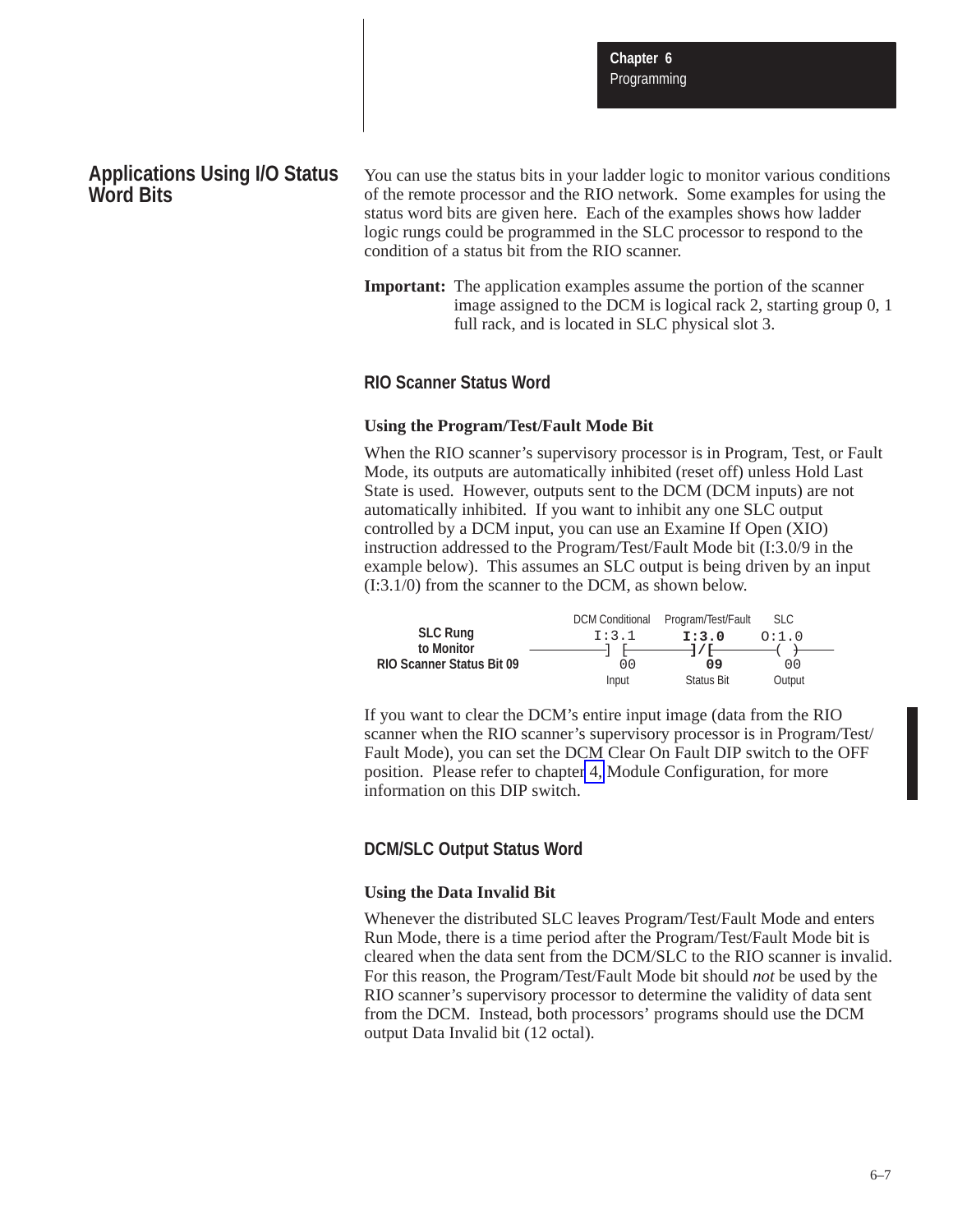**Chapter 6 Programming** 

> To ensure that the DCM output Data Invalid bit is cleared (signifying to the RIO scanner's supervisory processor that data is valid), the SLC ladder logic rung shown below must be included as the *last* rung in your SLC ladder logic program.

| <b>SLC Rung</b>                    | 0:3.0 |
|------------------------------------|-------|
| addresses bit 10 (decimal);        | (TT)  |
| <b>RIO Scanner</b> 's supervisory  | 10    |
| processor receives bit 12 (octal). |       |

The RIO scanner's supervisory processor ladder logic program should use the DCM output Data Invalid bit to condition any supervisory processor outputs whose state is dependent upon valid data from the DCM/distributed SLC. An example of a PLC-5 processor rung that requires this conditioning is shown below.

| PLC-5 Rung                      | I:021 | I:020  | 0:000 |
|---------------------------------|-------|--------|-------|
| SLC addresses bit 10 (decimal); |       | $-1/1$ |       |
| PLC receives bit 12 (octal).    | O O   | -12    | 00    |

This rung uses data from the DCM (word 1, bit 0 PLC address I:021/00) to energize a PLC-5 output: bit 0, of rack 0, module group 0. It is conditioned with the Data Invalid bit. By using the DCM output Data Invalid bit in this example, the PLC-5 will not energize the output shown above unless the data received from the SLC/DCM is valid.

#### **Using the User Status Flag Bit**

This status bit (13) is available for your particular application. It is cleared on powerup and thereafter is never operated on by the DCM. After powerup this bit is only set (1) or cleared (0) by your SLC ladder logic program.

A typical application using this bit would be to inform the RIO scanner's supervisory processor that the SLC is disabling the slot where the DCM is located. If the DCM slot is disabled while the SLC is in the Run Mode, data sent to the RIO scanner will be last state data (invalid). Without using the User Status Flag bit, no indication that data is not being updated would be sent to the RIO scanner (that is, neither the Program/Test/Fault Mode bit nor the Invalid Data bit would be set). If your SLC ladder logic program sets the User Status Flag bit *prior* to disabling the DCM slot, the supervisory processor can use this bit in its ladder logic where appropriate.



**ATTENTION:** Make certain that you have thoroughly examined the effects of disabling the DCM slot before doing so in your application.

An example of how rungs might be programmed in the two processors to indicate disabling of the DCM slot is shown on the next page.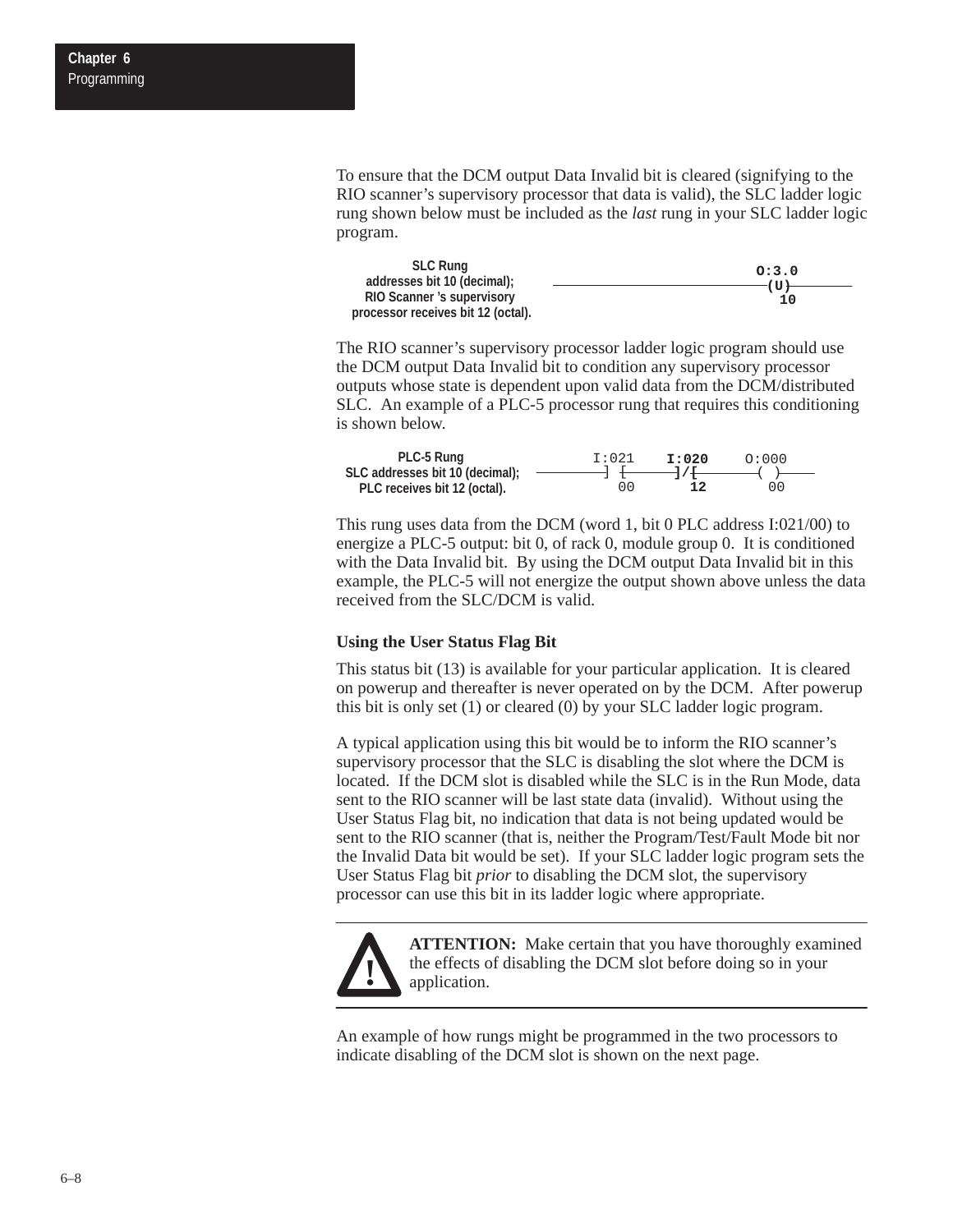```
SLC Rungs
```


- <sup>➀</sup> *Condition(s) to set User Status Flag bit is the same condition(s) to disable the DCM slot. When setting the User Status Flag bit, an Immediate I/O (IOM) instruction must be used.*
- <sup>➁</sup> *Condition(s) to clear User Status Flag bit is the same condition(s) to enable the DCM slot.*
- <sup>➂</sup> *The SLC addresses this bit as bit 11 (decimal); the PLC-5 receives this bit as bit 13 (octal).*
- <sup>➃</sup> *S2:11-S2:12 These two words are bit mapped to represent the 30 possible I/O slots in an SLC system. S2:11/0 represents I/O slot 0 up through S2:12/14 which represents slot 30. S2:12/15 is unused.*

After programming the SLC to set and clear the User Status Flag bit, this bit can be used to condition any PLC-5 output in this example whose state is dependent upon the data from the distributed SLC being valid.

#### **PLC-5 Rung**



The PLC-5 rung uses data from the DCM (word 1, bit 0) to energize PLC-5 output 0. It is conditioned on the User Status Flag bit being cleared. If the SLC is programmed to set the User Status Flag bit prior to disabling the DCM slot, the PLC-5 will never energize output 0 when data from the SLC is invalid. For more information on how to enter PLC ladder logic, see your PLC-5 programming manual.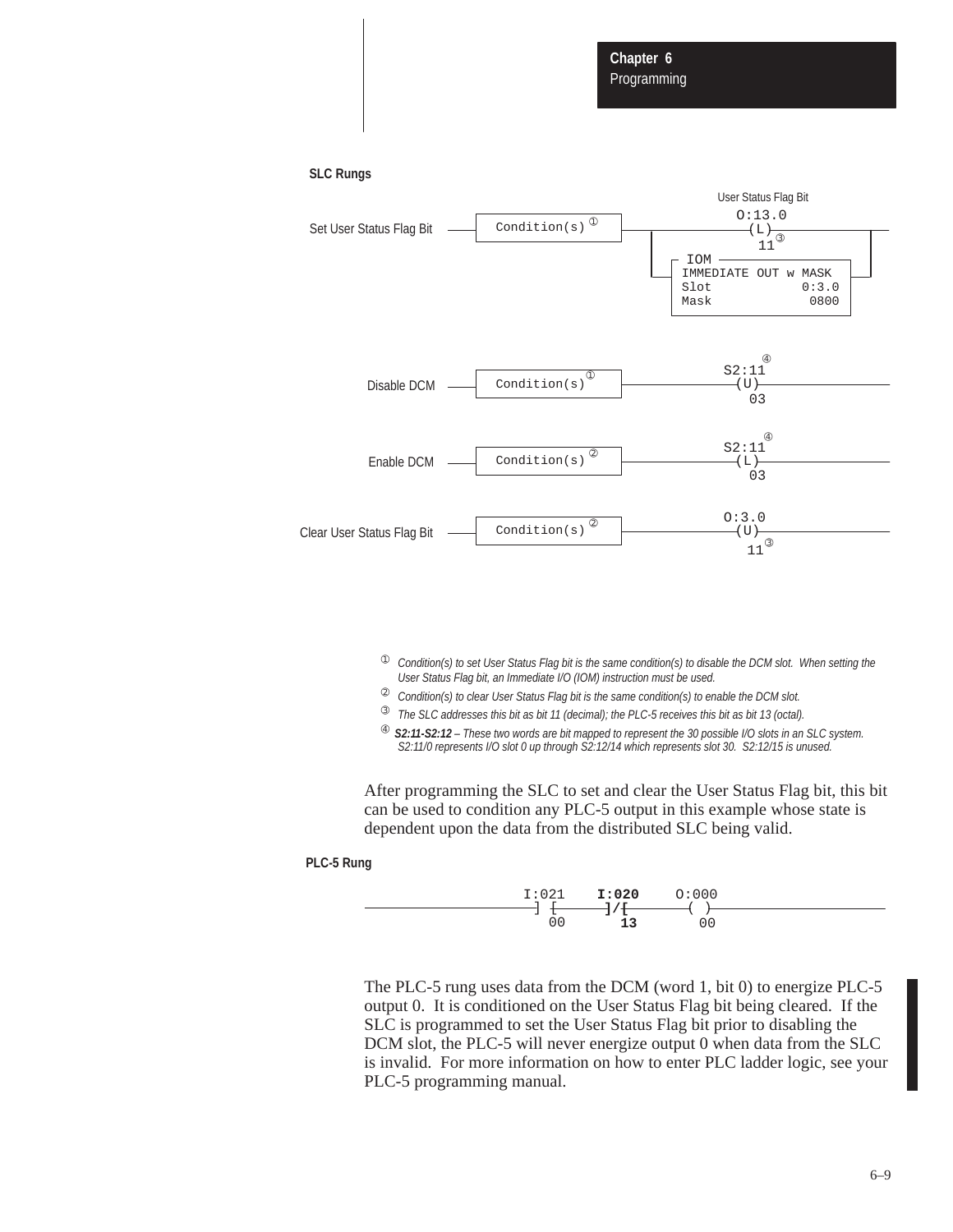## **RIO Scanner Input Status and DCM/SLC Output Status**

#### **Using the Logical OR Bit**

Whenever any of the status word bits (except the User Status Flag bit) are set, the Logical OR bit is set. Using an Examine If Open (XIO) instruction examining the Logical OR bit (word 0, bit 8 for SLC; word 0, bit 10 for PLC-5) in your ladder logic, you could inhibit any outputs or processors when this bit is set.

| <b>SLC Rung</b>     | I:3.1 | T:3.0  | O:1.0 |
|---------------------|-------|--------|-------|
| to Monitor          |       | $-1/4$ |       |
| PLC-5 Status Bit 08 | 00    | 08     | 00    |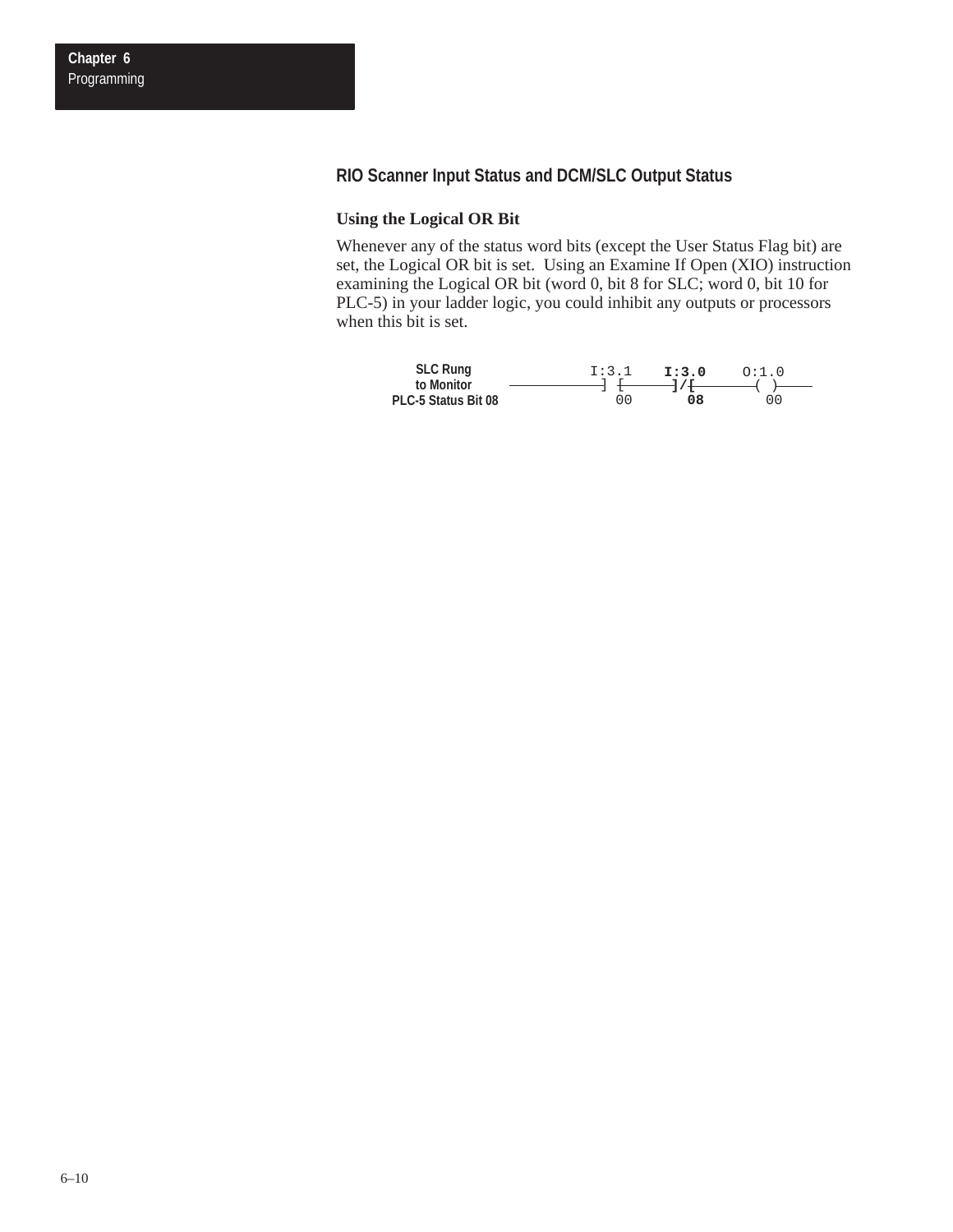

# **Troubleshooting**

This chapter shows you how to identify and correct errors that you may encounter using LEDs. The topics include:

- DCM status indicators
- troubleshooting using the FAULT LED (red)
- troubleshooting using the COMM LED (green)

**DCM Status Indicators**

Two LEDs indicate the status of the DCM.



## **Troubleshooting Using the FAULT LED (Red)**

| If LED is:      | Cause:                     | Corrective action:                                                                                                                                                                                                                                               |
|-----------------|----------------------------|------------------------------------------------------------------------------------------------------------------------------------------------------------------------------------------------------------------------------------------------------------------|
| On              | Internal Fault             | Cycle power to the I/O chassis containing the DCM.<br>Replace DCM if red LED remains lit after powerup.                                                                                                                                                          |
| <b>Blinking</b> | <b>Configuration Error</b> | Check that the DIP switch settings are correct. Make sure that I/O group and rack size settings are compatible. $^{\circ}$<br>Also see that the setting for rack address is correct. Refer<br>to chapter 4, Module Configuration, for help with DIP<br>switches. |
| <b>Off</b>      | Normal State               | No action required.                                                                                                                                                                                                                                              |

<sup>➀</sup> *The DCM cannot cross logical rack boundaries. Therefore, as an example, configuring the module for 1/2 logical rack with starting group 6 will cause a configuration error.*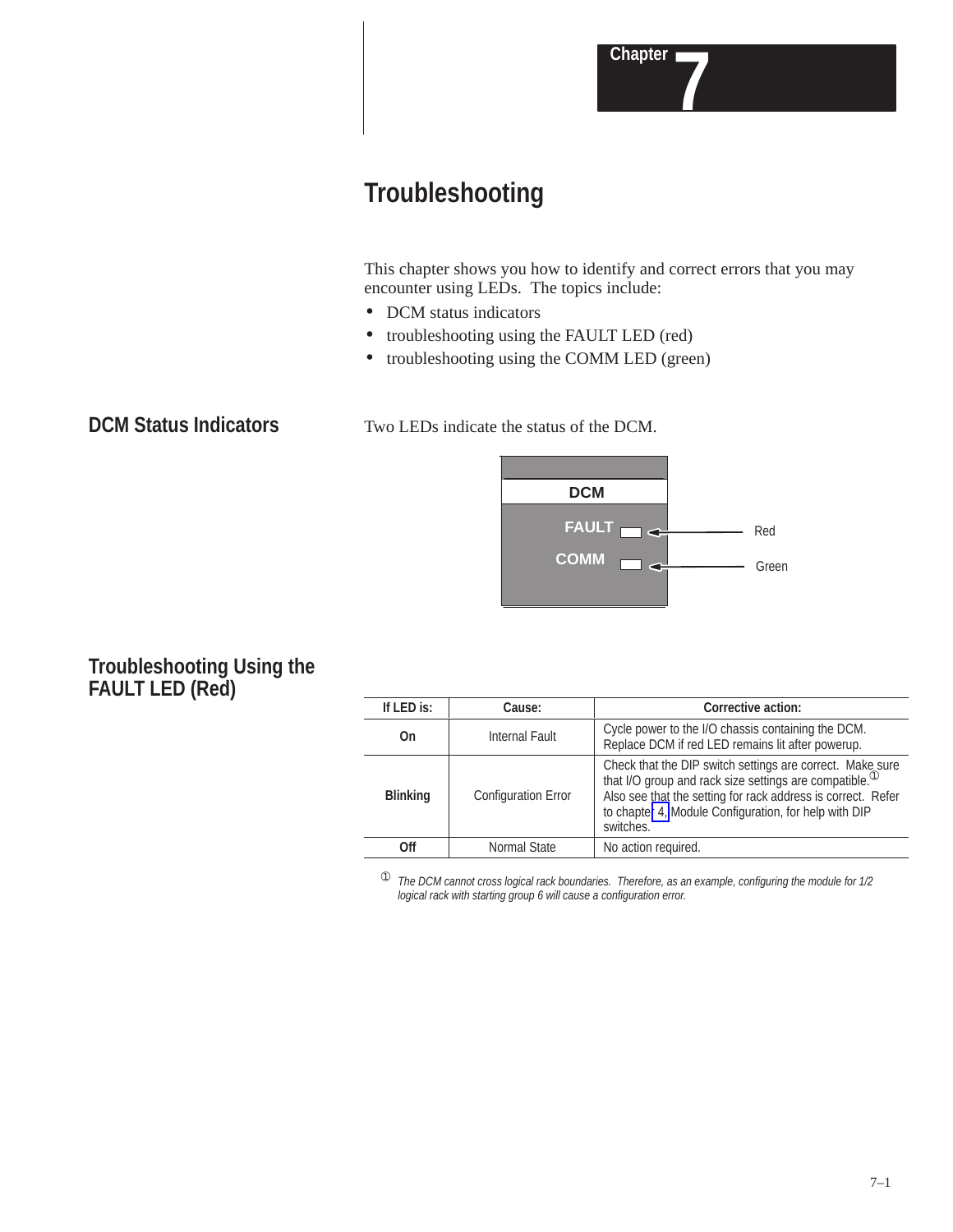# **Troubleshooting Using the COMM LED (Green)**

| If LED is:                                 | Cause:                                                                             | Corrective action:                                                                            |
|--------------------------------------------|------------------------------------------------------------------------------------|-----------------------------------------------------------------------------------------------|
| On                                         | Normal State                                                                       | No action required.                                                                           |
| <b>Blinking</b>                            | RIO scanner's processor<br>in Program/Test Fault<br>Mode                           | Check for RIO scanner's processor error, correct<br>condition, and cycle power to DCM.        |
|                                            | RIO scanner's processor<br>not connected to scanner                                | Check that the scanner is properly installed in rack (RIO<br>scanner's processor-2, #3).      |
| 0ff                                        | RIO scanner's processor<br>rack inhibited                                          | Check RIO scanner's processor rack integrity, correct any<br>problem, and cycle power to DCM. |
|                                            | No communication                                                                   | Check that the baud rate of the DCM matches the baud<br>rate of the scanner.                  |
| between RIO scanner's<br>processor and DCM | Check cable connections from the RIO scanner's<br>processor or scanner to the DCM. |                                                                                               |
|                                            |                                                                                    | Check that the DCM connector is properly installed.                                           |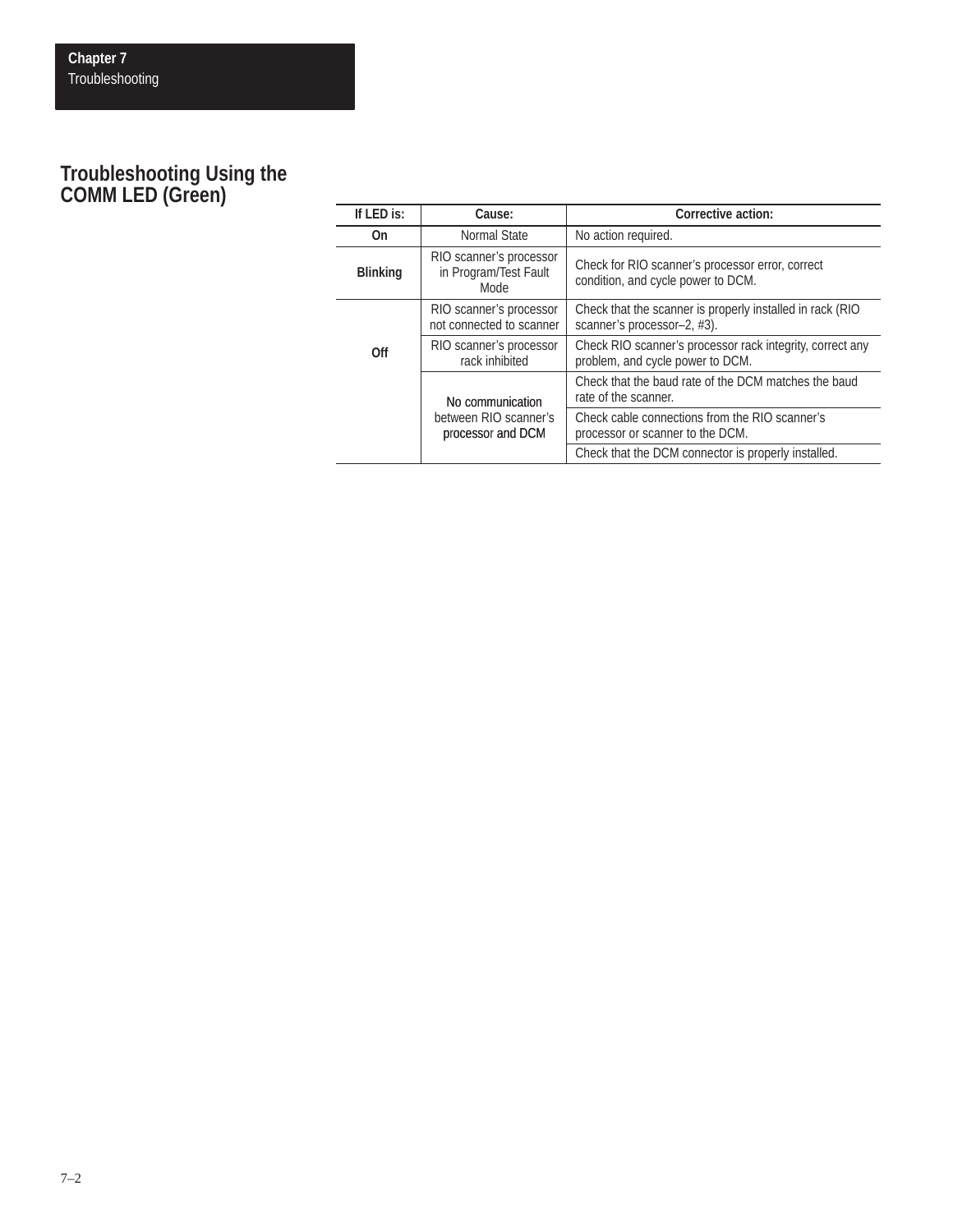

# **Application Examples**

This chapter provides and examines two applications of the DCM.

- basic example
- supplementary example

## **Basic Example**

In the following application, the 1747-DCM in the remote rack 2 will monitor the 1747-SN data from the local rack 1. The program examples in both local and remote rack CPUs consist of 1 rung each. When input I:1/0 is enabled in the local rack, the output O:3.1/0 condition is transferred to the 1747-DCM input image via the 1747-SN output image. This condition enables O:2/0 in the remote rack output card.



## **1747-SN Module Configuration**<sup>➀</sup>

| Baud Rate $=$ | 57.6K baud |  |
|---------------|------------|--|
|               |            |  |

| G-file $Size =$ | 3 words |
|-----------------|---------|
|                 |         |

| ۰.<br>$\sim$<br>$\sim$ |
|------------------------|
|------------------------|

|           | 15 | 14 | 19<br>IJ | $\sim$ | $\overline{A}$ | 10 |          |  | J | u |   |                      |
|-----------|----|----|----------|--------|----------------|----|----------|--|---|---|---|----------------------|
| Word 0    |    |    |          |        |                |    | Reserved |  |   |   |   |                      |
| Word 1    |    |    |          |        |                | v  |          |  |   |   |   | = Starting Address 0 |
| ി<br>Word |    |    |          |        |                | v  |          |  |   |   | ◡ | $= 1/4$ Rack Size    |

<sup>➀</sup> *See SN manual for further details on configuration.*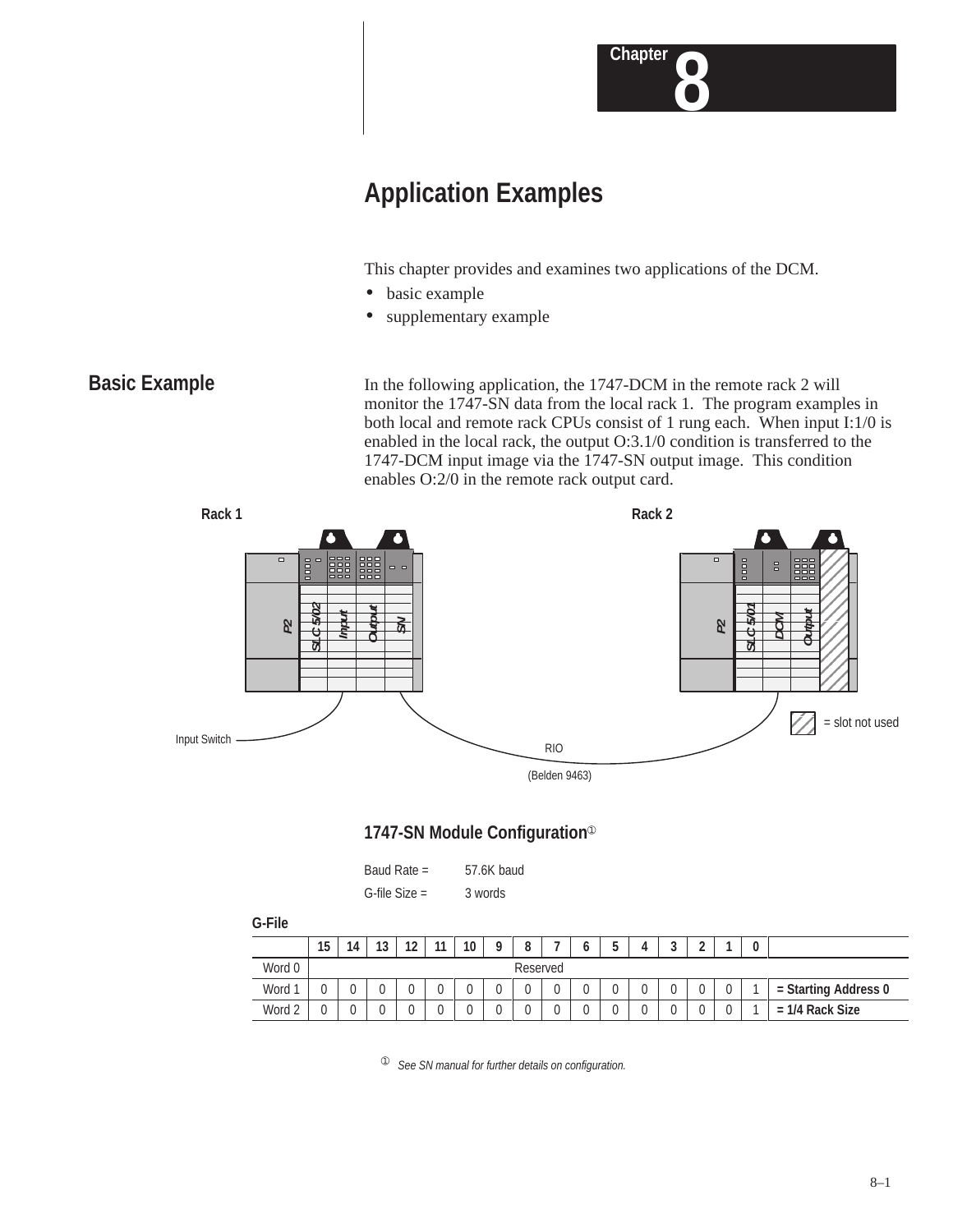## DCM configuration:

| Rack Address =   |            |
|------------------|------------|
| $I/O$ Group =    | 0          |
| Baud Rate $=$    | 57.6K baud |
| Clear On Fault = | no         |
| Last Rack =      | no         |
| Rack Size =      | 1/4        |

# **DIP Switch Settings**

|            |                           | Switch 1               |                        |                        |                           |                               |                           |                           |                           |                        | Switch 2                  |                        |                        |                         |   |  |  |  |
|------------|---------------------------|------------------------|------------------------|------------------------|---------------------------|-------------------------------|---------------------------|---------------------------|---------------------------|------------------------|---------------------------|------------------------|------------------------|-------------------------|---|--|--|--|
|            |                           | -                      | $\mathbf{\hat{}}$<br>◡ |                        | -<br>ັ                    | o                             | -                         | o<br>о                    |                           | $\sim$<br>-            | $\epsilon$<br>w           |                        | v                      | u                       | - |  |  |  |
| ON         | $\mathbf{v}$<br>$\lambda$ | $\lambda$<br>$\lambda$ | $\lambda$<br>$\lambda$ | $\sqrt{}$<br>$\lambda$ | $\mathbf{v}$<br>$\Lambda$ |                               | $\mathbf{v}$<br>$\lambda$ | $\mathbf{v}$<br>$\lambda$ | $\mathbf{v}$<br>$\lambda$ | $\lambda$<br>$\lambda$ | $\mathbf{v}$<br>$\lambda$ | $\lambda$<br>$\lambda$ | $\lambda$<br>$\lambda$ | $\lambda$<br>$\sqrt{ }$ |   |  |  |  |
| <b>OFF</b> |                           |                        |                        |                        |                           | $\overline{\phantom{a}}$<br>∧ |                           |                           |                           |                        |                           |                        |                        |                         |   |  |  |  |

= Not used

## **System Configuration for Rack 1**

| Amount | <b>Device</b>            | <b>Catalog Number</b> |
|--------|--------------------------|-----------------------|
|        | Power Supply             | 1746-P2               |
| 1      | SLC 5/02 Processor       | 1747-L524             |
|        | 4-Slot Rack              | 1746-A4               |
| 1      | AC Input, 16 Inputs      | 1746-IA16             |
|        | Relay Output, 16 Outputs | 1746-OW16             |
|        | Scanner                  | 1747-SN               |

## **System Configuration for Rack 2**

| <b>Amount</b> | <b>Device</b>            | <b>Catalog Number</b> |
|---------------|--------------------------|-----------------------|
|               | <b>Power Supply</b>      | 1746-P2               |
|               | SLC 5/01 Processor       | 1747-L511             |
|               | 4-Slot Rack              | 1746-A4               |
|               | Relay Output, 16 Outputs | 1746-OW16             |
|               | <b>DCM</b>               | 1747-DCM              |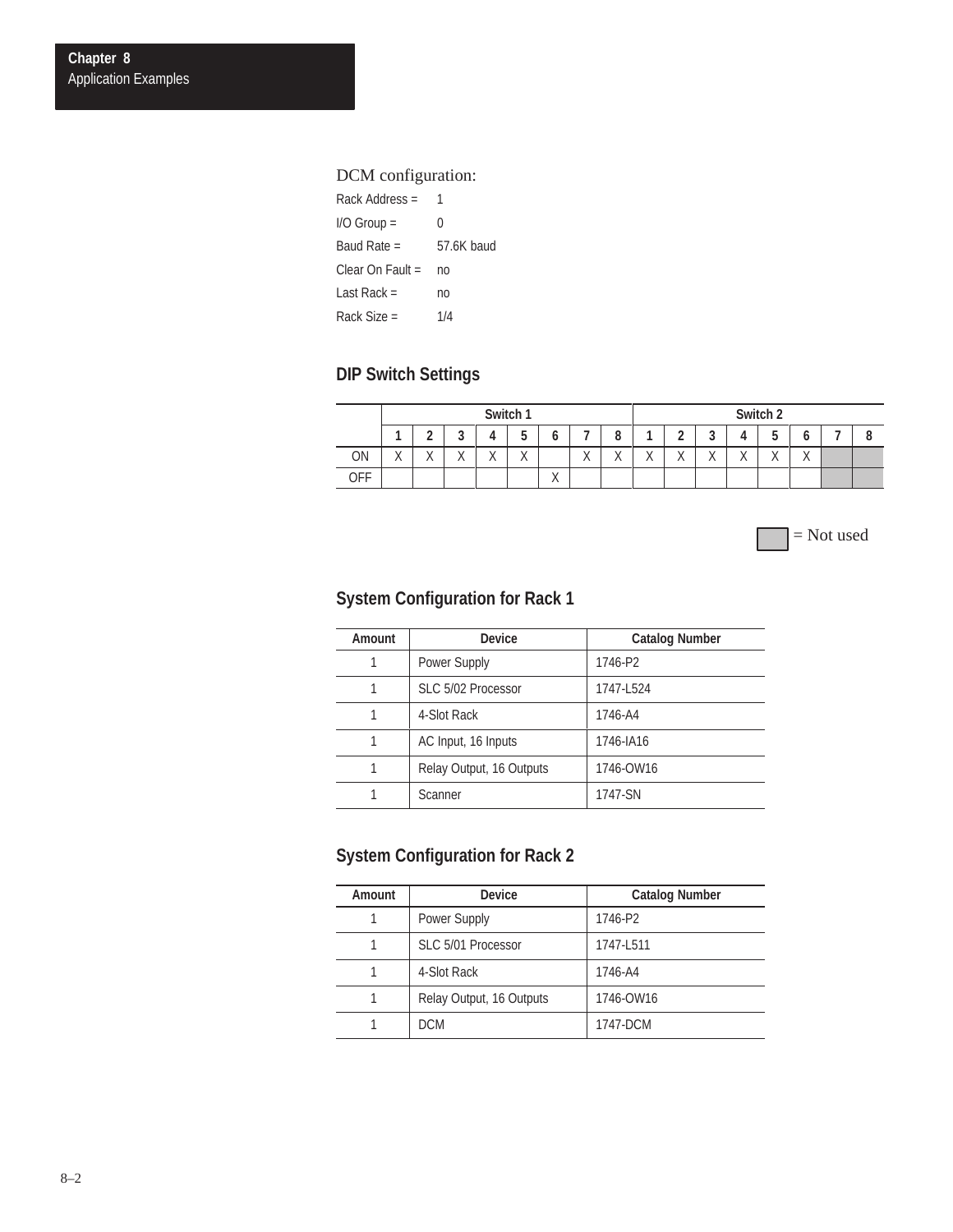**Chapter 8** Application Examples

## **Image Table Configuration**

|           |         |    | <b>Output Image</b> |                       |                  |                       |                     |          |          |   |   |             |   |                 |                  |  |
|-----------|---------|----|---------------------|-----------------------|------------------|-----------------------|---------------------|----------|----------|---|---|-------------|---|-----------------|------------------|--|
|           |         | 15 | 14                  | $\overline{ }$<br>1 J | $\sim$<br>$\sim$ | $\overline{A}$<br>. . | $\sim$<br>$\cdot$ . | $\Omega$ | $\Omega$ | - |   | -<br>n<br>υ | Д | $\epsilon$<br>w | $\sim$<br>-<br>- |  |
| <b>SN</b> | O:3.1/0 | ັ  |                     | v                     | v                | v                     | ν                   | U        |          | ◡ | u | v           | v | ◡               | ັ                |  |

|            |          |    | Input Image |          |                  |           |    |   |          |   |        |             |             |        |                 |  |
|------------|----------|----|-------------|----------|------------------|-----------|----|---|----------|---|--------|-------------|-------------|--------|-----------------|--|
|            |          | 15 | 14          | 19<br>IJ | 10<br>. <u>.</u> | 11<br>. . | 10 | O | $\Omega$ | - | o      | -<br>ħ<br>◡ | Δ           | c<br>ັ | $\epsilon$<br>- |  |
| <b>DCM</b> | 1/0<br>. | U  | v           | ັ        | U                | v         | v  | U |          | ◡ | ٠<br>v | ◡           | $\sim$<br>ັ | ∽<br>ັ | v               |  |

## **Program Listing**

When I:1/0 is set, enabling O:3.1/0 in the SN output image, the data is sent to the input image of the DCM I:1.1/0. The output in rack 2 is then set to output module O:2/0.

#### **Rack 1, Program 1**



## **Rack 2, Program 2**

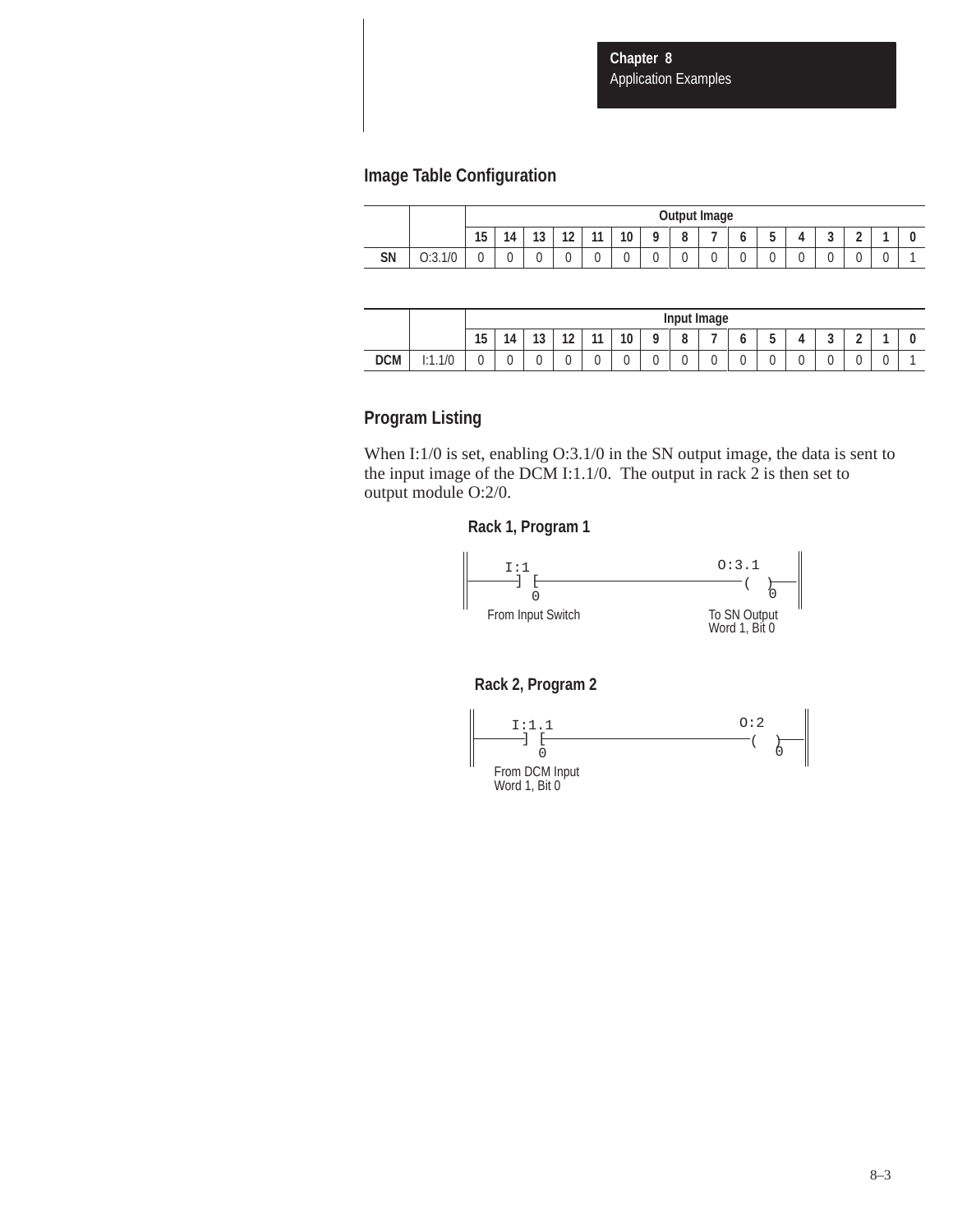# **Supplementary Example**

In the following application, the PLC-5/15, via its integrated RIO scanner and the DCM, will monitor the analog data from an SLC 500. This case is unique in that the data to be monitored is twice what the DCM can transfer. The program in the SLC 500 will multiplex the data into four, 4-word packets with a start and end of data word attached. The start and end of data word is also used to designate which module the data is coming from. This is also used by the PLC-5/15 to indicate that the data was transferred successfully.



## **Module Configuration**

PLC-5 configuration for scanner I/O status, inhibit bits:

| $S:27/0=$      |   |
|----------------|---|
| $S:27/1=$      | 0 |
| S:27/2 =       | 1 |
| $S:27/3=$      | 1 |
| * = Don't care |   |

#### DCM configuration:

| Rack Address $=$    |                  |
|---------------------|------------------|
| $I/O$ Group $=$     | N                |
| Baud Rate $=$       | 57.6K baud       |
| Clear on Faults $=$ | N٥               |
| Last Rack $=$       | N٥               |
| $Rack Size =$       | <b>Full Rack</b> |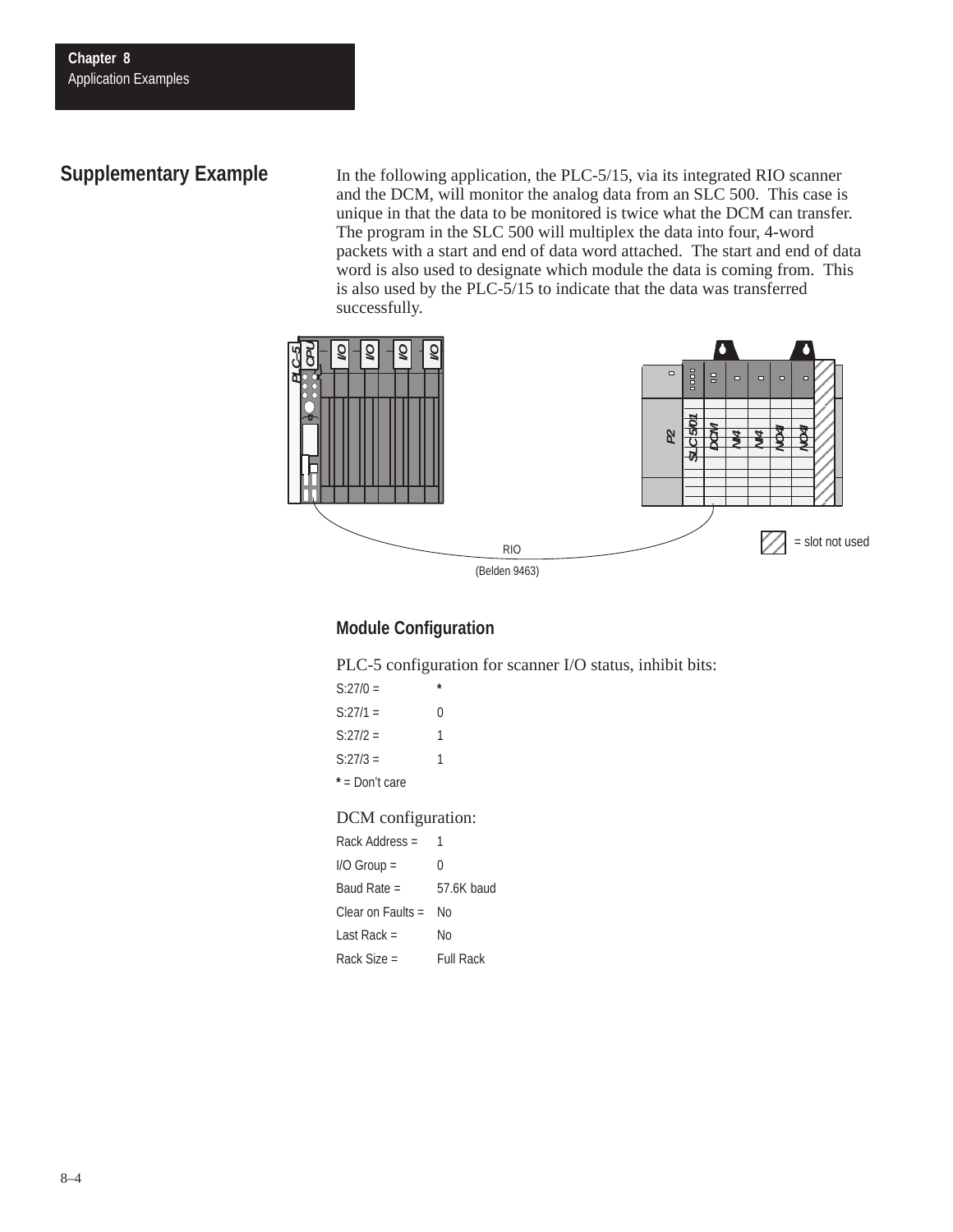**Chapter 8** Application Examples

# **DIP Switch Settings**

|           |                           |                        |                        |                        | Switch 1               |                           |                           | Switch 2                |                        |                           |                         |                           |                   |                          |  |  |
|-----------|---------------------------|------------------------|------------------------|------------------------|------------------------|---------------------------|---------------------------|-------------------------|------------------------|---------------------------|-------------------------|---------------------------|-------------------|--------------------------|--|--|
|           |                           | -                      | u                      |                        | -<br>J                 |                           |                           | c                       |                        | ı                         | $\mathbf{\hat{a}}$<br>u |                           | -<br>J            | u                        |  |  |
| <b>ON</b> | $\mathbf{v}$<br>$\lambda$ | $\lambda$<br>$\lambda$ | $\lambda$<br>$\lambda$ | $\sqrt{}$<br>$\lambda$ | $\lambda$<br>$\lambda$ |                           | $\mathbf{v}$<br>$\Lambda$ | $\lambda$<br>$\sqrt{ }$ | $\lambda$<br>$\lambda$ | $\mathbf{v}$<br>$\lambda$ | $\lambda$<br>$\lambda$  | $\mathbf{v}$<br>$\Lambda$ |                   |                          |  |  |
| OFF       |                           |                        |                        |                        |                        | $\mathbf{v}$<br>$\Lambda$ |                           |                         |                        |                           |                         |                           | $\mathbf{v}$<br>Λ | $\mathbf{v}$<br>$\wedge$ |  |  |

= Not used

# **System Configuration**

| Amount         | <b>Device</b>          | <b>Catalog Number</b> |
|----------------|------------------------|-----------------------|
|                | <b>Power Supply</b>    | 1746-P2               |
| 1              | SLC 5/01 Processor     | 1747-L511             |
| 1              | 7-Slot Rack            | 1746-A7               |
| $\mathcal{P}$  | Analog Input, 4 point  | 1746-NI4              |
| $\mathfrak{p}$ | Analog Output, 4 point | 1746-NO4I             |
|                | <b>DCM</b>             | 1747-DCM              |

# **Image Table Configuration**

|             |       |             | <b>Output Image</b>                        |    |    |    |    |   |             |  |   |   |   |   |                |   |   |
|-------------|-------|-------------|--------------------------------------------|----|----|----|----|---|-------------|--|---|---|---|---|----------------|---|---|
|             |       | 15          | 14                                         | 13 | 12 | 11 | 10 | 9 | 8           |  | 6 | 5 | 4 | 3 | $\overline{2}$ | 1 | 0 |
|             | O:1.0 |             | Status Word to PLC-5 from SLC              |    |    |    |    |   |             |  |   |   |   |   |                |   |   |
| <b>DCM</b>  | 0:1.1 |             | Counter ACC word denotes module being read |    |    |    |    |   |             |  |   |   |   |   |                |   |   |
|             | O:1.2 |             | Word 0 of analog module being read         |    |    |    |    |   |             |  |   |   |   |   |                |   |   |
|             | O:1.3 |             | Word 1 of analog module being read         |    |    |    |    |   |             |  |   |   |   |   |                |   |   |
|             | Q:1.4 |             | Word 2 of analog module being read         |    |    |    |    |   |             |  |   |   |   |   |                |   |   |
|             | 0:1.5 |             | Word 3 of analog module being read         |    |    |    |    |   |             |  |   |   |   |   |                |   |   |
|             | 0:1.6 |             | Counter ACC word denotes module being read |    |    |    |    |   |             |  |   |   |   |   |                |   |   |
|             | 0:1.7 | Not used    |                                            |    |    |    |    |   |             |  |   |   |   |   |                |   |   |
|             | O:4.0 |             | NO4I word 0                                |    |    |    |    |   |             |  |   |   |   |   |                |   |   |
| <b>NO41</b> | O:4.1 | NO4I word 1 |                                            |    |    |    |    |   |             |  |   |   |   |   |                |   |   |
|             | O:4.2 |             |                                            |    |    |    |    |   | NO4I word 2 |  |   |   |   |   |                |   |   |
|             | O:4.3 |             |                                            |    |    |    |    |   | NO4I word 3 |  |   |   |   |   |                |   |   |
|             | O:5.0 |             |                                            |    |    |    |    |   | NO4I word 0 |  |   |   |   |   |                |   |   |
| <b>NO41</b> | O:5.1 |             |                                            |    |    |    |    |   | NO4I word 1 |  |   |   |   |   |                |   |   |
|             | O:5.2 |             |                                            |    |    |    |    |   | NO4I word 2 |  |   |   |   |   |                |   |   |
|             | O:5.3 |             |                                            |    |    |    |    |   | NO4I word 3 |  |   |   |   |   |                |   |   |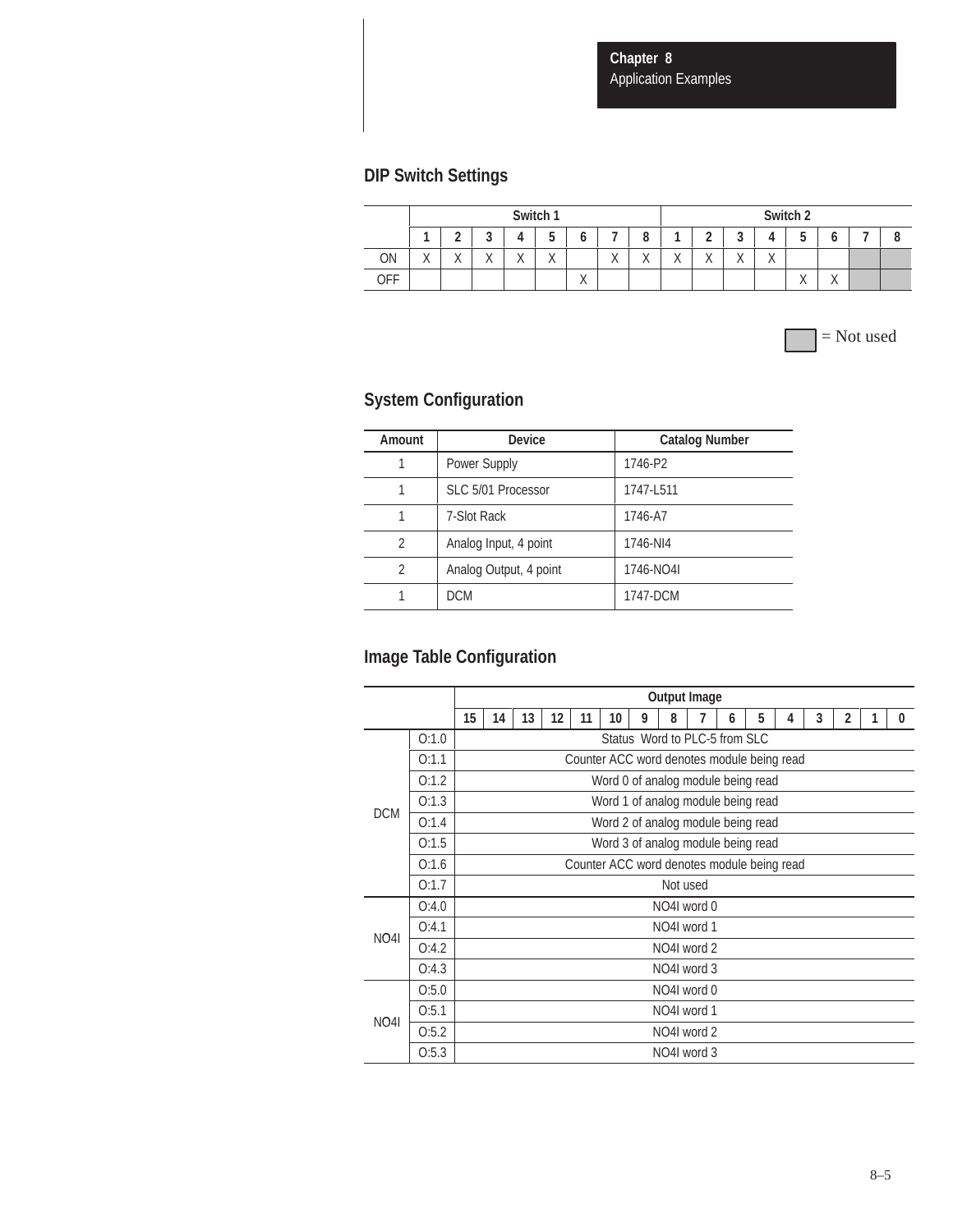|            |       | Input Image |            |    |    |    |    |   |                               |   |   |   |   |   |                |   |          |
|------------|-------|-------------|------------|----|----|----|----|---|-------------------------------|---|---|---|---|---|----------------|---|----------|
|            |       | 15          | 14         | 13 | 12 | 11 | 10 | 9 | 8                             | 7 | 6 | 5 | 4 | 3 | $\overline{2}$ | 1 | $\bf{0}$ |
|            | 1:1.0 |             |            |    |    |    |    |   | Status Word to SLC from PLC-5 |   |   |   |   |   |                |   |          |
| <b>DCM</b> | 1:1.1 |             |            |    |    |    |    |   | Not used                      |   |   |   |   |   |                |   |          |
|            | 1:1.2 |             |            |    |    |    |    |   | Not used                      |   |   |   |   |   |                |   |          |
|            | 1:1.3 |             |            |    |    |    |    |   | Not used                      |   |   |   |   |   |                |   |          |
|            | 1:1.4 |             | Not used   |    |    |    |    |   |                               |   |   |   |   |   |                |   |          |
|            | 1:1.5 |             | Not used   |    |    |    |    |   |                               |   |   |   |   |   |                |   |          |
|            | 1:1.6 |             | Not used   |    |    |    |    |   |                               |   |   |   |   |   |                |   |          |
|            | 1:1.7 |             | Not used   |    |    |    |    |   |                               |   |   |   |   |   |                |   |          |
|            | 1:2.0 |             | NI4 word 0 |    |    |    |    |   |                               |   |   |   |   |   |                |   |          |
| NI4        | 1:2.1 |             |            |    |    |    |    |   | NI4 word 1                    |   |   |   |   |   |                |   |          |
|            | 1:2.2 |             |            |    |    |    |    |   | NI4 word 2                    |   |   |   |   |   |                |   |          |
|            | 1:2.3 |             |            |    |    |    |    |   | NI4 word 3                    |   |   |   |   |   |                |   |          |
|            | 1:3.0 |             |            |    |    |    |    |   | NI4 word 0                    |   |   |   |   |   |                |   |          |
|            | 1:3.1 |             |            |    |    |    |    |   | NI4 word 1                    |   |   |   |   |   |                |   |          |
| NI4        | 1:3.2 |             |            |    |    |    |    |   | NI4 word 2                    |   |   |   |   |   |                |   |          |
|            | 1:3.3 |             |            |    |    |    |    |   | NI4 word 3                    |   |   |   |   |   |                |   |          |

## **Program Listing for 5/01**

#### **Processor File: MULTPLX1.ACH**

Rung 0 sets the starting point of the C5:0 counter. This is done on the first scan of the program S:1/15 (first scan bit) and C5:0/DN (done bit 0) of the counter, ensuring that only the analog modules in slots 2 through 5 are read.



Rung 1 increments the C5:0 every 5.12 seconds. The value in the ACC is referenced to the slot that the DCM will send the data from, starting at slot 2.

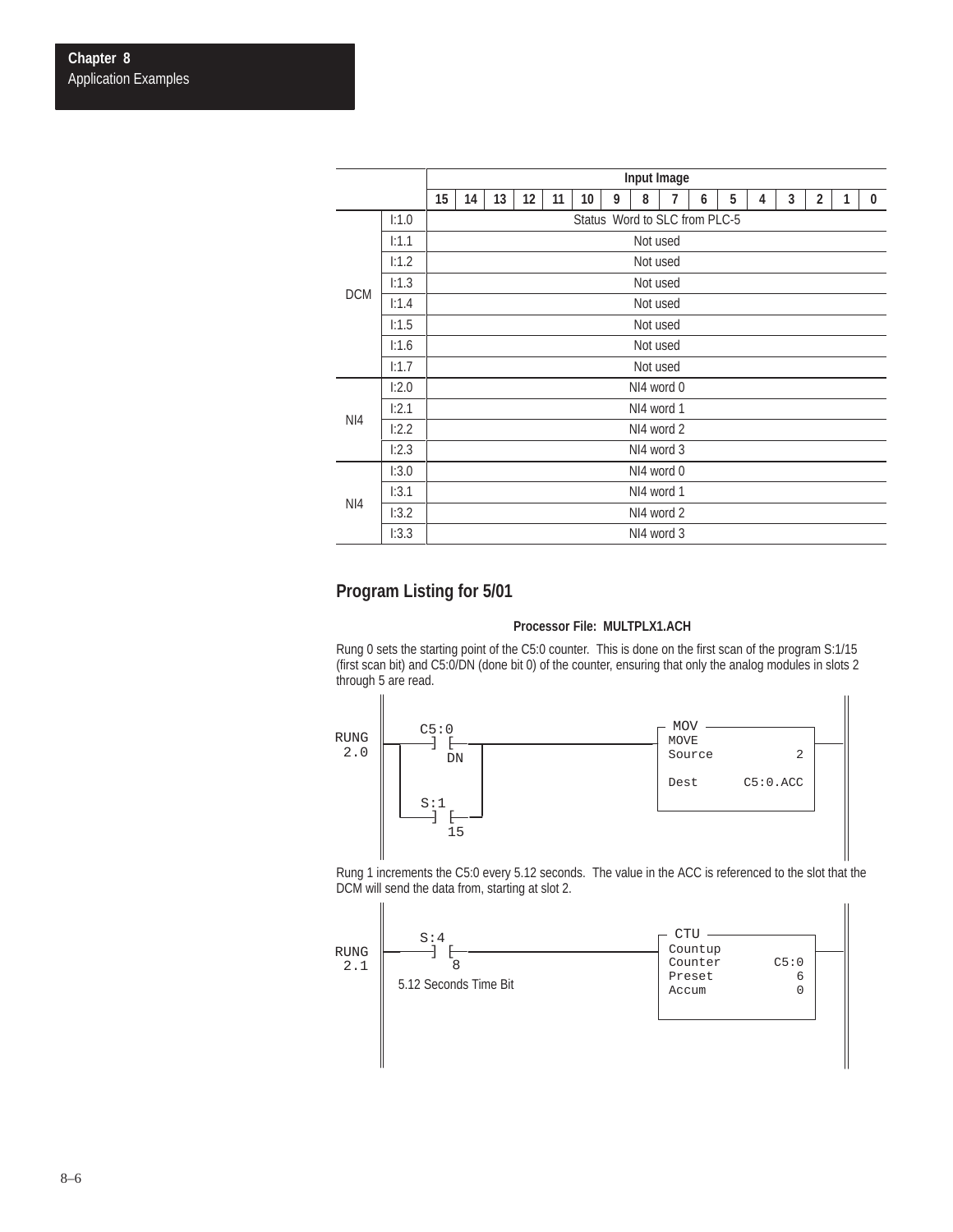For rungs 2.2 through 2.5 the module number being monitored is shown above each example. For each rung, when SOURCE A = C5:0.ACC equals the value in SOURCE B = MODULE  $#$ , the rung moves the module number to word 1 of the DCM output file. This verifies the start of the data and the module number it's coming from. Then it copies the four words of analog data to the DCM output words 2 through 5, followed by the module number at word 6 to indicate the end of data.



**Module Number Monitored = 2**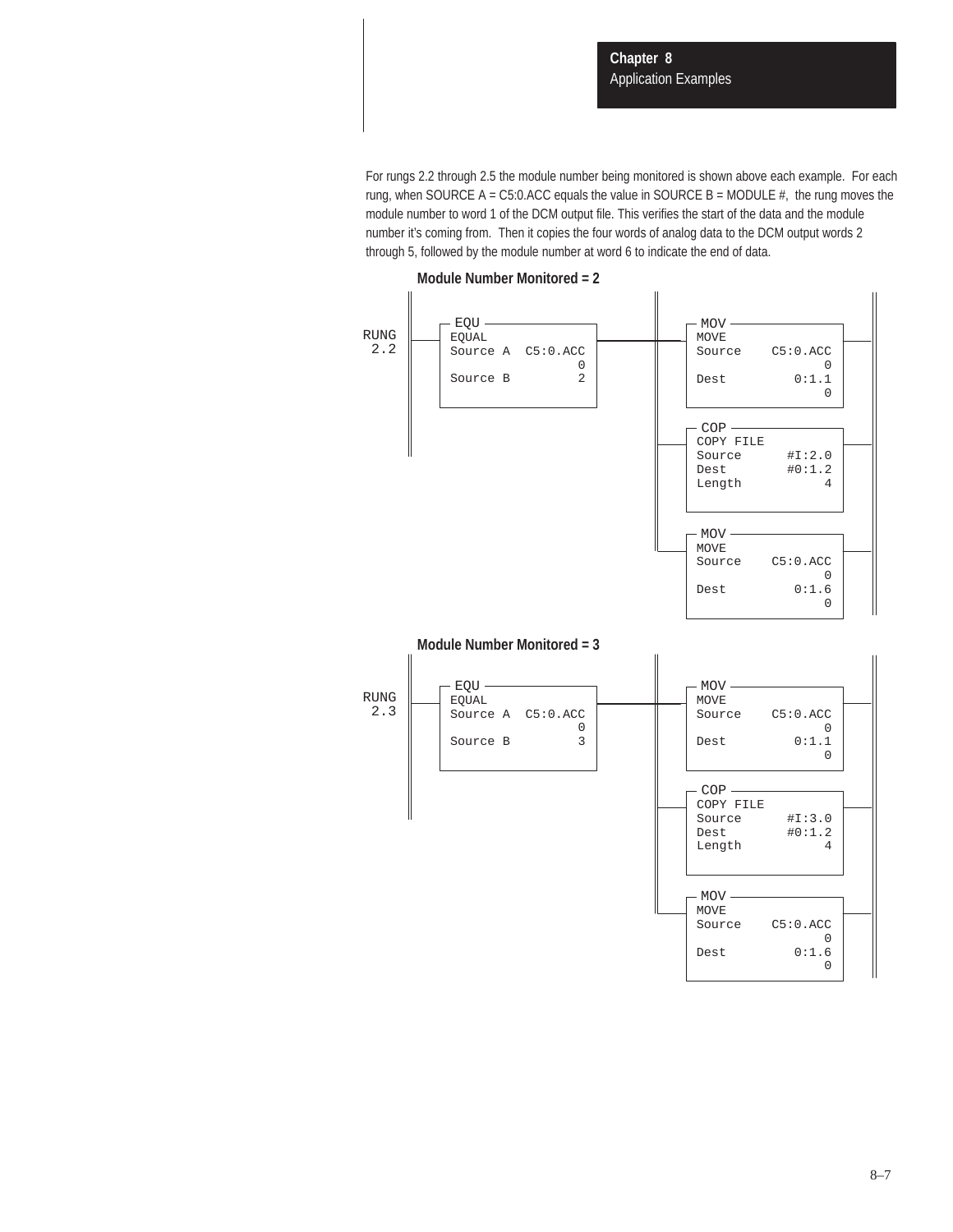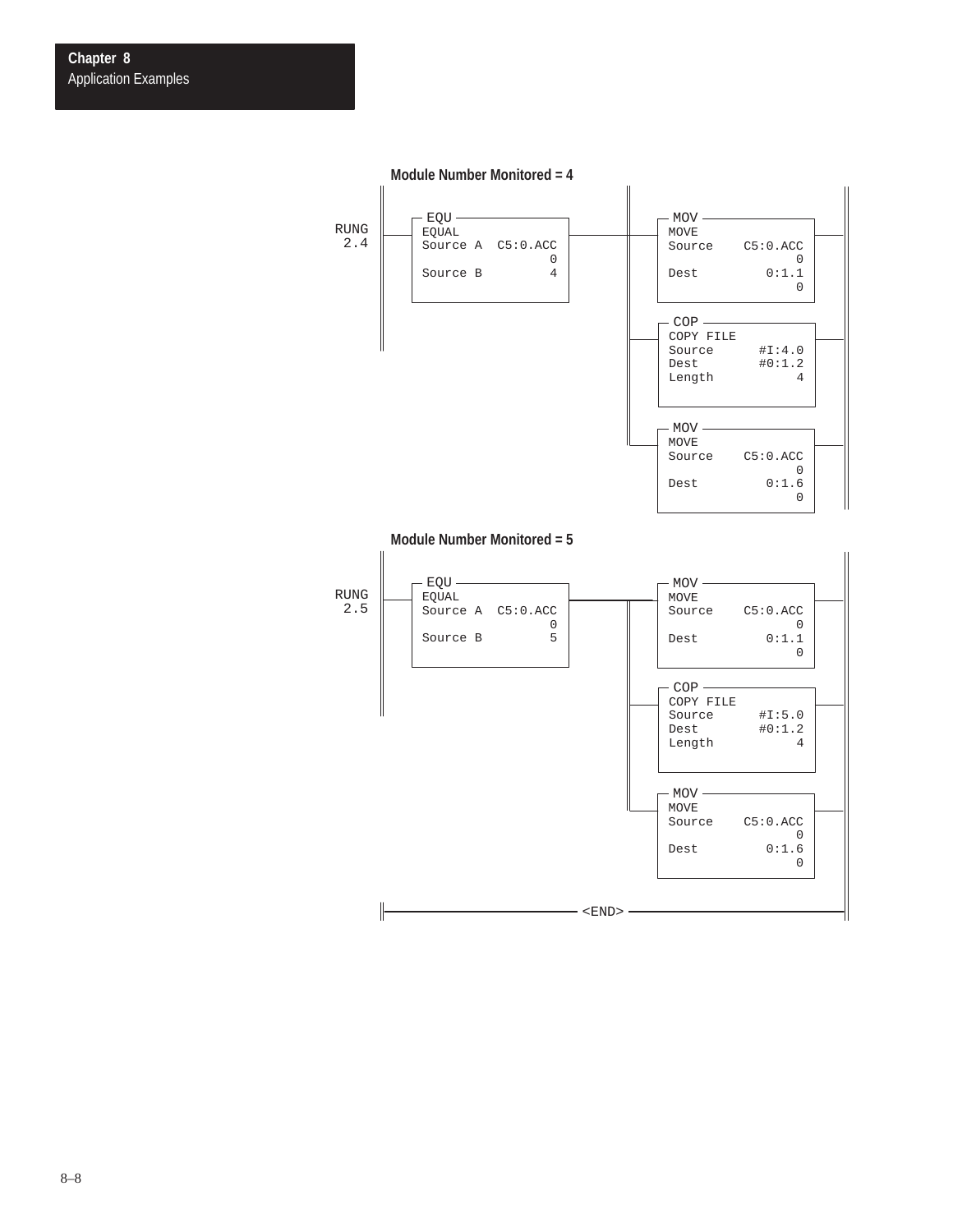## **Program Listing for PLC5/15**

The following examples are for rungs 2.0 through 2.3. The module number being monitored is shown above the examples. For each rung, the first EQU monitors the module number and the start of the data transfer, while the second EQU monitors the module number and the end of the data transfer. The COP then moves the four words of analog data to an integer file.

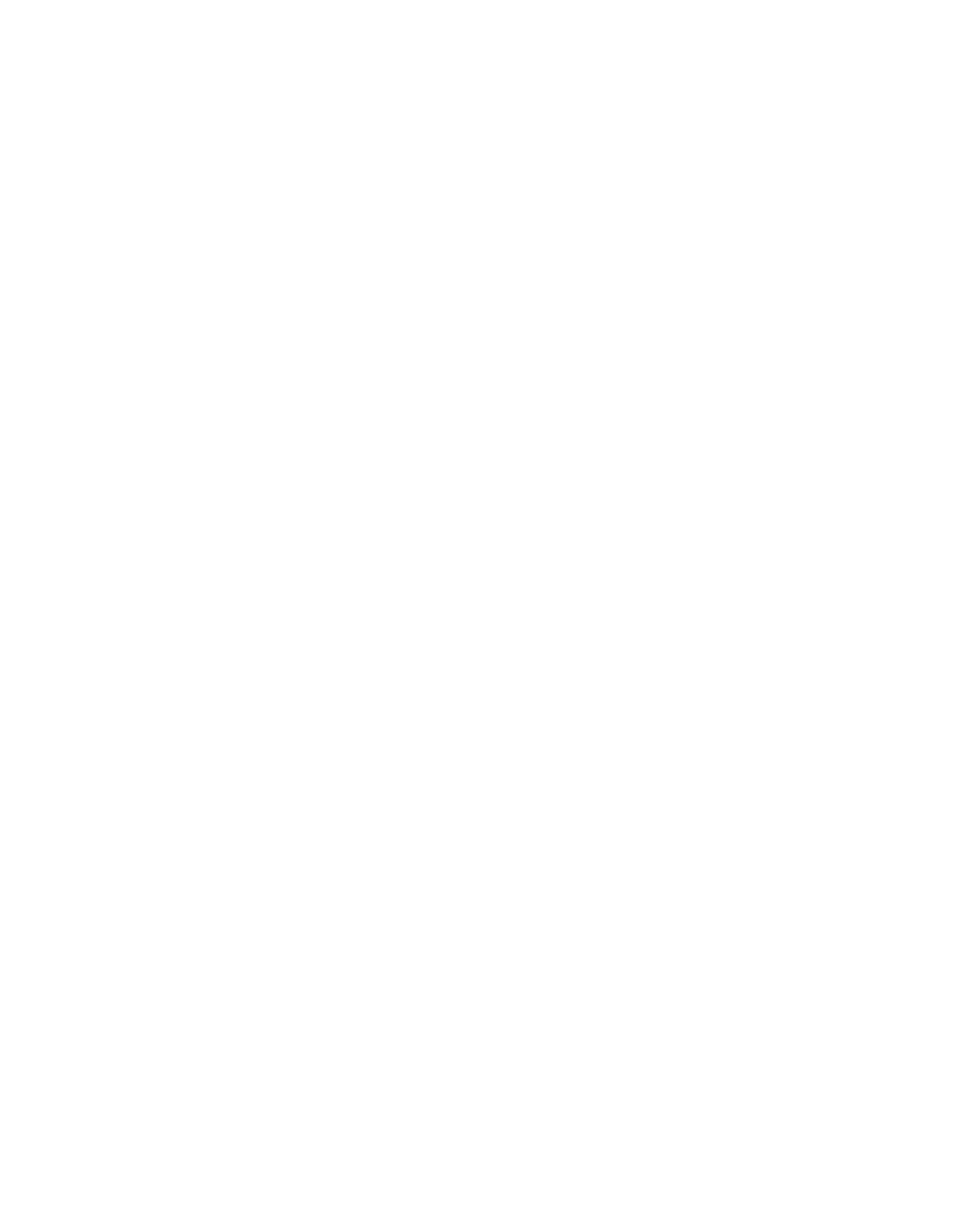

# **Specifications**

This appendix provides the following module and system specifications.

- electrical specifications
- environmental specifications
- network specifications

It also discusses throughput time for the DCM.

# **Electrical Specifications**

Backplane Current Consumption 360mA at 5V

# **Environmental Specifications**

| Operating Temperature                                                | 0°C to 60°C (32°F to 140°F)                                                                                                           |
|----------------------------------------------------------------------|---------------------------------------------------------------------------------------------------------------------------------------|
| Storage Temperature                                                  | $-40^{\circ}$ C to $+85^{\circ}$ C ( $-40^{\circ}$ F to $+185^{\circ}$ F)                                                             |
| <b>Humidity Rating</b>                                               | 5% to 95% noncondensing                                                                                                               |
| <b>Agency Certification</b><br>(when product or packaging is marked) | •CSA certified<br>•CSA Class I, Division 2<br>Groups A, B, C, D certified<br>• UL listed<br>• CE marked for all applicable directives |

# **Network Specifications**

|                                                 | <b>Baud Rate</b> | <b>Maximum Cable Distance</b><br>(Belden 9463) | <b>Resistor Size</b> |  |
|-------------------------------------------------|------------------|------------------------------------------------|----------------------|--|
|                                                 | 57.6K baud       | 10,000 feet at 57.6K baud                      |                      |  |
| <b>Using Extended</b><br><b>Node Capability</b> | 115.2K baud      | 5,000 feet at 115.2K baud                      | $82\Omega$ 1/2 Watt  |  |
|                                                 | 230.4K baud      | 2,500 feet at 230.4K baud                      |                      |  |
| <b>Not Using</b>                                | 57.6K baud       | 3048 meters (10,000 feet)                      |                      |  |
| <b>Extended Node</b>                            | 115.2K baud      | 1524 meters (5,000 feet)                       | $150\Omega$ 1/2 Watt |  |
| Capability                                      | 230.4K baud      | 762 meters (2,500 feet)                        | $82\Omega$ 1/2 Watt  |  |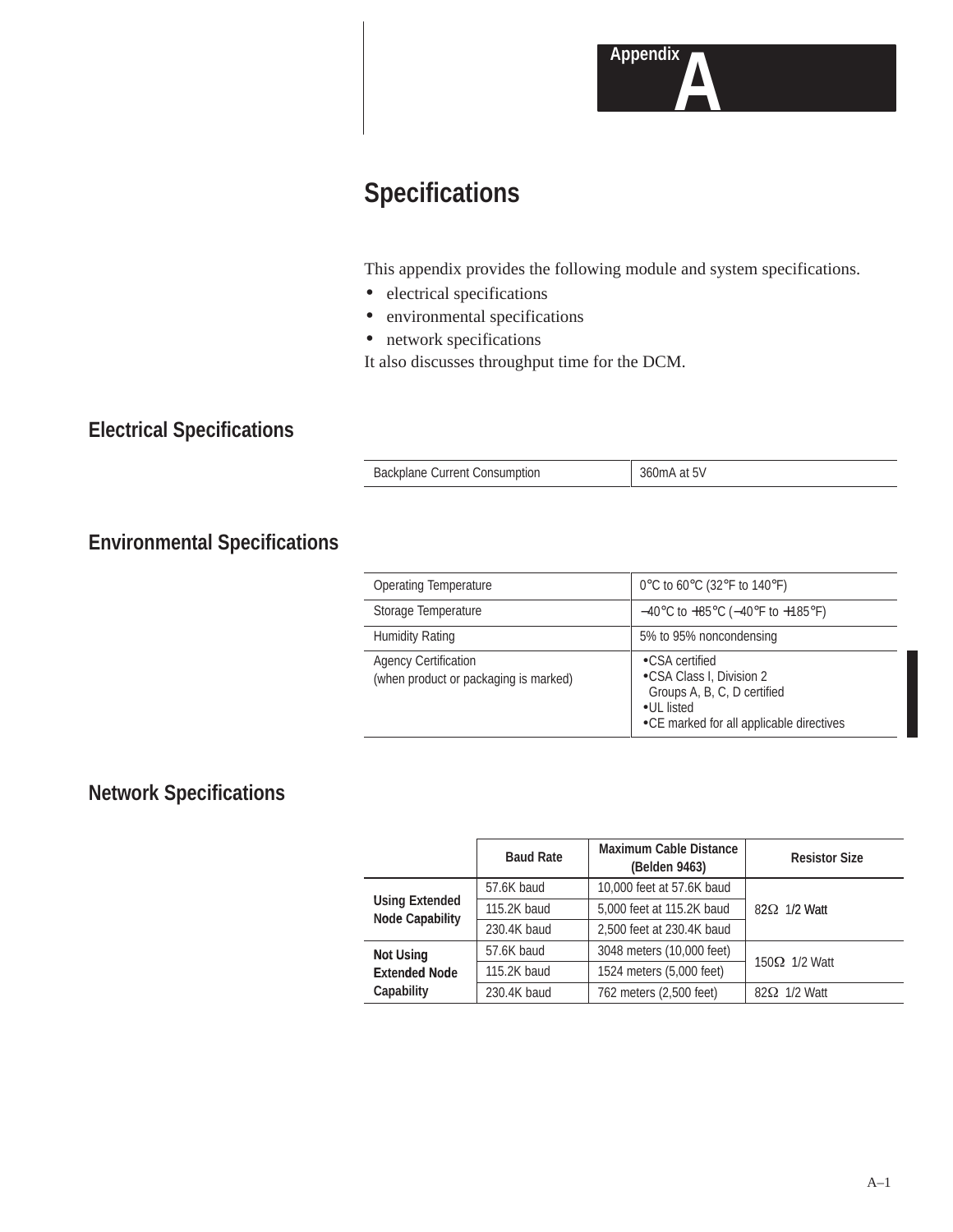# **Throughput Timing**

Use the following steps to determine the maximum throughput time in your application.

**1.** Determine and record the PLC and SLC delay by following these instructions:



**2.** Record the remote I/O delay:

**Remote I/O delay:**

**3.** Record the DCM delay. This should be <10 msec.:

**DCM delay:**

**4.** Using your recorded values above, determine the maximum throughput time for your application as shown below:

| <b>PLC Delay:</b>        |                |
|--------------------------|----------------|
| Remote I/O delay:        | $^{+}$         |
| DCM delay:               | $\overline{+}$ |
| SLC Delay: $ +$          |                |
| Maximum throughput time: |                |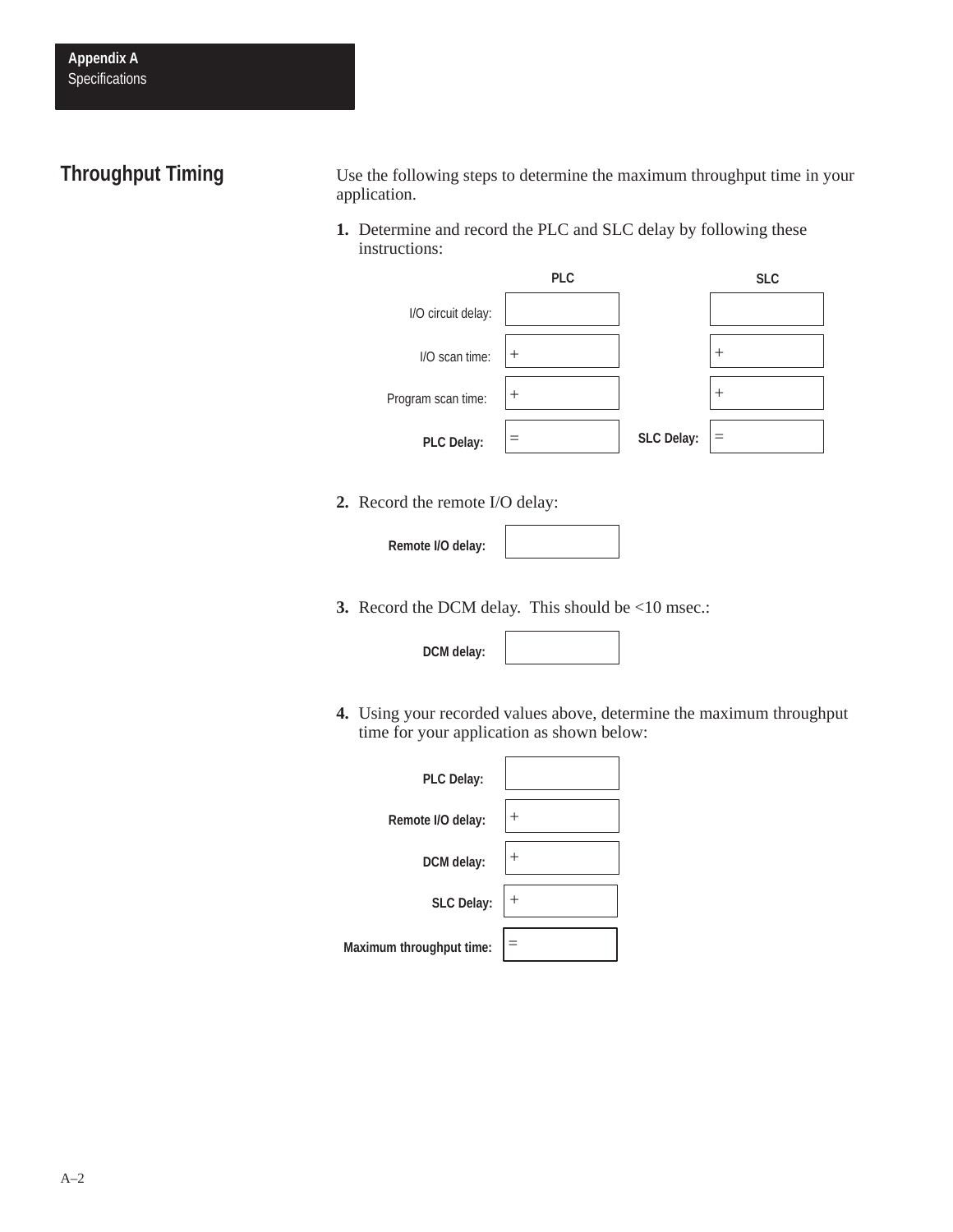

# **DCM Addressing Worksheet**

This appendix provides a worksheet for keeping track of the elements of each I/O address for your system's DCMs. Topics include:

- directions
- addressing review

In the table on the next page, enter the elements of each I/O address for each DCM in your system. All DCM inputs and outputs are addressed with respect to the SLC.

Make sufficient copies of this worksheet to cover all DCMs in your system.

**Addressing Review**

### **PLC Addresses**

**PLC Input Address PLC Output Address**













| If you configure the DCM as: | Then:                                                   | Including the Status Word  |  |  |
|------------------------------|---------------------------------------------------------|----------------------------|--|--|
| 1/4 Rack                     | 1 data word (16 bits of I/O<br>data) is transferred.    | Total transfer = $2$ words |  |  |
| $1/2$ Rack                   | 3 data words (48 bits of I/O<br>data) are transferred.  | Total transfer = 4 words   |  |  |
| 3/4 Rack                     | 5 data words (80 bits of I/O<br>data) are transferred.  | Total transfer = $6$ words |  |  |
| <b>Full Rack</b>             | 7 data words (112 bits of I/O<br>data) are transferred. | Total transfer = $8$ words |  |  |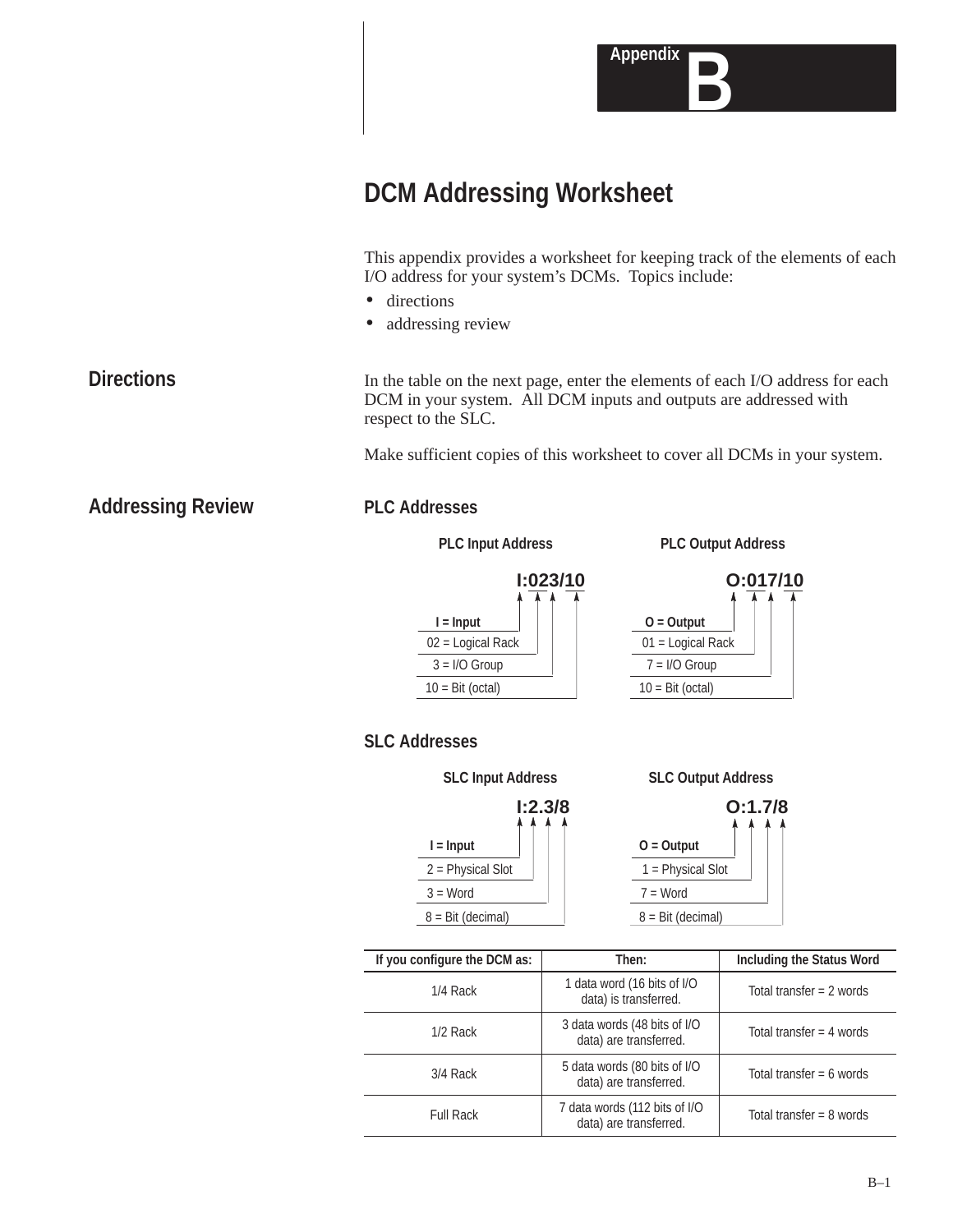# **DCM Input Image Table**

|                        | PLC Output       | Rack # | I/O Group | Bit (octal) | <b>SLC Input</b>                  | Slot $#$ | Word | Bit (decimal) |
|------------------------|------------------|--------|-----------|-------------|-----------------------------------|----------|------|---------------|
|                        | $\overline{0}$ : |        |           |             | $\overline{\mathbb{E}}$           |          |      |               |
|                        | 0:               |        |           |             | $\mathsf{I}$ :                    |          |      |               |
|                        | 0:               |        |           |             | $\overline{\mathbb{E}}$           |          |      |               |
|                        | 0:               |        |           |             | $\overline{\mathbf{E}}$           |          |      |               |
|                        | 0:               |        |           |             | $\overline{\mathbf{E}}$           |          |      |               |
|                        | 0:               |        |           |             | $\mathbb{R}$                      |          |      |               |
|                        | 0:               |        |           |             | $\mathop{\textsf{E}}$             |          |      |               |
|                        | 0:               |        |           |             | $\overline{\mathbf{E}}$           |          |      |               |
| 1/4                    | 0:               |        |           |             | $\overline{\mathbb{R}}$           |          |      |               |
| Logical<br>Rack        | 0:               |        |           |             | $\mathbf{E}% _{t}\left( t\right)$ |          |      |               |
|                        | 0:               |        |           |             | $\mathsf{I}$ :                    |          |      |               |
|                        | 0:               |        |           |             | $\overline{\mathbf{E}}$           |          |      |               |
|                        | 0:               |        |           |             | $\mathsf{I}$ :                    |          |      |               |
|                        | 0:               |        |           |             | $\mathbb{R}$                      |          |      |               |
|                        | 0:               |        |           |             | $\mathbf{E}% _{t}\left( t\right)$ |          |      |               |
|                        | 0:               |        |           |             | $\mathsf{I}$ :                    |          |      |               |
|                        | 0:               |        |           |             | $\mathsf{I}$ :                    |          |      |               |
|                        | 0:               |        |           |             | $\mathbb{R}$                      |          |      |               |
|                        | 0:               |        |           |             | $\mathsf{I}$ :                    |          |      |               |
|                        | 0:               |        |           |             | $\overline{\mathbb{E}}$           |          |      |               |
|                        | 0:               |        |           |             | $\mathbb{R}$                      |          |      |               |
|                        | 0:               |        |           |             | $\mathop{\rm E}\nolimits$         |          |      |               |
|                        | 0:               |        |           |             | $\mathsf{I}$ :                    |          |      |               |
|                        | 0:               |        |           |             | $\overline{\mathbb{E}}$           |          |      |               |
| 1/2<br>Logical<br>Rack | 0:               |        |           |             | $\mathsf{I}$ :                    |          |      |               |
|                        | 0:               |        |           |             | $\mathbb{R}$                      |          |      |               |
|                        | 0:               |        |           |             | $\overline{\mathbb{E}}$           |          |      |               |
|                        | 0:               |        |           |             | $\overline{\mathbb{R}}$           |          |      |               |
|                        | 0:               |        |           |             | $\mathsf{I}$ :                    |          |      |               |
|                        | 0:               |        |           |             | $\mathsf{I}$ :                    |          |      |               |
|                        | 0:               |        |           |             | $\mathbf{E}% _{t}\left( t\right)$ |          |      |               |
|                        | $\overline{0}$ : |        |           |             | $\overline{\mathbf{E}}$           |          |      |               |

Continued on next page.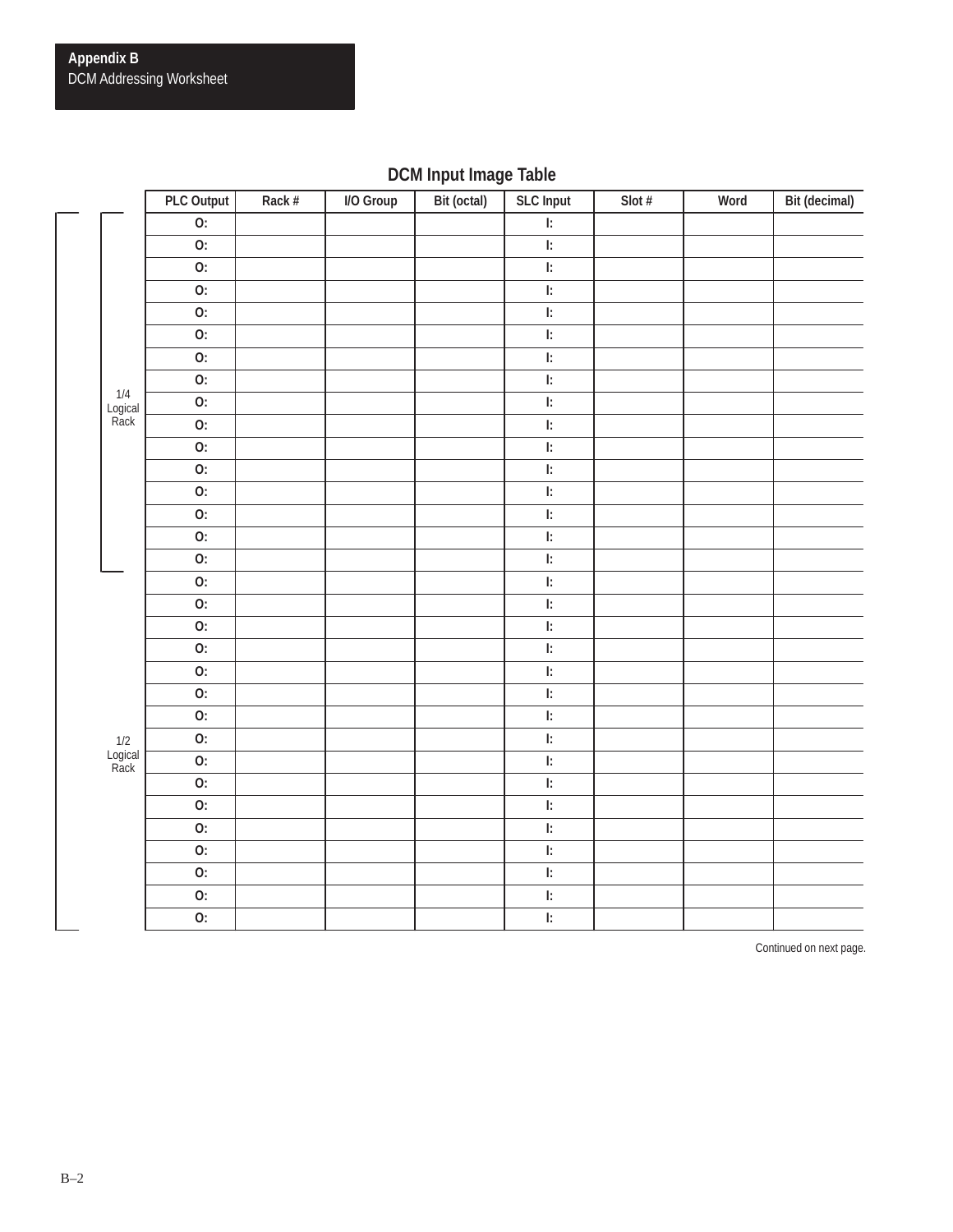**Appendix B** DCM Addressing Worksheet

|                         | PLC Output       | Rack # | I/O Group | Bit (octal) | <b>SLC Input</b>                                                      | Slot $#$ | Word | Bit (decimal) |
|-------------------------|------------------|--------|-----------|-------------|-----------------------------------------------------------------------|----------|------|---------------|
|                         | $\overline{0}$ : |        |           |             | $\overline{\mathbb{E}}$                                               |          |      |               |
|                         | 0:               |        |           |             | $\mathbf{E}% _{t}\left( t\right)$                                     |          |      |               |
|                         | $\overline{0}$ : |        |           |             | $\overline{\mathbf{E}}$                                               |          |      |               |
|                         | 0:               |        |           |             | $\mathsf{I}$ :                                                        |          |      |               |
|                         | 0:               |        |           |             | $\overline{\mathbf{E}}$                                               |          |      |               |
|                         | $\overline{0}$ : |        |           |             | $\overline{\mathbf{E}}$                                               |          |      |               |
|                         | 0:               |        |           |             | $\mathsf{I}$ :                                                        |          |      |               |
|                         | 0:               |        |           |             | $\overline{\mathbb{E}}$                                               |          |      |               |
| 3/4                     | 0:               |        |           |             | $\mathbb{R}$                                                          |          |      |               |
| Logical<br>Rack         | $\overline{0}$ : |        |           |             | E                                                                     |          |      |               |
|                         | O:               |        |           |             | $\mathbb{R}$                                                          |          |      |               |
|                         | 0:               |        |           |             | $\mathbb{R}$                                                          |          |      |               |
|                         | 0:               |        |           |             | $\mathbb{R}$                                                          |          |      |               |
|                         | 0:               |        |           |             | $\mathsf{I}$ :                                                        |          |      |               |
|                         | 0:               |        |           |             | $\mathbf{E}% _{t}\left( t\right)$                                     |          |      |               |
|                         | 0:               |        |           |             | $\mathbb{R}$                                                          |          |      |               |
|                         | $\overline{0}$ : |        |           |             | $\mathbf{E}% _{t}\left( t\right)$                                     |          |      |               |
|                         | 0:               |        |           |             | $\mathsf{I}$ :                                                        |          |      |               |
|                         | 0:               |        |           |             | $\overline{\mathbb{E}}$                                               |          |      |               |
|                         | 0:               |        |           |             | $\mathbb{R}$                                                          |          |      |               |
|                         | 0:               |        |           |             | $\mathsf{I}$ :                                                        |          |      |               |
|                         | 0:               |        |           |             | $\mathbf{E}% _{t}\left( t\right)$                                     |          |      |               |
|                         | 0:               |        |           |             | $\overline{\mathbb{R}}$                                               |          |      |               |
|                         | 0:               |        |           |             | $\overline{\mathbf{E}}$                                               |          |      |               |
| Full<br>Logical<br>Rack | 0:               |        |           |             | $\mathbb{R}$                                                          |          |      |               |
|                         | 0:               |        |           |             | $\mathbf{E}% _{t}\left( t\right)$                                     |          |      |               |
|                         | <b>O:</b>        |        |           |             | $\overline{\mathbf{E}}$                                               |          |      |               |
|                         | 0:               |        |           |             | $\mathbb{R}$                                                          |          |      |               |
|                         | 0:               |        |           |             | $\mathbf{E}% _{t}\left( t\right)$                                     |          |      |               |
|                         | 0:               |        |           |             | $\mathsf{I}$ :                                                        |          |      |               |
|                         | <b>O:</b>        |        |           |             | $\mathbf{E}% _{t}\left( t\right) \equiv\mathbf{E}_{t}\left( t\right)$ |          |      |               |
|                         | 0:               |        |           |             | $\mathbb{R}$                                                          |          |      |               |

# **DCM Input Image Table (continued)**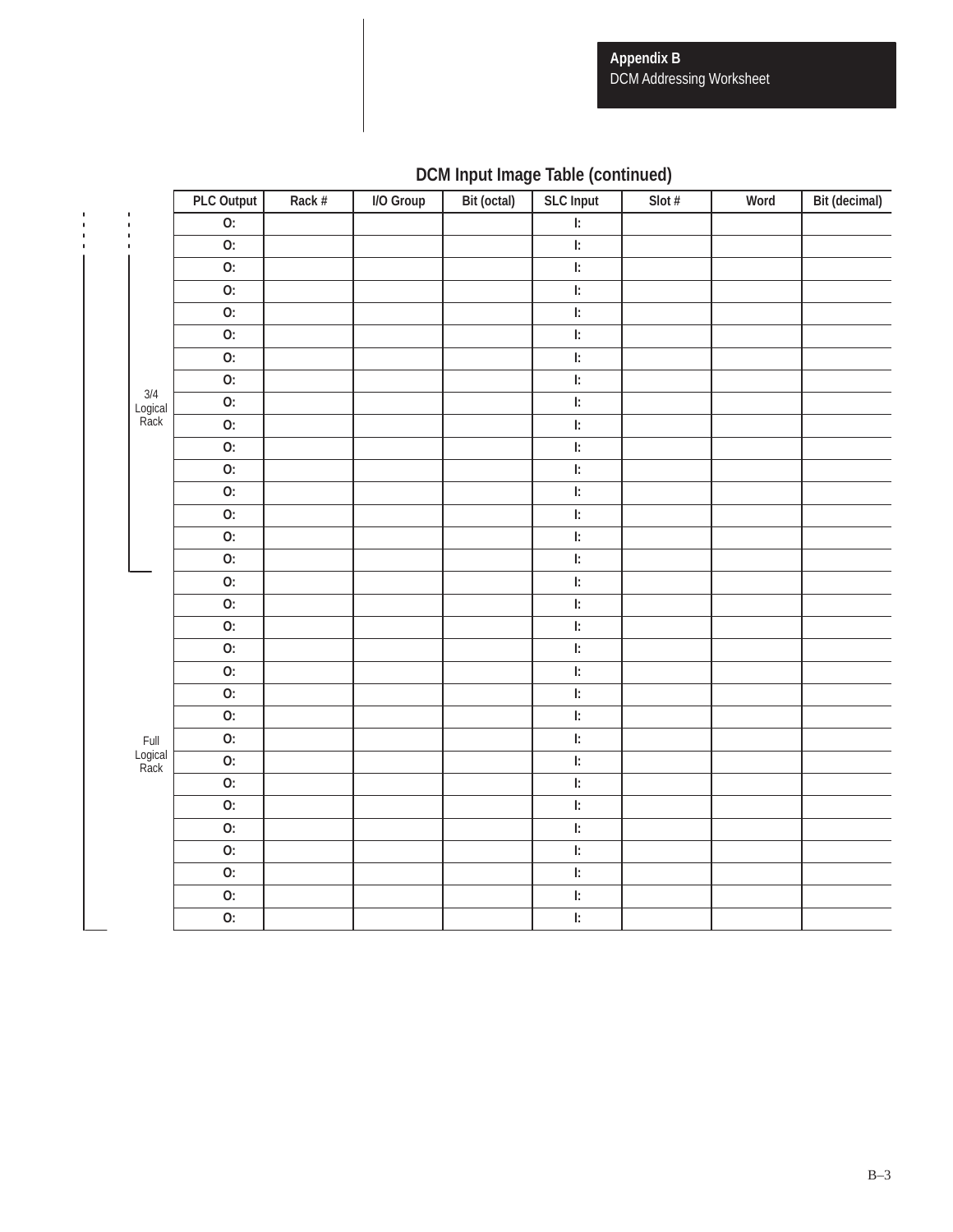# **DCM Output Image Table**

|                          | PLC Input                                                                                                                                                                                                                                                                                                          | Rack # | I/O Group | Bit (octal) | <b>SLC Output</b> | Slot $#$ | Word | Bit (decimal) |
|--------------------------|--------------------------------------------------------------------------------------------------------------------------------------------------------------------------------------------------------------------------------------------------------------------------------------------------------------------|--------|-----------|-------------|-------------------|----------|------|---------------|
| $\overline{\phantom{a}}$ | $\overline{\mathbb{E}}$                                                                                                                                                                                                                                                                                            |        |           |             | $\overline{0}$ :  |          |      |               |
|                          | ŀ.                                                                                                                                                                                                                                                                                                                 |        |           |             | 0:                |          |      |               |
|                          | $\overline{\mathbf{E}}$                                                                                                                                                                                                                                                                                            |        |           |             | 0:                |          |      |               |
|                          | $\mathsf{I}$ :                                                                                                                                                                                                                                                                                                     |        |           |             | 0:                |          |      |               |
|                          | $\mathbb{R}$                                                                                                                                                                                                                                                                                                       |        |           |             | 0:                |          |      |               |
|                          | $\mathsf{I}$ :                                                                                                                                                                                                                                                                                                     |        |           |             | 0:                |          |      |               |
|                          | $\mathsf{I}$ :                                                                                                                                                                                                                                                                                                     |        |           |             | 0:                |          |      |               |
|                          | $\overline{\mathbf{E}}$                                                                                                                                                                                                                                                                                            |        |           |             | 0:                |          |      |               |
| $1/4$<br>Logical<br>Rack | $\mathbb{R}$                                                                                                                                                                                                                                                                                                       |        |           |             | 0:                |          |      |               |
|                          | $\mathsf{I}$ :                                                                                                                                                                                                                                                                                                     |        |           |             | 0:                |          |      |               |
|                          | $\mathsf{I:}% \begin{center} \parbox{2.6in}{\includegraphics[width=2.6in]{Model1a1_n100N100.pdf}} \hspace{1em} \parbox{2.6in}{\includegraphics[width=2.6in]{Model1a1_n100N100.pdf}} \caption{The 3D (black) model for the $L^2$-error of the estimators in the left and right.} \label{fig:II:II:II} \end{center}$ |        |           |             | 0:                |          |      |               |
|                          | $\mathsf{I}$ :                                                                                                                                                                                                                                                                                                     |        |           |             | 0:                |          |      |               |
|                          | $\mathbb{R}$                                                                                                                                                                                                                                                                                                       |        |           |             | 0:                |          |      |               |
|                          | $\mathbb{R}$                                                                                                                                                                                                                                                                                                       |        |           |             | 0:                |          |      |               |
|                          | $\overline{\mathbf{E}}$                                                                                                                                                                                                                                                                                            |        |           |             | 0:                |          |      |               |
|                          | $\mathsf{I}$ :                                                                                                                                                                                                                                                                                                     |        |           |             | 0:                |          |      |               |
|                          | $\overline{\mathbb{E}}$                                                                                                                                                                                                                                                                                            |        |           |             | 0:                |          |      |               |
|                          | $\mathbf{E}% _{t}\left( t\right)$                                                                                                                                                                                                                                                                                  |        |           |             | $\overline{0}$ :  |          |      |               |
|                          | $\mathsf{I}$ :                                                                                                                                                                                                                                                                                                     |        |           |             | 0:                |          |      |               |
|                          | $\mathsf{E}% _{\boldsymbol{z}}$                                                                                                                                                                                                                                                                                    |        |           |             | 0:                |          |      |               |
|                          | $\mathbb{R}$                                                                                                                                                                                                                                                                                                       |        |           |             | $\overline{0}$ :  |          |      |               |
|                          | $\mathbb{R}$                                                                                                                                                                                                                                                                                                       |        |           |             | 0:                |          |      |               |
|                          | $\mathsf{I}$ :                                                                                                                                                                                                                                                                                                     |        |           |             | 0:                |          |      |               |
|                          | $\mathbb{R}$                                                                                                                                                                                                                                                                                                       |        |           |             | 0:                |          |      |               |
| 1/2<br>Logical<br>Rack   | $\mathbb{R}$                                                                                                                                                                                                                                                                                                       |        |           |             | 0:                |          |      |               |
|                          | $\mathbb{R}$                                                                                                                                                                                                                                                                                                       |        |           |             | 0:                |          |      |               |
|                          | $\mathsf{I:}% \begin{center} \parbox{2.6in}{\includegraphics[width=2.6in]{Model1a1_n100N100.pdf}} \hspace{1em} \parbox{2.6in}{\includegraphics[width=2.6in]{Model1a1_n100N100.pdf}} \caption{The 3D (black) model for the $L^2$-error of the estimators in the left and right.} \label{fig:II:II:II} \end{center}$ |        |           |             | $\overline{0}$ :  |          |      |               |
|                          | $\mathbb{R}$                                                                                                                                                                                                                                                                                                       |        |           |             | 0:                |          |      |               |
|                          | $\mathsf{E}% _{\boldsymbol{z}}$                                                                                                                                                                                                                                                                                    |        |           |             | 0:                |          |      |               |
|                          | $\mathsf{I:}% \begin{center} \parbox{2.6in}{\includegraphics[width=2.6in]{Model1a1_n100N100.pdf}} \hspace{1em} \parbox{2.6in}{\includegraphics[width=2.6in]{Model1a1_n100N100.pdf}} \caption{The 3D (black) model for the $L^2$-error of the estimators in the left and right.} \label{fig:II:II:II} \end{center}$ |        |           |             | 0:                |          |      |               |
|                          | $\mathsf{I}$ :                                                                                                                                                                                                                                                                                                     |        |           |             | 0:                |          |      |               |
|                          | $\mathsf{I:}% \begin{center} \parbox{2.6in}{\includegraphics[width=2.6in]{Model1a1_n100N100.pdf}} \hspace{1em} \parbox{2.6in}{\includegraphics[width=2.6in]{Model1a1_n100N100.pdf}} \caption{The 3D (black) model for the $L^2$-error of the estimators in the left and right.} \label{fig:II:II:II} \end{center}$ |        |           |             | $\overline{0}$ :  |          |      |               |

Continued on next page.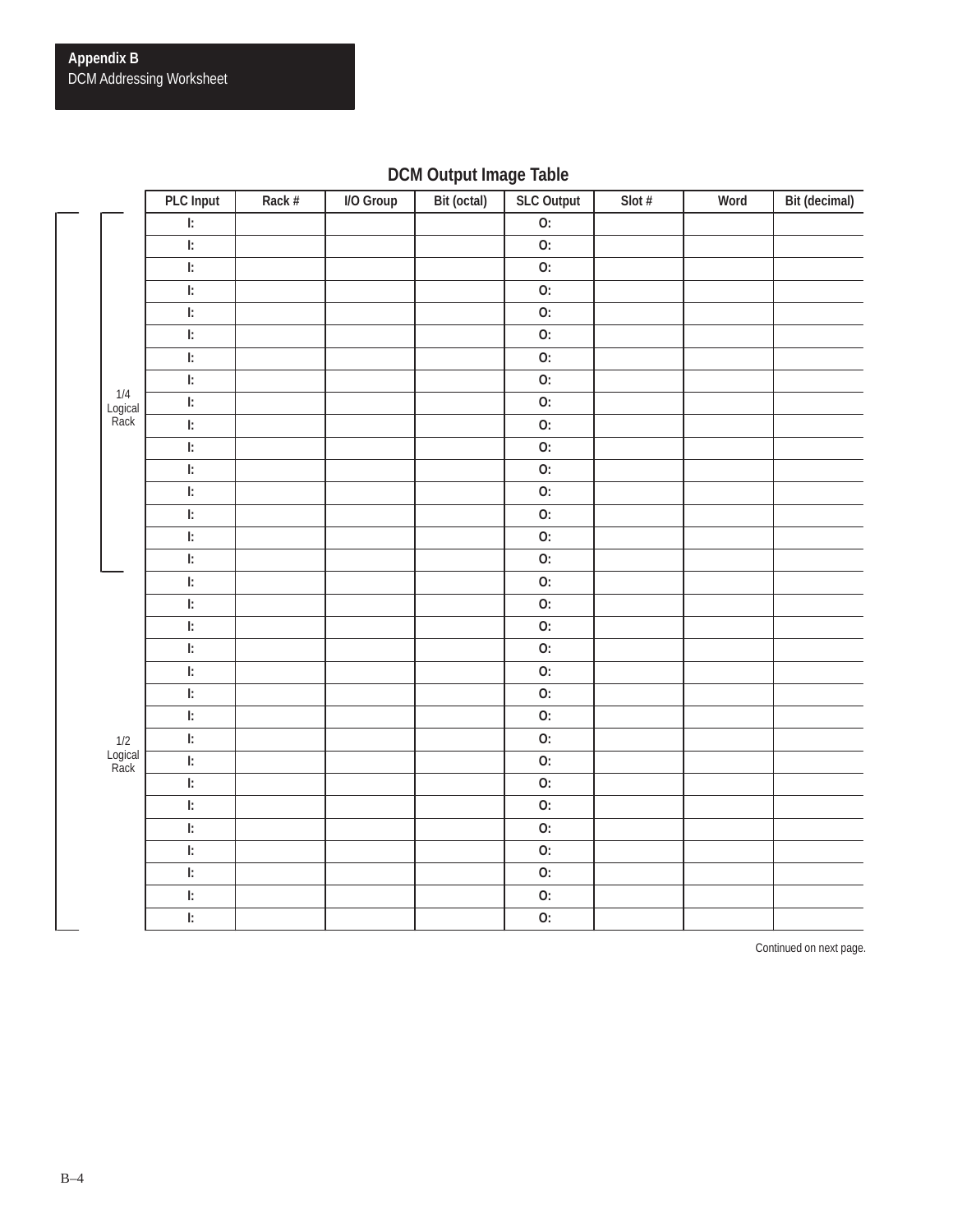**Appendix B** DCM Addressing Worksheet

|                         | PLC Input                                                             | Rack # | I/O Group | Bit (octal) | <b>SLC Output</b> | Slot $#$ | Word | Bit (decimal) |
|-------------------------|-----------------------------------------------------------------------|--------|-----------|-------------|-------------------|----------|------|---------------|
| $\mathbf{I}$            | $\overline{\mathbf{E}}$                                               |        |           |             | 0:                |          |      |               |
|                         | $\mathsf{I}$ :                                                        |        |           |             | $\overline{0}$ :  |          |      |               |
|                         | $\mathbf{E}% _{t}\left( t\right)$                                     |        |           |             | $\overline{O:}$   |          |      |               |
|                         | $\mathbf{E}% _{t}\left( t\right)$                                     |        |           |             | 0:                |          |      |               |
|                         | $\mathbf{E}% _{t}\left( t\right) \equiv\mathbf{E}_{t}\left( t\right)$ |        |           |             | 0:                |          |      |               |
|                         | $\mathsf{I}$ :                                                        |        |           |             | 0:                |          |      |               |
|                         | $\mathsf{I}$ :                                                        |        |           |             | 0:                |          |      |               |
|                         | $\overline{\mathbf{E}}$                                               |        |           |             | $\overline{0}$ :  |          |      |               |
| 3/4<br>Logical<br>Rack  | $\mathsf{I}$ :                                                        |        |           |             | 0:                |          |      |               |
|                         | $\mathbf{E}% _{t}\left( t\right)$                                     |        |           |             | 0:                |          |      |               |
|                         | $\mathsf{I}$ :                                                        |        |           |             | 0:                |          |      |               |
|                         | $\mathbf{E}% _{t}\left( t\right)$                                     |        |           |             | 0:                |          |      |               |
|                         | $\mathsf{I}$ :                                                        |        |           |             | $\overline{0}$ :  |          |      |               |
|                         | $\mathsf{I}$ :                                                        |        |           |             | $\overline{0}$ :  |          |      |               |
|                         | $\mathbf{E}% _{t}\left( t\right)$                                     |        |           |             | 0:                |          |      |               |
|                         | $\mathsf{I}$ :                                                        |        |           |             | 0:                |          |      |               |
|                         | $\mathbf{E}% _{t}\left( t\right)$                                     |        |           |             | 0:                |          |      |               |
|                         | $\mathsf{I}$ :                                                        |        |           |             | 0:                |          |      |               |
|                         | $\mathbb{R}$                                                          |        |           |             | 0:                |          |      |               |
|                         | $\mathbb{R}$                                                          |        |           |             | 0:                |          |      |               |
|                         | $\mathbb{R}$                                                          |        |           |             | 0:                |          |      |               |
|                         | $\mathbf{E}% _{t}\left( t\right)$                                     |        |           |             | $\overline{O:}$   |          |      |               |
|                         | $\mathsf{I}$ :                                                        |        |           |             | 0:                |          |      |               |
|                         | $\mathbf{E}% _{t}\left( t\right)$                                     |        |           |             | 0:                |          |      |               |
| Full<br>Logical<br>Rack | $\mathbb{R}$                                                          |        |           |             | 0:                |          |      |               |
|                         | $\mathsf{I}$ :                                                        |        |           |             | 0:                |          |      |               |
|                         | $\mathsf{I}$ :                                                        |        |           |             | 0:                |          |      |               |
|                         | $\mathbb{R}$                                                          |        |           |             | 0:                |          |      |               |
|                         | $\mathbf{E}% _{t}\left( t\right) \equiv\mathbf{E}_{t}\left( t\right)$ |        |           |             | 0:                |          |      |               |
|                         | $\overline{\mathbf{E}}$                                               |        |           |             | $\overline{0}$ :  |          |      |               |
|                         | $\mathbf{E}% _{t}\left( t\right) \equiv\mathbf{E}_{t}\left( t\right)$ |        |           |             | 0:                |          |      |               |
|                         | $\overline{\mathbf{E}}$                                               |        |           |             | $\overline{0}$ :  |          |      |               |

# **DCM Output Image Table (continued)**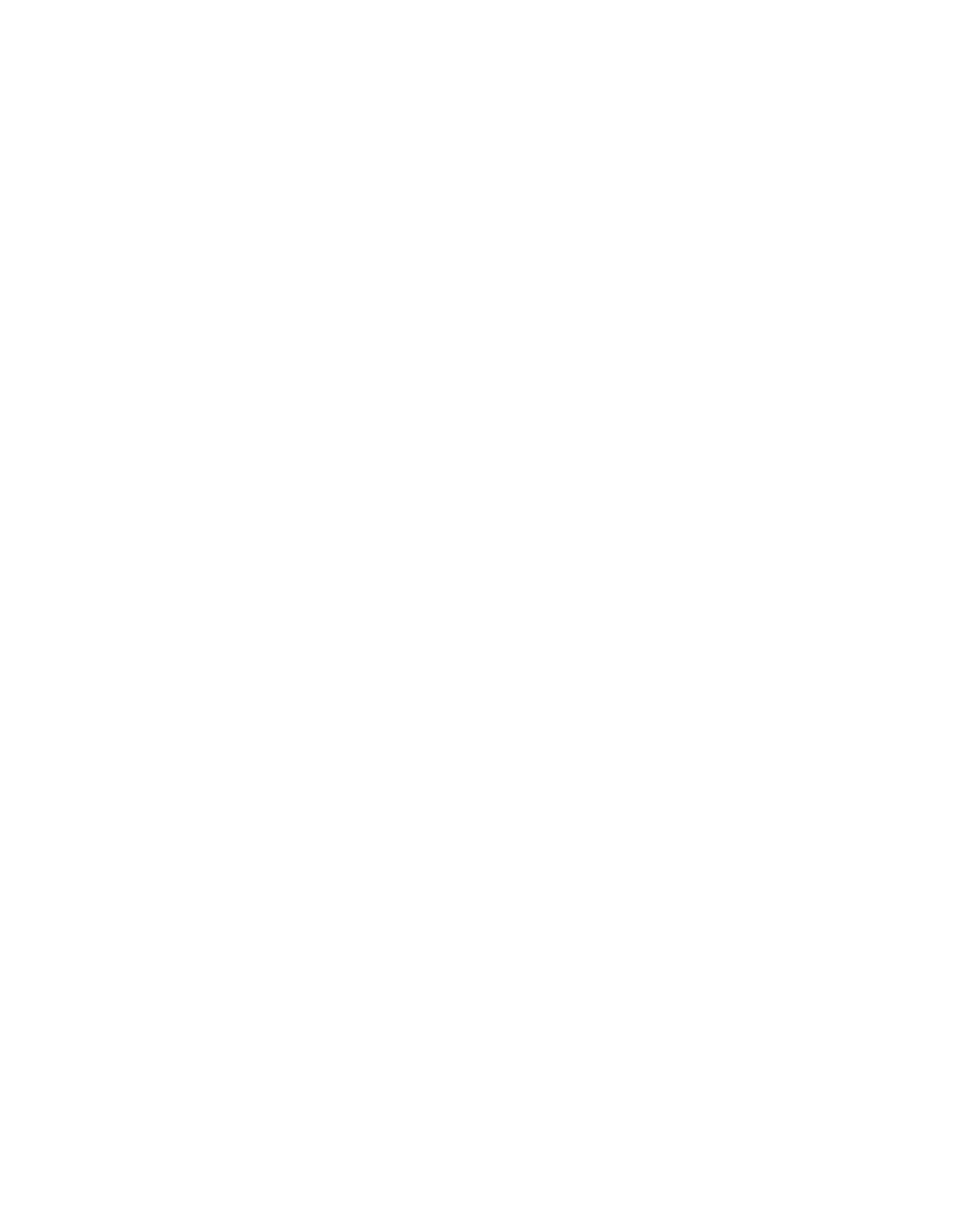#### Direct Communication Module **Index** User Manual

#### **Numbers**

1/2 rac[k, 2–3](#page-22-0)[, 4–6](#page-35-0) 1/4 rac[k, 2–3](#page-22-0)[, 4–6](#page-35-0) 3/4 rac[k, 2–3](#page-22-0)[, 4–6](#page-35-0)

#### **A**

adapter[, 1–4](#page-17-0) extended node capabilit[y, 1–4](#page-17-0) interaction with scanner[s, 1–2](#page-15-0) on RIO link as slave device[, 1–2](#page-15-0) adapter image[, 1–4](#page-17-0) addressing ladder logic instructions[, 3–1](#page-24-0) PLC addresses[, 3–2](#page-25-0) SLC addresses[, 3–3](#page-26-0) addressing worksheet directions[, B–1](#page-66-0) Allen-Bradley[, P–4](#page-11-0) contacting for assistanc[e, P–4](#page-11-0) application examples basic DCM[, 8–1](#page-54-0) programming[, 6–2](#page-43-0) supplementary DCM[, 8–4](#page-57-0) using status word bits[, 6–7](#page-48-0) applications using status word bits[, 6–7](#page-48-0) Data Invalid bit in the SLC Status Word, [6–7](#page-48-0) Logical OR bi[t, 6–10](#page-51-0) Program/Test/Fault Mode bit in the RIO scanner status wor[d, 6–7](#page-48-0) User Status Flag bit in the SLC Status Word[, 6–8](#page-49-0) available scanners[, 2–2](#page-21-0)

#### **B**

backplane current consumptio[n, A–1](#page-64-0) basic DCM application exampl[e, 8–1](#page-54-0) baud rate resistor[, 2–4](#page-23-0) specification[s, 2–4](#page-23-0)[, 5–3](#page-40-0)[, A–1](#page-64-0) Belden 9463 cable, maximum distanc[e, 2–4](#page-23-0), [5–3](#page-40-0)[, A–1](#page-64-0) bit addres[s, 3–2](#page-25-0)[, 3–3](#page-26-0)

## **C**

cable distance, maximu[m, 2–](#page-23-0)[4, 5–3](#page-40-0)[, A–1](#page-64-0) cable tie slot[s, 1–1](#page-14-0)[, 5–2](#page-39-0)

CE certification[, 5–1](#page-38-0) chassis slot card guides[, 5–2](#page-39-0) Card Slot Filler[, 5–2](#page-39-0) Clear On Fault (SW2-3)[, 4–7](#page-36-0) COMM LED[, 1–1](#page-14-0) Communication Error bit[, 6–5](#page-46-0) configuring the modul[e, 4–1](#page-30-0) contacting Allen-Bradley for assistanc[e, P–4](#page-11-0) contents of manual[, P–2](#page-9-0)

# **D**

Data Invalid bit[, 6–7](#page-48-0) Data Rate (SW2-1 and SW2-2)[, 4–7](#page-36-0) DCM features[, 1–1](#page-14-0) hardware[, 1–1](#page-14-0) cable tie slots[, 1–1](#page-14-0) COMM LED[, 1–1](#page-14-0) DIP switches[, 1–1](#page-14-0) FAULT LED[, 1–1](#page-14-0) front, side and door labels[, 1–1](#page-14-0) self-locking tabs[, 1–1](#page-14-0) DCM Initialization bit[, 6–5](#page-46-0) DCM installation and wiring[, 5–1](#page-38-0) DCM Output Data Invalid bi[t, 6–6](#page-47-0) DCM overview[, 1–1](#page-14-0) DCM status word bit examination (decimal) DCM output data invalid bit[, 6–6](#page-47-0) User Status Flag[, 6–6](#page-47-0) definitions[, P–3](#page-10-0) determining maximum throughput time[, A–2](#page-65-0) DIP switche[s, 1–1](#page-14-0)[, 4–1](#page-30-0) switch 1 settings[, 4–2](#page-31-0) I/O Group (SW1-7 and SW1-8[\), 4–2](#page-31-0) Rack Addresses (SW1-1 through SW1-6)[, 4–3](#page-32-0) switch 2 settings[, 4–6](#page-35-0) Clear On Fault (SW2-3)[, 4–7](#page-36-0) Data Rate (SW2-1 and SW2-2)[, 4–7](#page-36-0) Last Rack (SW2-4)[, 4–6](#page-35-0)

Module Rack Size (SW2-5 and SW2-6),

[4–6](#page-35-0) door label[, 1–1](#page-14-0)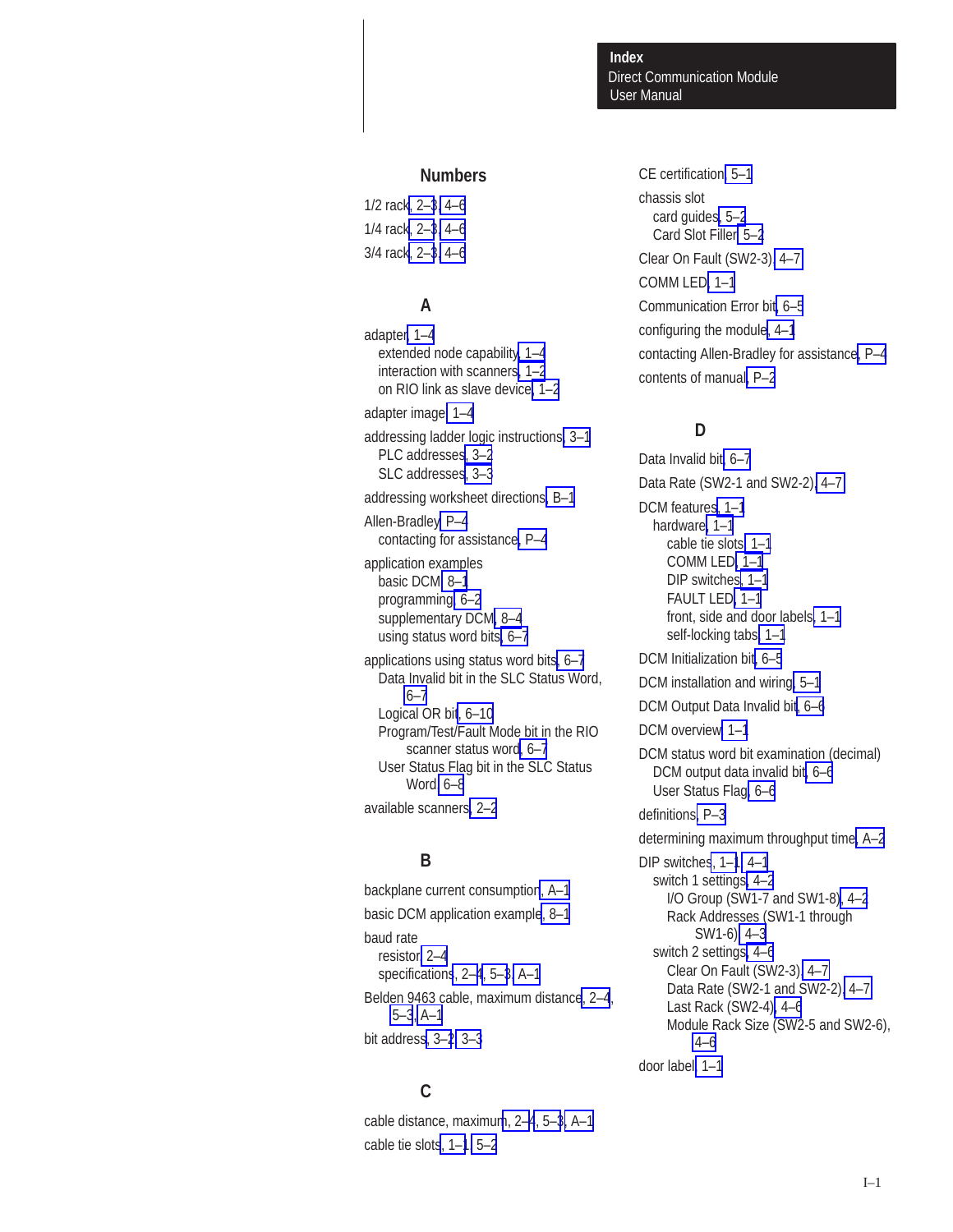#### **E**

electrical specifications[, A–1](#page-64-0) EMC Directive[, 5–1](#page-38-0) environmental specifications[, A–1](#page-64-0) equipment needed[, 2–1](#page-20-0) errors, troubleshooting[, 7–2](#page-53-0) European Union Directives Compliance[, 5–1](#page-38-0) Examine If Open instruction (XIO[\), 6–7](#page-48-0)[, 6–10](#page-51-0) examples basic DCM application[, 8–1](#page-54-0) programming[, 6–2](#page-43-0) status word bit applicatio[n, 6–7](#page-48-0) supplementary DCM application[, 8–4](#page-57-0) extended node capabilit[y, 1–4](#page-17-0) of scanners and adapter[s, 1–4](#page-17-0) of the DCM[, 1–4](#page-17-0)

**F**

specification[s, 2–4](#page-23-0)[, 5–3](#page-40-0)[, A–1](#page-64-0)

FAULT LED[, 1–1](#page-14-0) flashing LED[, 7–2](#page-53-0) front label[, 1–1](#page-14-0) full rac[k, 2–3](#page-22-0)[, 4–6](#page-35-0)

## **G**

getting started[, 2–1](#page-20-0) procedure[, 2–2](#page-21-0) glossary terms[, P–3](#page-10-0) green LED, troubleshooting usin[g, 7–2](#page-53-0)

#### **H**

hardware features[, 1–1](#page-14-0) cable tie slots[, 1–1](#page-14-0) COMM LED[, 1–1](#page-14-0) DIP switches[, 1–1](#page-14-0) FAULT LED[, 1–1](#page-14-0) front, side and door label[s, 1–1](#page-14-0) RIO link connecto[r, 1–1](#page-14-0) self-locking tabs[, 1–1](#page-14-0) hardware overview[, 1–1](#page-14-0) hardware features[, 1–1](#page-14-0) Hold Last State, in status word applications, [6–7](#page-48-0) humidity rating[, A–1](#page-64-0)

## **I**

I/O Group (SW1-7 and SW1-8[\), 4–2](#page-31-0) I/O group address[, 3–2](#page-25-0) I/O image table[s, 3–4](#page-27-0) image division configuration, scanne[r, 1–5](#page-18-0) image mapping[, 3–5](#page-28-0) inserting the cable tie[, 5–2](#page-39-0) installation, getting started[, 2–1](#page-20-0) installing the modul[e, 5–1](#page-38-0)

## **L**

labels, front, side and door[, 1–1](#page-14-0) ladder logic instructions, addressin[g, 3–1](#page-24-0) Last Rack (SW2-4)[, 4–6](#page-35-0) LEDs[, 7–1](#page-52-0) blinking[, 7–1](#page-52-0) COMM (green)[, 7–2](#page-53-0) FAULT (red)[, 7–1](#page-52-0) steady state[, 7–1](#page-52-0) troubleshooting usin[g, 7–1](#page-52-0) link wiring[, 5–2](#page-39-0) logical group[, 1–4](#page-17-0) Logical OR bi[t, 6–5](#page-46-0)[, 6–6](#page-47-0)[, 6–10](#page-51-0) logical rack[, 1–4](#page-17-0) logical specification[s, 1–2](#page-15-0)

## **M**

manuals, related[, P–2](#page-9-0) Module Rack Size (SW2-5 and SW2-6[\), 4–6](#page-35-0) module release[, 5–2](#page-39-0)

# **N**

network specifications[, A–1](#page-64-0) network wiring[, 5–3](#page-40-0)

## **P**

physical specifications[, 1–2](#page-15-0) PLC addresses[, 3–2](#page-25-0) bit address[, 3–2](#page-25-0) I/O group addres[s, 3–2](#page-25-0) rack address[, 3–2](#page-25-0)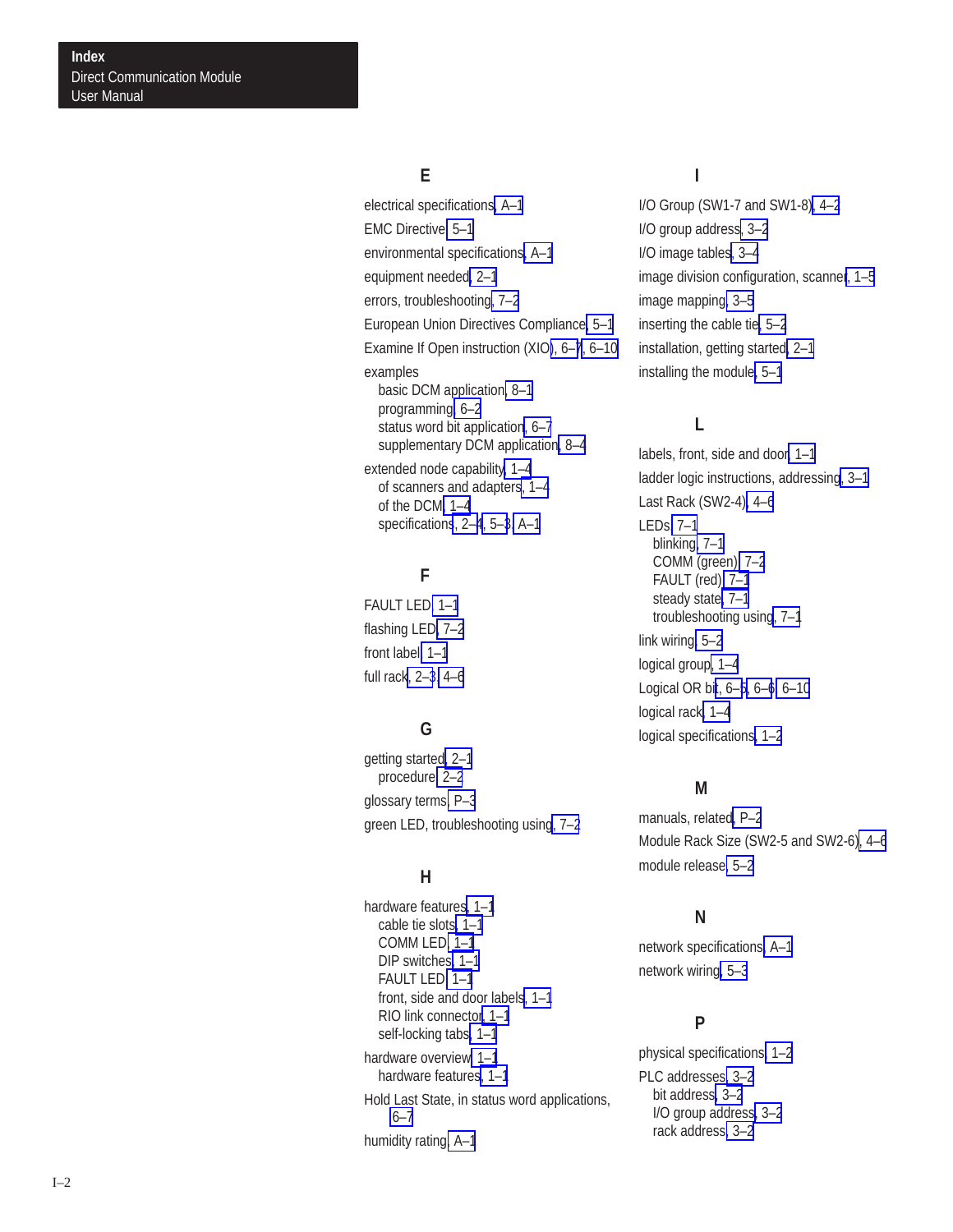Direct Communication Module **Index** User Manual

PLC scanner output imag[e, 3–5](#page-28-0)[, 3–6](#page-29-0) power up, syste[m, 2–4](#page-23-0) Program/Test/Fault Mode b[it, 6–](#page-46-0)[5, 6–6](#page-47-0)[, 6–7](#page-48-0) programming examples[, 6–2](#page-43-0) physical input into both PLC and SLC – physical output from SL[C, 6–3](#page-44-0) physical input into first SLC – physical output from second SL[C, 6–4](#page-45-0) physical input into PLC – physical output from SLC[, 6–2](#page-43-0) physical input into SLC – physical output from PLC[, 6–3](#page-44-0) programming overvie[w, 6–1](#page-42-0) publications, related[, P–2](#page-9-0)

# **R**

rack address[, 3–2](#page-25-0) Rack Address (SW1-1 through SW1-6)[, 4–3](#page-32-0) rack size 1/2 rac[k, 2–3](#page-22-0)[, 4–6](#page-35-0) 1/4 rac[k, 2–3](#page-22-0)[, 4–6](#page-35-0) 3/4 rac[k, 2–3](#page-22-0)[, 4–6](#page-35-0) full rac[k, 2–3](#page-22-0)[, 4–6](#page-35-0) number of data words transferred according to[, 2–3](#page-22-0) recording I/O addresse[s, B–1](#page-66-0) red LED, troubleshooting usin[g, 7–1](#page-52-0) remote I/O adapte[r, 1–2](#page-15-0) communications link[, 1–2](#page-15-0) link connector[, 1–1](#page-14-0) removing the module[, 5–2](#page-39-0) required tools and equipment[, 2–1](#page-20-0) resistor baud rate[, 2–4](#page-23-0) RIO adapter, [1–2](#page-15-0) RIO communications link[, 1–2](#page-15-0) RIO link connector, [1–1](#page-14-0) RIO scanner status word bit examination (decimal)[, 6–5](#page-46-0) Communications Error bi[t, 6–5](#page-46-0) DCM initialization bi[t, 6–5](#page-46-0) Logical OR of other status word bit[s, 6–5](#page-46-0) Program/Test/Fault Mode bit[, 6–5](#page-46-0) RIO scanner[s, 2–2](#page-21-0)

## **S**

scanner, image division[, 1–4](#page-17-0) logical group[s, 1–4](#page-17-0) logical racks[, 1–4](#page-17-0) scanner image division[, 1–4](#page-17-0) configuration example[, 1–5](#page-18-0) scanners number of physical and logical devices supported by[, 2–3](#page-22-0) selection[, 2–2](#page-21-0) self-locking tab[s, 1–1](#page-14-0) setting the DIP switches[, 4–1](#page-30-0) side label[, 1–1](#page-14-0) SLC addresses[, 3–3](#page-26-0) bit address[, 3–3](#page-26-0) slot address[, 3–3](#page-26-0) word address[, 3–3](#page-26-0) SLC input imag[e, 3–5](#page-28-0)[, 3–6](#page-29-0) slot address[, 3–3](#page-26-0) specifications[, A–1](#page-64-0) cable distanc[e, 2–4](#page-23-0)[, 5–3](#page-40-0)[, A–1](#page-64-0) electrical[, A–1](#page-64-0) environmental[, A–1](#page-64-0) network[, A–1](#page-64-0) resistor siz[e, 2–4](#page-23-0)[, 5–3](#page-40-0)[, A–1](#page-64-0) temperature and humidit[y, A–1](#page-64-0) start-up instructions[, 2–1](#page-20-0) status word[s, 1–6](#page-19-0)[, 6–5](#page-46-0) about the[, 1–6](#page-19-0) DCM status word bit examination (octal), [6–6](#page-47-0) RIO scanner status word bit examination (decimal)[, 6–5](#page-46-0) supplementary DCM application example, [8–4](#page-57-0) SW1-1 through SW1-6, DIP switch, Rack Address[, 4–3](#page-32-0) SW1-7 and SW1-8, DIP switch, I/O Group, [4–2](#page-31-0) SW2-1 and SW2-2, DIP switch, Data Rate, [4–7](#page-36-0) SW2-3, DIP switch, Clear On Fault[, 4–7](#page-36-0) SW2-4, DIP switch, Last Rack[, 4–6](#page-35-0)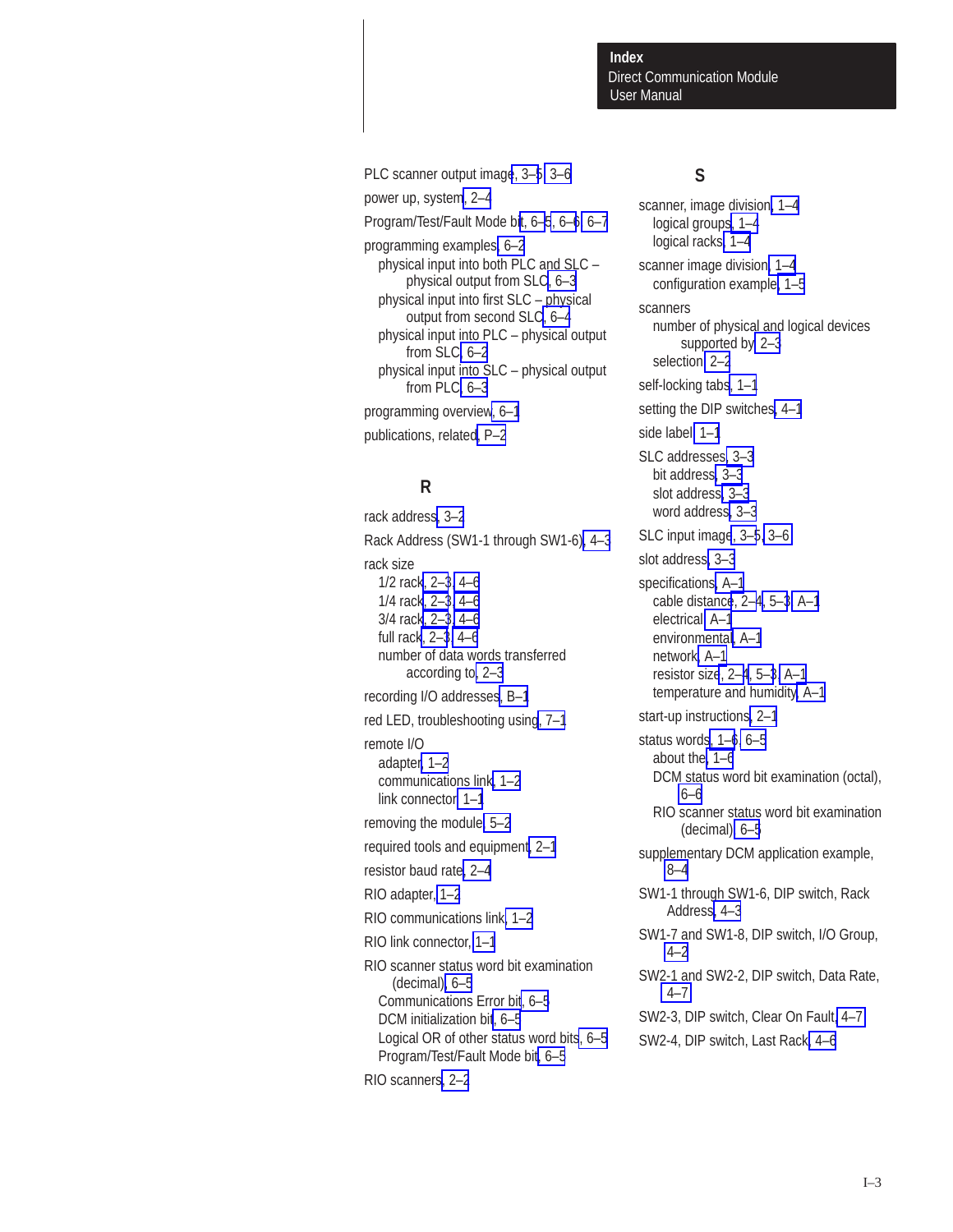SW2-5 and SW2-6, DIP switch, Module Rack Size[, 4–6](#page-35-0) system overvie[w, 1–2](#page-15-0) data exchange between a PLC and SLC, [1–2](#page-15-0) logical rack[, 1–2](#page-15-0) remote I/O analysis[, 1–2](#page-15-0) system configuration restriction factors, [1–2](#page-15-0) system powerup[, 2–4](#page-23-0)

# **T**

temperature specification[s, A–1](#page-64-0) operating[, A–1](#page-64-0) storage[, A–1](#page-64-0) terminating resistor, size o[f, 5–3](#page-40-0) terms[, P–3](#page-10-0)

throughput timing[, A–2](#page-65-0) tools needed[, 2–1](#page-20-0)

troubleshooting[, 7–1](#page-52-0) contacting Allen-Bradle[y, P–4](#page-11-0) using the COMM LED (green)[, 7–2](#page-53-0) using the FAULT LED (red)[, 7–1](#page-52-0)

## **U**

User Status Flag bi[t, 6–6](#page-47-0)[, 6–8](#page-49-0)

## **W**

wiring the network[, 5–3](#page-40-0) word address[, 3–3](#page-26-0) worksheets[, B–1](#page-66-0)